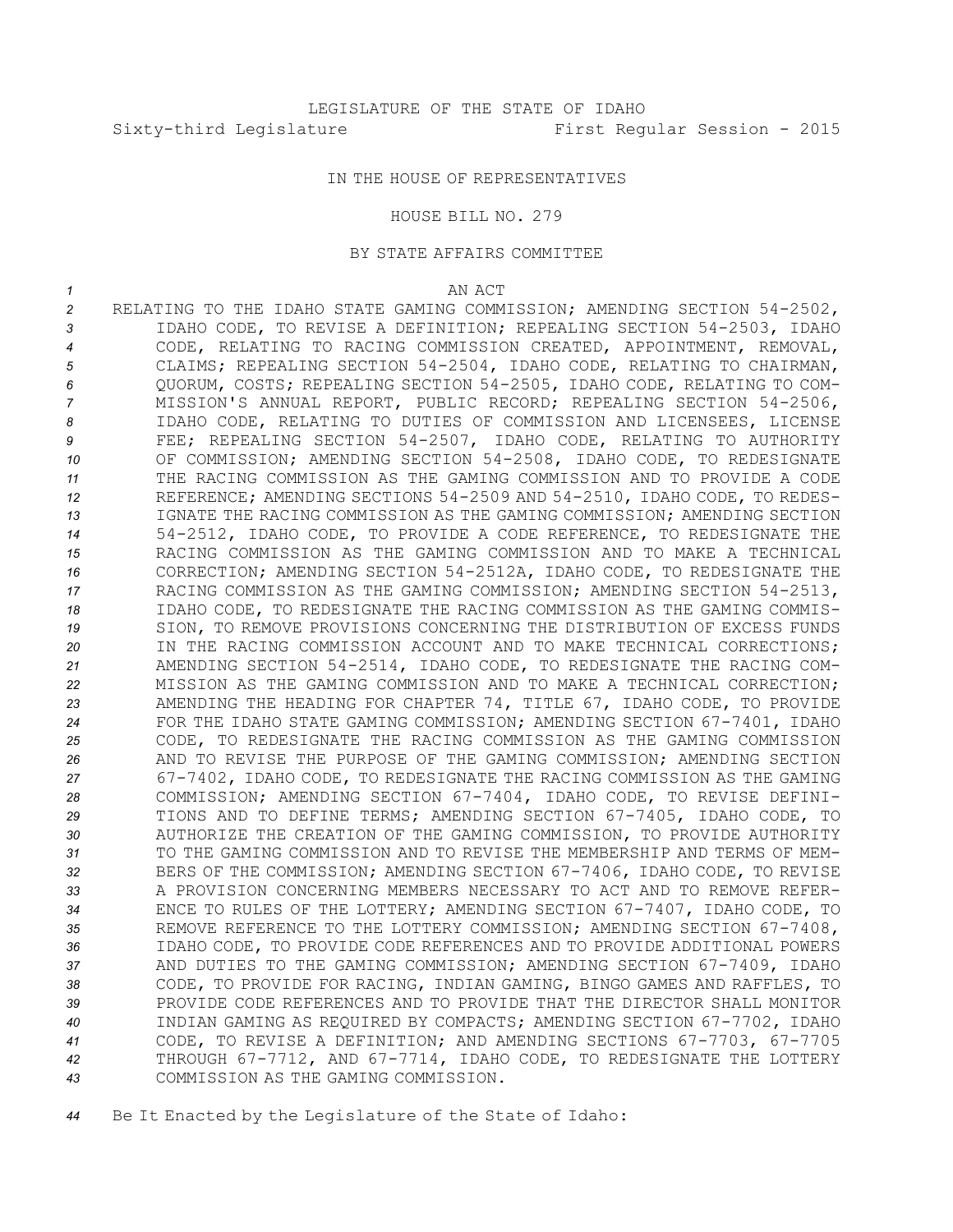SECTION 1. That Section 54-2502, Idaho Code, be, and the same is hereby amended to read as follows: 54-2502. DEFINITIONS. Unless the context otherwise requires, words and phrases as used herein shall mean: 5 (1) "Commission" means the Idaho state racing gaming commission, here- inafter created in chapter 74, title 67, Idaho Code. (2) "Gross daily receipts" means the total of all sums deposited in all pools for each race day. (3) "Historical horse race" or "instant racing" means <sup>a</sup> race involving live horses that was conducted in the past and that is rebroadcast by elec- tronic means and shown on <sup>a</sup> delayed or replayed basis for the purposes of wa- gering conducted at <sup>a</sup> facility that is authorized to show simulcast and/or televised races. (4) "Horsemen's group" means an organization composed of licensed own- ers and/or trainers duly registered with the secretary of state and recog-16 nized by the Idaho racing state gaming commission. (5) "Host facility" means the racetrack at which the race is run, or the facility which is designated as the host facility if the race is run in <sup>a</sup> ju- risdiction which is not participating in the interstate combined wagering *<sup>20</sup>* pool. (6) "Host jurisdiction" means the jurisdiction in which the host facil- ity is located. (7) "Interstate common wagering pool" means <sup>a</sup> pari-mutuel pool estab- lished in one (1) jurisdiction which is combined with comparable pari-mutuel pools from one (1) or more racing jurisdictions. Such pool is established for the purpose of establishing pay-off prices in the various jurisdictions. (8) "Pari-mutuel" means any system whereby wagers with respect to the outcome of <sup>a</sup> race are placed with, or in, <sup>a</sup> wagering pool conducted by <sup>a</sup> per- son licensed or otherwise permitted to do so under state law, and in which the participants are wagering with each other and not against the operator. (9) "Persons" means and includes individuals, firms, corporations and associations. (10) "Pool" means the total sum of all moneys wagered in each race for each type of bet. Types of bets include win, place, show, quinella, daily double, exacta, trifecta, etc., and such other types as are approved by the commission from time to time. (11) "Race meet" means and includes any exhibition of thoroughbred, purebred, and/or registered horse racing, mule racing or dog racing, where the pari-mutuel system of wagering is used. Singular includes the plural and plural includes the singular; and words importing one gender shall be regarded as including all other genders. (12) "Racing jurisdiction" or "jurisdiction" means <sup>a</sup> governmental ju- risdiction responsible for the regulation of pari-mutuel racing in that ju-risdiction.

 (13) "Simulcast" means the telecast or other transmission of live audio and visual signals of <sup>a</sup> race, transmitted from <sup>a</sup> sending track to <sup>a</sup> receiving location, for the purpose of wagering conducted on the race at the receiving *48* location.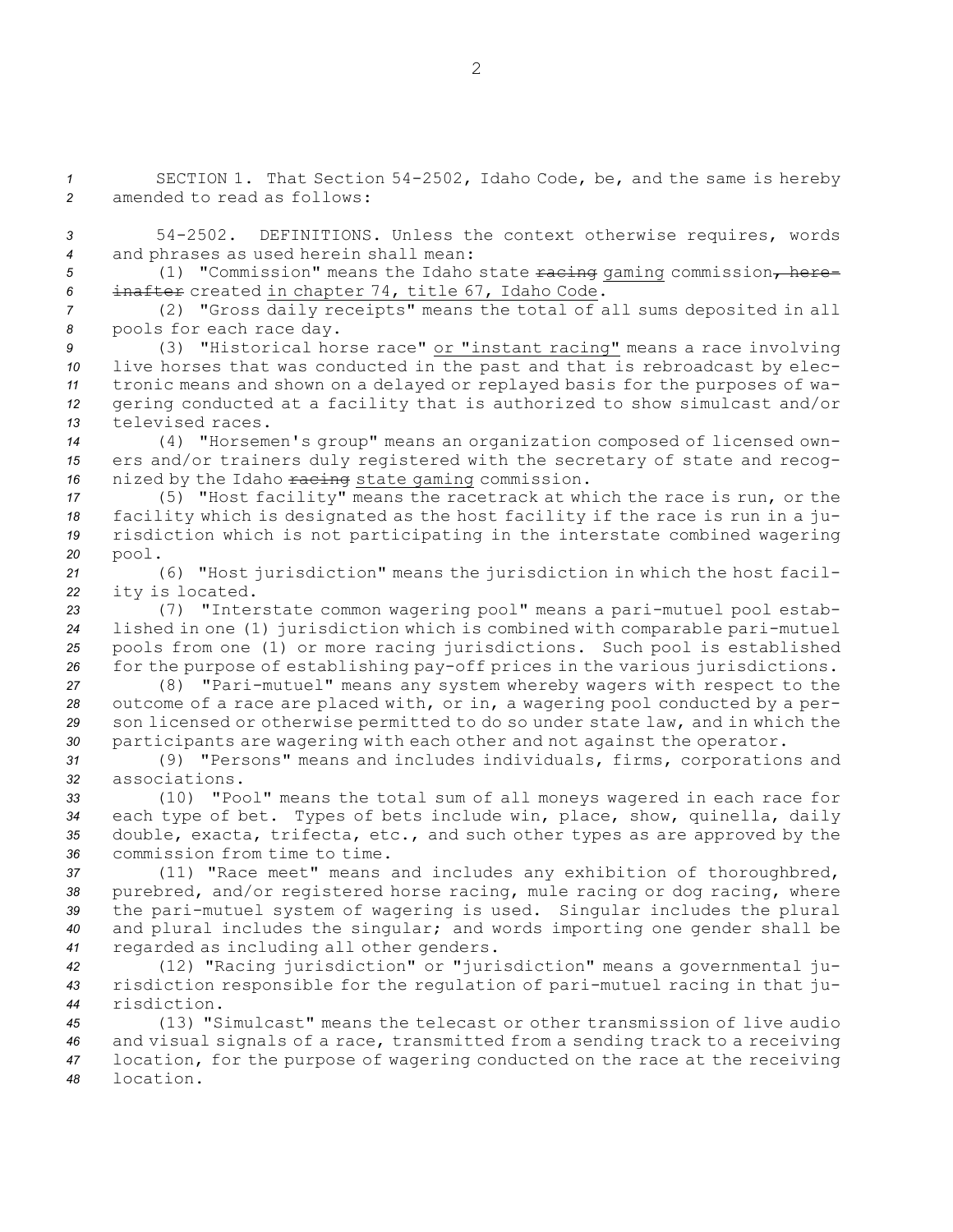*<sup>1</sup>* SECTION 2. That Section [54-2503](http://www.legislature.idaho.gov/idstat/Title54/T54CH25SECT54-2503.htm), Idaho Code, be, and the same is hereby *<sup>2</sup>* repealed.

*<sup>3</sup>* SECTION 3. That Section [54-2504](http://www.legislature.idaho.gov/idstat/Title54/T54CH25SECT54-2504.htm), Idaho Code, be, and the same is hereby *<sup>4</sup>* repealed.

*<sup>5</sup>* SECTION 4. That Section [54-2505](http://www.legislature.idaho.gov/idstat/Title54/T54CH25SECT54-2505.htm), Idaho Code, be, and the same is hereby *<sup>6</sup>* repealed.

*<sup>7</sup>* SECTION 5. That Section [54-2506](http://www.legislature.idaho.gov/idstat/Title54/T54CH25SECT54-2506.htm), Idaho Code, be, and the same is hereby *<sup>8</sup>* repealed.

*<sup>9</sup>* SECTION 6. That Section [54-2507](http://www.legislature.idaho.gov/idstat/Title54/T54CH25SECT54-2507.htm), Idaho Code, be, and the same is hereby *<sup>10</sup>* repealed.

*<sup>11</sup>* SECTION 7. That Section 54-2508, Idaho Code, be, and the same is hereby *12* amended to read as follows:

 54-2508. LICENSE -- APPLICATION THEREFOR -- TYPE AND NUMBER OF RACES -- FEE PER DAY -- REFUND -- CANCELLATION -- HEARING -- SIMULCAST PURSE MON- EYS FUND. It shall be unlawful for any person to hold any race meet in this state without having first obtained and having in force and effect <sup>a</sup> license issued by the commission as in this chapter provided in this chapter and sec- tion 67-7408, Idaho Code. Every person making application for <sup>a</sup> license to hold <sup>a</sup> race meet, under the provisions of this chapter, shall file an appli- cation with the commission which shall set forth the time, place and number of days such will continue, an agreement with <sup>a</sup> horsemen's group as the term "horsemen's group" is defined in section 54-2502, Idaho Code, and such other information as the commission may require. The agreement shall be reached voluntarily or pursuant to binding arbitration in conformance with chapter 9, title 7, Idaho Code, and shall address, but not be limited to, number of live race days and percentage of the live race and simulcast handle that is dedicated to the live horse race purse structure. In addition, the agreement shall provide that all simulcast purse moneys that are accrued as required by the horsemen's agreement be held in the simulcast purse moneys fund created pursuant to the provisions of this section. Race days agreed upon shall be 31 submitted to the Idaho racing state gaming commission for its approval.

 No person who has been convicted of any crime involving moral turpitude shall be issued <sup>a</sup> license of any kind, nor shall any license be issued to any person who has violated the terms or provisions of this chapter, or any of the rules of the commission, or who has failed to pay any of the fees, taxes or moneys required under the provisions of this chapter.

 All applications to hold race meets shall be submitted to the commission which shall act upon such applications within thirty (30) days. The commis- sion shall be the sole judge of whether or not the race meet shall be licensed and the number of days the meet shall continue.

 The license issued shall specify the kind and character of the race meets to be held, the number of days the race meet shall continue and the num- ber of races per day. For those licensees or facilities that have had <sup>a</sup> total race handle from both live races and simulcast races exceeding five million dollars (\$5,000,000) during the last calendar year in operation, the number

3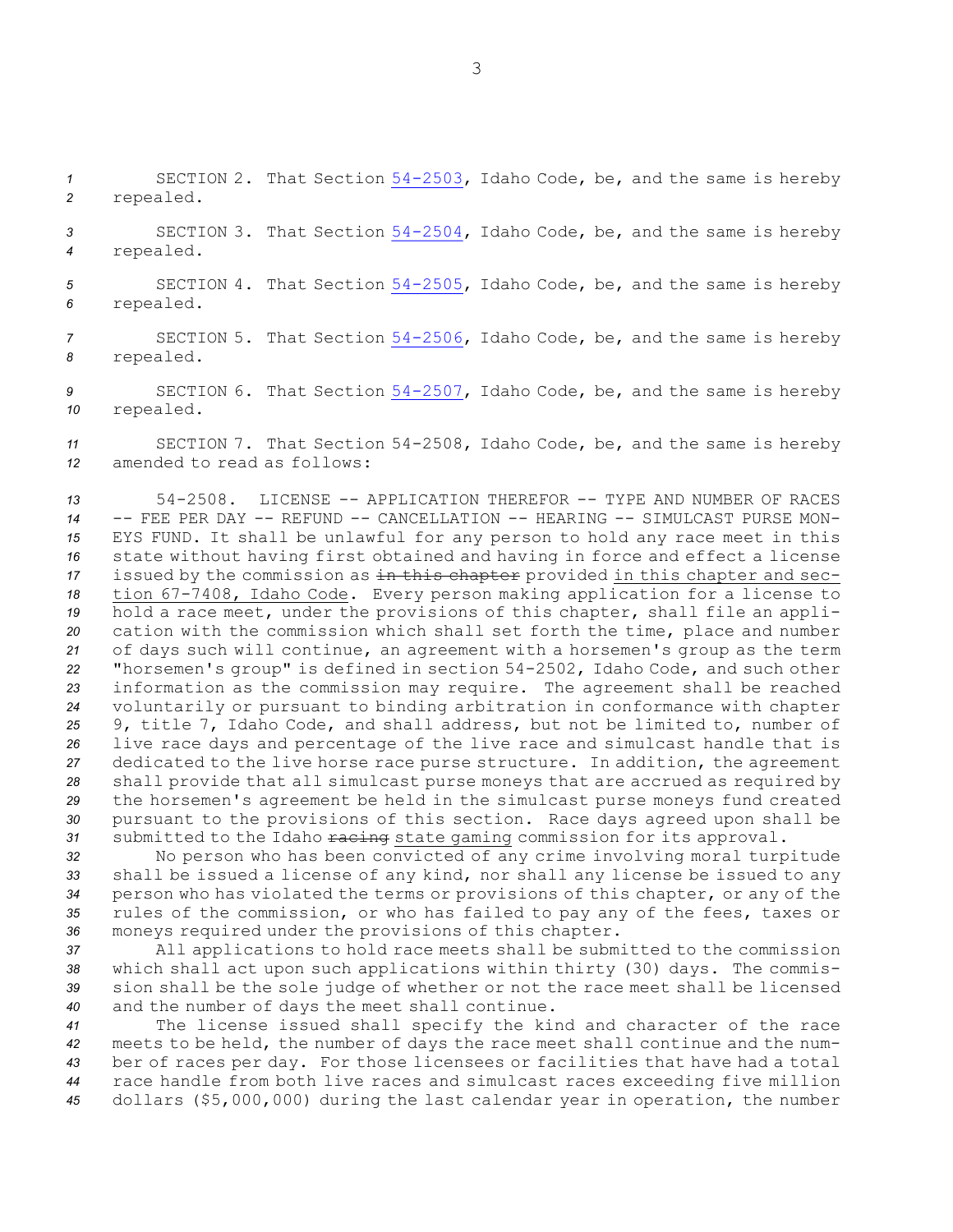of races per day shall not be less than eight (8), and the number of days of racing shall not be less than forty-six (46) unless otherwise agreed by the licensee and the horsemen's group. Provided however, the number of days of racing shall not be less than fifteen (15) and the number of days of racing 5 shall be approved by the Idaho racing state gaming commission. For those li- censees or facilities that have had <sup>a</sup> total race handle from both live races and simulcast races of five million dollars (\$5,000,000) or less during the last calendar year in operation, the number of races per day shall not be less than six (6) and the number of days of racing shall not be less than two (2). The licensee shall pay in advance of the scheduled race meet to the state treasurer <sup>a</sup> fee of not less than twenty-five dollars (\$25.00) for each day of racing, which fees shall be placed in the public school income fund of the state of Idaho. Provided, that if unforeseen obstacles arise, which prevent the holding, or completion of any race meet, the license fee held may be refunded the licensee, if the commission deems the reason for failure to hold or complete the race meet sufficient. Any unexpired license held by any person who violates any of the provisions of this chapter, pursuant thereto, or who fails to pay to the commission any and all sums required under the pro- visions of this chapter, shall be subject to cancellation and revocation by the commission. Such cancellation shall be made only after <sup>a</sup> summary hearing before the commission, of which three (3) days' notice in writing shall be given the licensee, specifying the grounds for the proposed cancellation, and at which hearing the licensee shall be given an opportunity to be heard in opposition to the proposed cancellation.

 The simulcast purse moneys fund is hereby created in the state treasury. Moneys in the fund shall consist of all simulcast purse moneys that are ac- crued as required by horsemen's agreements. Moneys in the fund are hereby 28 perpetually appropriated to the Idaho state racing gaming commission for distribution pursuant to the provisions of horsemen's agreements and rules of the commission. The commission is authorized to promulgate rules provid- ing for the receipt, deposit, withdrawal and distribution of such moneys. The state treasurer shall invest idle moneys in the fund and any interest received on those investments shall be returned to the fund.

*<sup>34</sup>* SECTION 8. That Section 54-2509, Idaho Code, be, and the same is hereby *35* amended to read as follows:

 54-2509. PENALTY FOR VIOLATIONS OF LAW -- POWER OF COMMISSION. (1) Any person holding <sup>a</sup> race meet, and any other person required by this act or the rules of the commission to be licensed, participating, directly or indi- rectly, in <sup>a</sup> race meet, without first being licensed by the commission, and any person violating any of the terms or provisions of this act is guilty of <sup>a</sup> misdemeanor.

 (a) There shall be an absolute prohibition of the use of live lures in the state of Idaho for the training of or racing of racing dogs. Any vi- olation of the provisions of this section shall be <sup>a</sup> felony punishable by <sup>a</sup> fine not exceeding twenty-five thousand dollars (\$25,000), or by <sup>a</sup> prison term not to exceed seven (7) years, or by both such fine and im- prisonment. In addition the Idaho state racing gaming commission shall not license any breeder, trainer or kennel whose dogs have been trained or raced with the use of live lures. The racing Idaho state gaming com-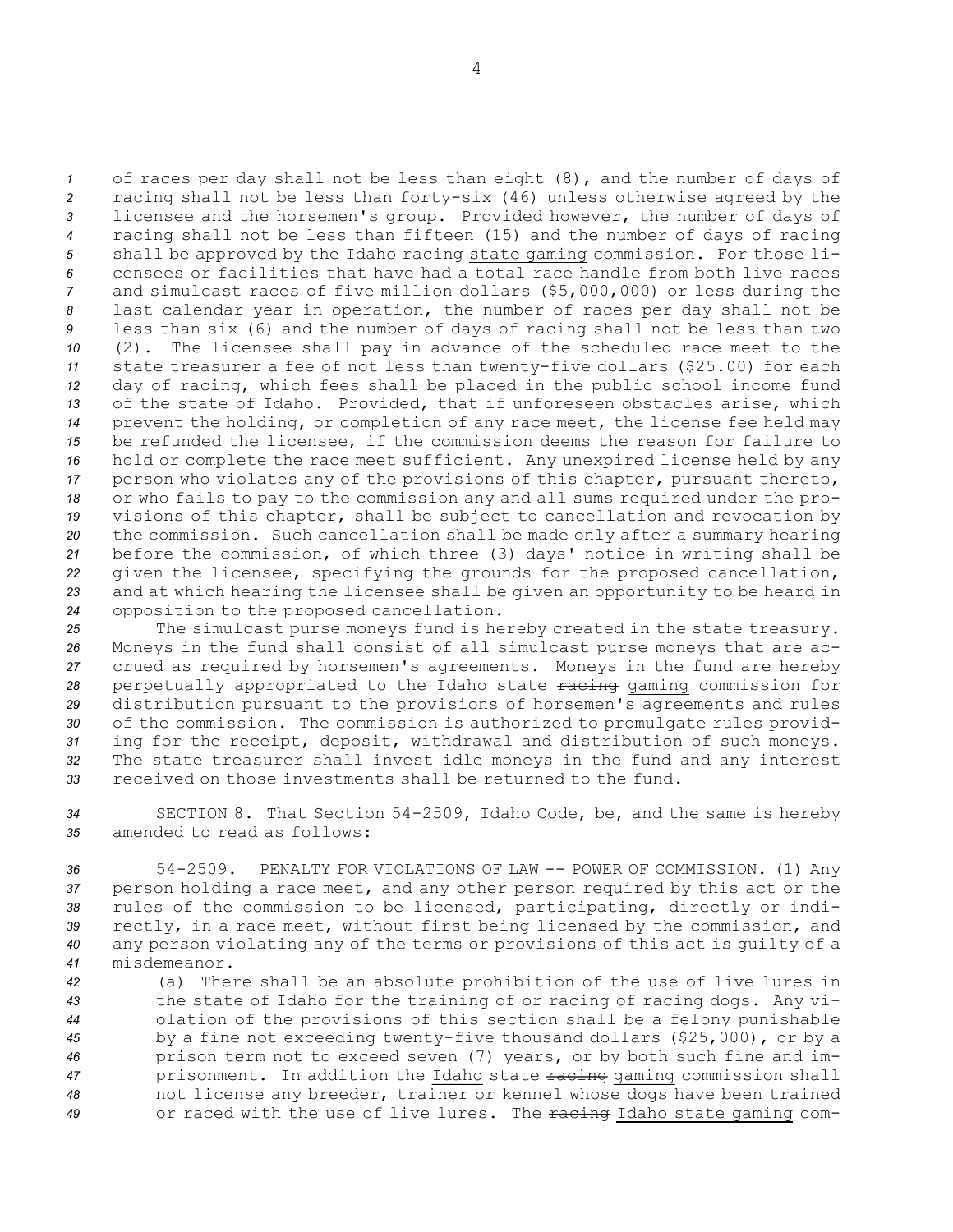*<sup>1</sup>* mission shall adopt rules that will provide for the humane treatment of *<sup>2</sup>* the dogs involved in any aspect of training for or engaging in dog rac-*<sup>3</sup>* ing.

 (2) The commission shall have the power to exclude from any and all race courses in this state any person who the commission deems detrimental to the best interests of racing, or any person who violates any of the provisions of this act or any rule or order of the commission.

*<sup>8</sup>* (3) It shall be lawful to conduct race meets on or at <sup>a</sup> race track, or *<sup>9</sup>* otherwise, at any time during the week.

 (4) Any person maintaining <sup>a</sup> license issued by the commission, who vio- lates the provisions of this act or the rules of the commission, may have such license suspended or revoked. In addition to such suspension or revocation the commission may levy <sup>a</sup> monetary penalty commensurate with the gravity of the offense, not to exceed two thousand five hundred dollars (\$2,500). The commission, by rule shall provide <sup>a</sup> summary procedure for such determination at the track, the penalty amount for specified violations, and shall provide for an appeal of any summary decision to the commission. At-the-track sum- mary proceedings shall not be subject to the provisions of chapter 52, ti- tle 67, Idaho Code. Hearings and appeals before the commission as allowed by this act or the rules of the commission shall be subject to chapter 52, ti- tle 67, Idaho Code, except the provisions of section 67-5254(2), Idaho Code, which is inconsistent with the unique requirements of racing.

*23* (5) All law enforcement officers in this state shall assist in the en-*24* forcement of this act and the rules of the commission.

*<sup>25</sup>* SECTION 9. That Section 54-2510, Idaho Code, be, and the same is hereby *26* amended to read as follows:

 54-2510. RACE EXCLUSIVELY FOR IDAHO BRED HORSES -- BONUS FOR IDAHO BRED WINNERS. (1) For the purpose of encouraging the breeding, within this state, of valuable thoroughbred, purebred and/or registered horses, at least one (1) race each day at each horse race meet shall be limited to Idaho bred horses. If in the opinion of the commission sufficient competition cannot be had among such class of horses, said race may be written as an Idaho bred preferred race instead.

 (2) <sup>A</sup> sum equal to ten percent (10%) of the first place purse money won by an Idaho bred horse shall be paid by the licensee conducting the race meet to the breeder of such horse. All purse moneys derived from pari-mutuel rac-37 ing and all purse enhancement moneys from the Idaho state racing gaming com- mission shall be included in the calculation of these breeder payments. All nominating and sustaining fees, and any moneys from outside sponsors shall be excluded from the calculation of these breeder payments.

*<sup>41</sup>* SECTION 10. That Section 54-2512, Idaho Code, be, and the same is hereby *42* amended to read as follows:

 54-2512. PARI-MUTUEL BETTING -- OTHER BETTING ILLEGAL. (1) Any li- censee conducting <sup>a</sup> race meet under this chapter and section 67-7408, Idaho Code, may provide <sup>a</sup> place or places in the race meet grounds or enclosure at which such licensee may conduct and supervise the use of the pari-mutuel system by patrons on the result of the races conducted by such licensee at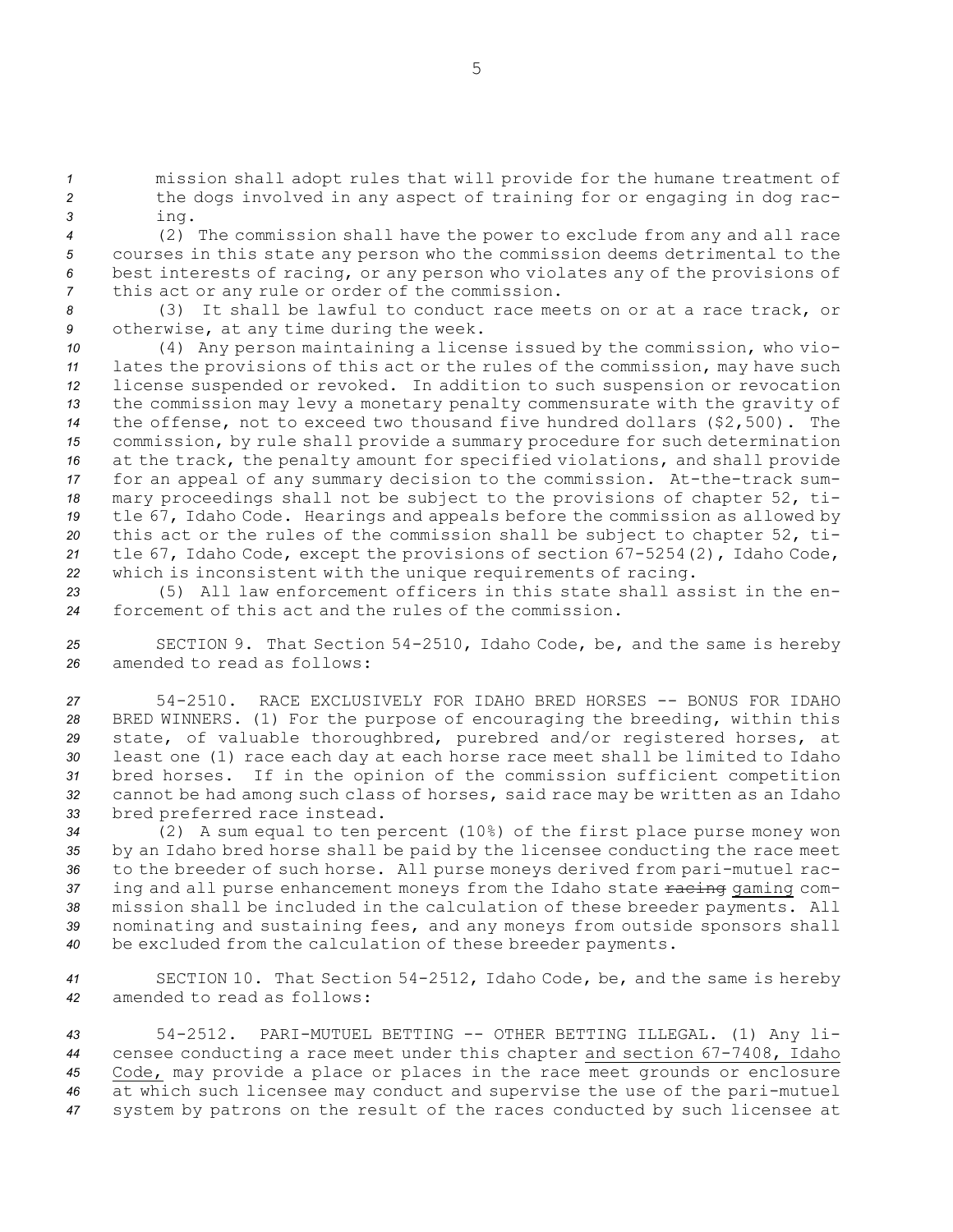such race meet and, upon written application by <sup>a</sup> licensee and approval by the commission, on the result of simulcast and/or televised races. The com- mission shall issue no more than one (1) license to simulcast per live race meet licensee and there shall be no more simulcasting sites in the state than there are licensed live race meet sites.

 (2) Licenses authorizing simulcast and/or televised races will be reg- ulated by the commission, in addition to its other responsibilities, for the purpose of enhancing, promoting, and protecting the live race industry in the state of Idaho. No license authorizing simulcasting and/or televised races shall be issued to or renewed for persons that are not also licensed to conduct live race meets in the state of Idaho. Persons applying for <sup>a</sup> simul- cast and/or televised race license shall have an agreement reached volun- tarily or pursuant to binding arbitration in conformance with chapter 9, ti- tle 7, Idaho Code, with <sup>a</sup> horsemen's group as the term "horsemen's group" is defined in section 54-2502, Idaho Code. The agreement shall address, but not be limited to, number of live race days and percentage of the live race and simulcast handle that is dedicated to the live horse race purse struc- ture. In addition, the agreement shall provide that all simulcast purse mon- eys that are accrued as required by the horsemen's agreement be held in the simulcast purse moneys fund created pursuant to the provisions of section 54-2508, Idaho Code. Race days agreed upon shall be submitted to the Idaho 22 racing state gaming commission for its approval.

 (3) Upon written application by <sup>a</sup> live horse race licensee and approval by the Idaho state racing gaming commission, <sup>a</sup> license may be issued to con- duct and supervise the use of the pari-mutuel system by patrons on the result of simulcast and/or televised races in <sup>a</sup> facility not located on the grounds of <sup>a</sup> live horse race meet facility, but within the county that the live horse race facility is located, subject to the following restrictions:

 (a) In addition to the distribution and payment of the handle as de- scribed in section 54-2513, Idaho Code, <sup>a</sup> licensee operating under <sup>a</sup> license described in this subsection shall pay to the Idaho state  $\frac{1}{2}$  gaming commission for deposit in the live horse race purse distribu- tion fund, <sup>a</sup> minimum of one percent (1%) of the gross daily receipts 34 from simulcast and/or televised races. The Idaho state racing gaming commission shall distribute the moneys from the live horse race purse distribution fund to those live horse race licensees that ran less than fifteen (15) live race days during the preceding calendar year. The distribution shall be made by dividing the total number of live race days of all of the qualified live horse racetracks combined into the moneys collected by the fund in any one (1) calendar year and by multi- plying the result by the number of days run by each of the respective live horse racetracks individually; and

43 (b) Additionally, the licensee shall pay to the Idaho state  $\frac{1}{2}$  gaming commission <sup>a</sup> minimum of one percent (1%) of the gross daily re- ceipts from simulcast and/or televised races conducted pursuant to the live horse race purse distribution fund to the licensee whose license is being utilized to conduct simulcast and/or televised races pursuant to this section. These moneys shall be used by the licensee solely for live horse race meet purses; and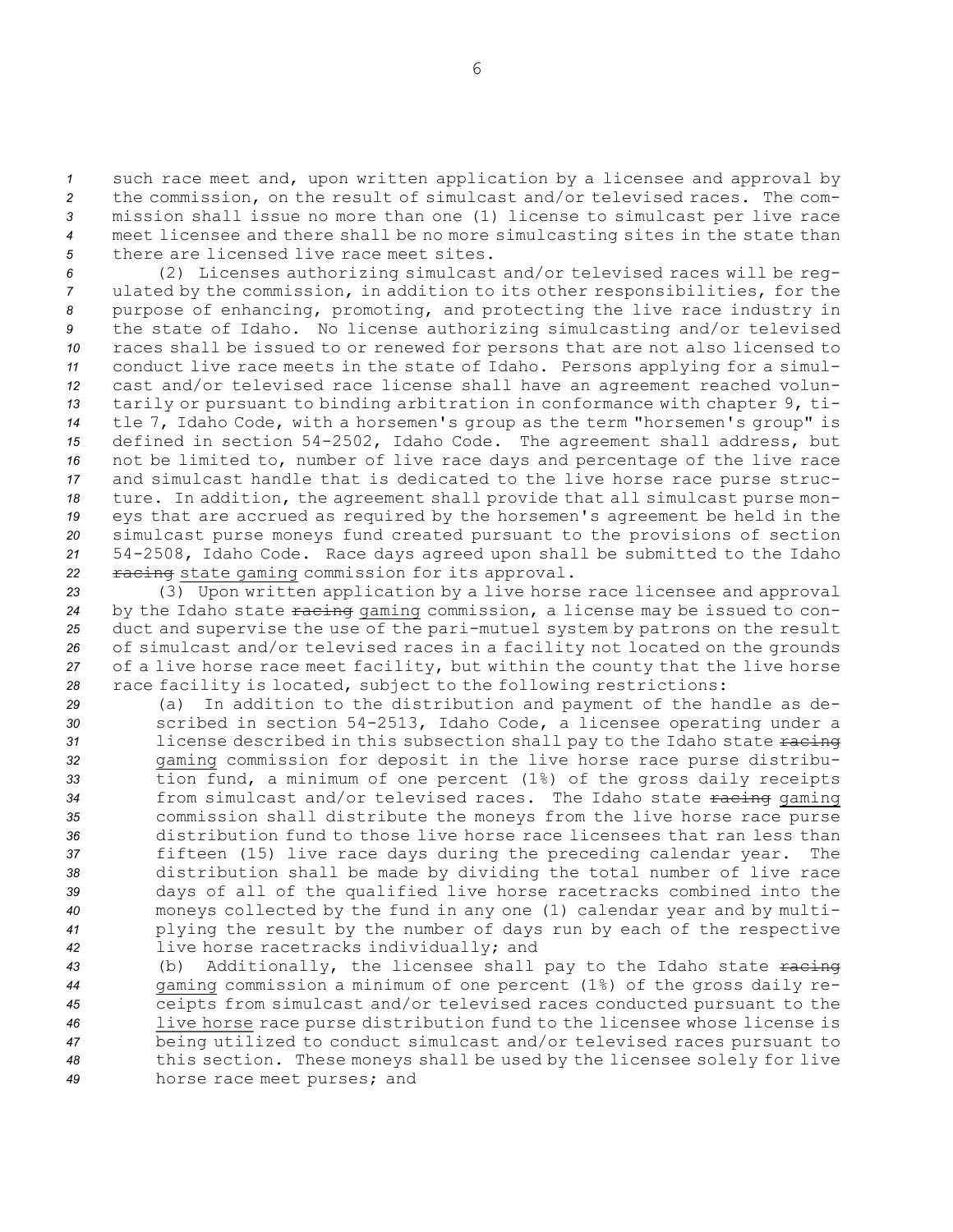*<sup>1</sup>* (c) Approval must be obtained from the board of county commissioners; *2* and

 (d) <sup>A</sup> license to conduct and supervise the use of the pari-mutuel system by patrons on the result of simulcast and/or televised races issued pur- suant to this section may be leased to another person or entity but only with the approval of the Idaho state racing gaming commission. <sup>A</sup> lessee 7 of such a license shall be held by the Idaho state racing gaming commis-sion to the same standards as the original licensee.

 (4) Upon written application by <sup>a</sup> live horse race licensee and approval 10 by the Idaho state  $\frac{1}{2}$  factor  $\frac{1}{2}$  by the Issued to con- duct and supervise the use of the pari-mutuel system by patrons on the result of simulcast and/or televised races in <sup>a</sup> facility located in another county within the state other than the county where the licensee's live racetrack facility is located subject to the following restrictions:

 (a) In addition to the distribution and payment of the handle as de- scribed in section 54-2513, Idaho Code, <sup>a</sup> licensee operating under <sup>a</sup> 17 license described in this subsection shall pay to the Idaho state  $\frac{1}{2}$  gaming commission for deposit in the live horse race purse distribu- tion fund, <sup>a</sup> minimum of one percent (1%) of the gross daily receipts 20 from simulcast and/or televised races. The Idaho state racing gaming commission shall distribute the moneys from the live horse race purse distribution fund to those live horse race licensees that ran less than fifteen (15) live race days during the preceding calendar year. The distribution shall be made by dividing the total number of live race days of all of the qualified live horse racetracks combined into the moneys collected by the fund in any one (1) calendar year and by multi- plying the result by the number of days run by each of the respective live horse racetracks individually; and

29 (b) Additionally, the licensee shall pay to the Idaho state  $\frac{1}{2}$  gaming commission <sup>a</sup> minimum of one percent (1%) of the gross daily re- ceipts from simulcast and/or televised races conducted pursuant to the live horse race purse distribution fund to the licensee whose license is being utilized to conduct simulcast and/or televised races pursuant to this section. These moneys shall be used by the licensee solely for live horse race meet purses; and

*<sup>36</sup>* (c) Approval must be obtained from the board of county commissioners of *<sup>37</sup>* the county in which the simulcast and/or televised race facility is to *38* be located; and

 (d) <sup>A</sup> license to conduct and supervise the use of the pari-mutuel system by patrons on the result of simulcast and/or televised races issued un- der this section may be leased to another person or entity, but only with the approval of the Idaho state racing gaming commission. <sup>A</sup> lessee of such <sup>a</sup> license shall be held by the Idaho state racing gaming commission to the same standards as the original licensee.

 (e) No simulcast and/or televised race license transferred from one (1) county to another shall be located in <sup>a</sup> facility within thirty (30) miles of <sup>a</sup> live horse racetrack without the approval of that live horse racetrack facility.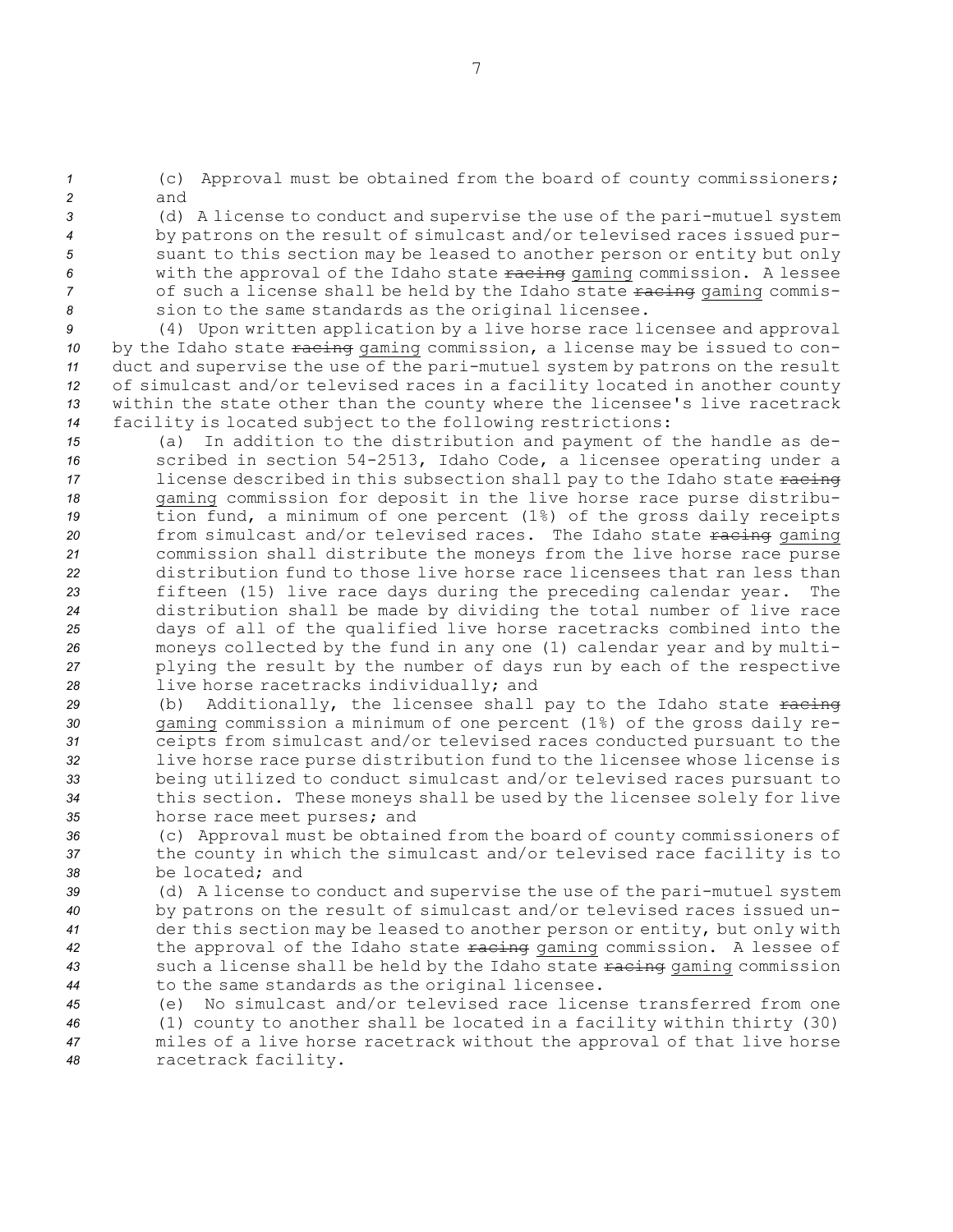*<sup>1</sup>* (f) No simulcast and/or televised race license can be transferred *<sup>2</sup>* into <sup>a</sup> county that has had <sup>a</sup> live race license within the prior five (5) *3* years.

*<sup>4</sup>* (5) No more than one (1) simulcast and/or televised race facility per *<sup>5</sup>* county shall be allowed. This includes the one (1) simulcast license autho-*<sup>6</sup>* rized in section 54-2514A, Idaho Code.

*<sup>7</sup>* (6) There is hereby created in the state treasury the live horse race *<sup>8</sup>* purse distribution fund, to which shall be deposited moneys received by the 9 Idaho state racing gaming commission for the purposes described in this sec-*<sup>10</sup>* tion. All moneys in the live horse race purse distribution fund are hereby 11 perpetually appropriated to the Idaho state racing gaming commission for 12 payment as required in this section. Payments by the Idaho state racing *<sup>13</sup>* gaming commission from the live horse race purse distribution fund to the *<sup>14</sup>* recipient live horse racetracks shall be made no later than thirty (30) days 15 after Idaho state  $\frac{1}{2}$  racing gaming commission approval of a live race meet li-*<sup>16</sup>* cense application for the forthcoming calendar year.

 (7) Once <sup>a</sup> total handle exceeding fourteen million dollars (\$14,000,000) is realized from simulcasting and/or televised races con- ducted pursuant to this section in any one (1) calendar year, the Idaho state 20 racing gaming commission shall submit to the Idaho horse board a sum of five percent (5%) of the balance over fourteen million dollars (\$14,000,000), but not to exceed twelve thousand five hundred dollars (\$12,500) to be used by the Idaho horse board for youth programs and to the "Idaho Robert R. Lee Promise Scholarship Program" as detailed in chapter 43, title 33, Idaho Code, <sup>a</sup> sum of five percent (5%) of the balance over fourteen million dollars (\$14,000,000), but not to exceed twelve thousand five hundred dollars (\$12,500).

 (8) Such pari-mutuel system conducted at such race meet shall not under any circumstances, if conducted under the provisions of this chapter and in conformity thereto and to the rules of the commission, be held or construed to be unlawful, other statutes of this state to the contrary notwithstand-*<sup>32</sup>* ing.

 (9) The participation by <sup>a</sup> licensee in an interstate combined wagering pool does not cause that licensee to be considered to be doing business in any jurisdiction other than the jurisdiction in which the licensee is physically *36* located.

 (10) Advance deposit wagering on live and/or simulcast horse racing conducted by licensees is hereby declared to be lawful and within the scope of the licensee's license. As used in this section, "advance deposit wager- ing" means <sup>a</sup> form of wagering in which an account holder may deposit money with <sup>a</sup> licensee and then use the balance to fund wagers. The bettor can then contact the licensee from <sup>a</sup> location without actually being physically present at the licensee's premises in order to communicate the desired use of those funds for wagering purposes. However, no wager can be accepted by the licensee that exceeds the amount in the account held by the licensee for the person placing the wager. Any advance deposit wagering conducted by <sup>a</sup> person with <sup>a</sup> provider outside of the state by telephone or other electronic means 48 shall be a felony unless that provider is licensed by the Idaho state racing gaming commission and provides <sup>a</sup> source market fee of not less than ten percent (10%) of the handle forwarded monthly to the commission. In order

8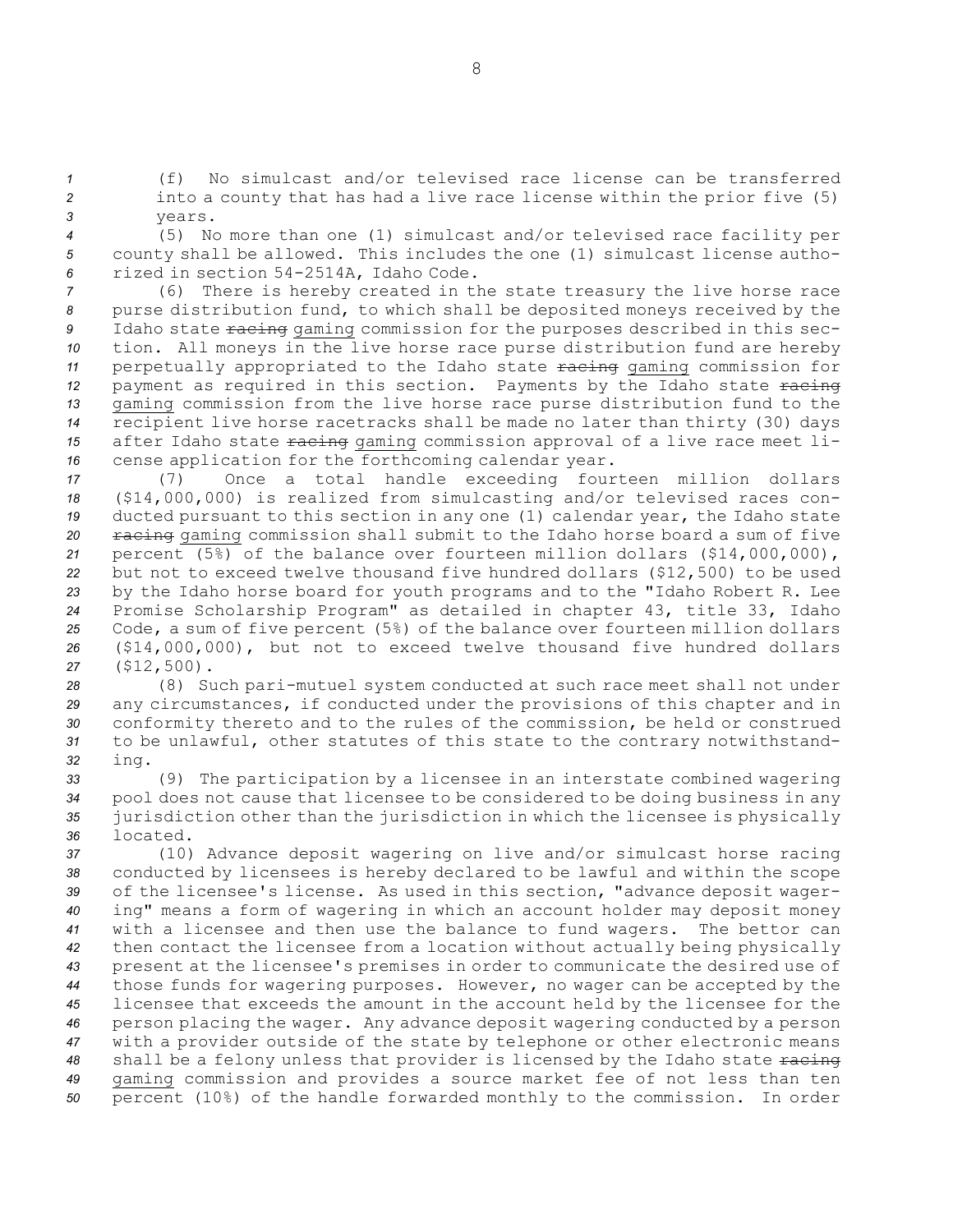to receive an advance deposit wagering license, the applicant must comply with the provisions of subsection (12) of this section and must also reach <sup>a</sup> nondiscriminatory agreement regarding signal costs with any licensed facility in Idaho if such provider or affiliate is sending interstate simul- cast signals to such licensed facility in Idaho. All moneys in the advance deposit wagering accounts held by the commission are hereby continuously appropriated to the commission for payment as required by this section. Payments to recipients shall be made annually. Distribution of the source market fee shall be forty percent (40%) to purses to be deposited directly into the horsemen's purse account at all tracks weighted by number of races ran through the year of distribution, thirty percent (30%) to the simulcast sites in the state weighted by the annual simulcast handle, five percent (5%) to the track distribution fund, five percent (5%) to the breed distri-14 bution fund, five percent (5%) to the Idaho state racing gaming commission, five percent (5%) to the public school income fund, and ten percent (10%) for track operating expenses at the live tracks with distribution weighted on the number of race days. All moneys in the track operating accounts are hereby continuously appropriated to the commission for payment as required by this section. For purposes of this section, wagering instructions con- cerning funds held in an advance deposit account shall be deemed to be issued within the licensee's enclosure. As used in this section, "source market fee" means that part of <sup>a</sup> wager, made outside of the state by an Idaho resi- dent, that is returned to the state of Idaho. The commission may promulgate rules pursuant to chapter 52, title 67, Idaho Code, to implement the provi-sions of this subsection.

*<sup>26</sup>* (11) Pari-mutuel taxes or commissions may not be imposed on any amounts *<sup>27</sup>* wagered in an interstate combined wagering pool other than amounts wagered *<sup>28</sup>* within this jurisdiction.

 (12) No licensee shall engage in any anticompetitive or deceptive prac- tices in the process of contracting for the right to send any interstate simulcast signal to <sup>a</sup> licensed facility in Idaho. For purposes of this sub- section, anticompetitive or deceptive practices shall include, but not be limited to:

 (a) Any agreement to charge excessive or unreasonable fees for the right to receive an interstate signal. In determining whether <sup>a</sup> fee is excessive or unreasonable, the commission shall consider prevailing rates paid for comparable signals in the past, prevailing rates paid outside Idaho and whether any commonality of ownership or revenue shar- ing exists, partially or wholly, between the Idaho licensee and the entity receiving the simulcast fees; or

 (b) Any agreement, combination, trust or joint enterprise with any other track or entity in which multiple interstate signals are bundled together for the purpose of securing an excessive or unreasonable fee for one (1) or more signals in the group in exchange for the right to receive any of the signals in the group; or

 (c) Any other activity with the purpose or effect of artificially in- flating prices beyond reasonable market rates or passing on or attempt- ing to pass on any portion of the ten percent (10%) advance deposit wa-gering fee to licensed facilities in Idaho.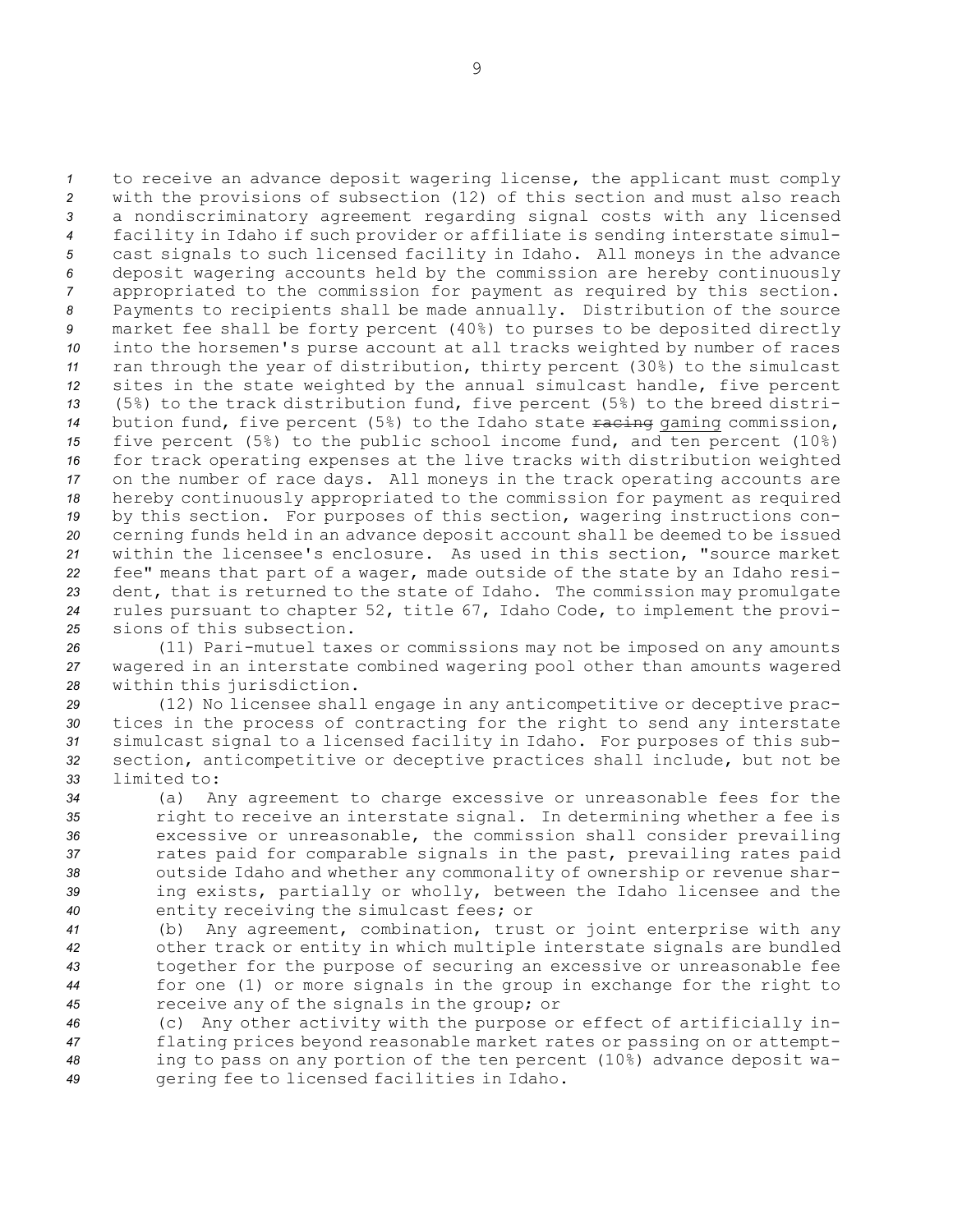*<sup>1</sup>* The commission may suspend or revoke licenses and may impose civil penalties *<sup>2</sup>* of up to ten thousand dollars (\$10,000) per occurrence for violation of this *3* subsection.

 (13) It shall be unlawful to conduct pool selling, bookmaking, or to circulate handbooks, or to bet or wager on <sup>a</sup> race of any licensed race meet, other than by the pari-mutuel system; and it shall further be unlawful know-ingly to permit any minor to use the pari-mutuel system.

*<sup>8</sup>* SECTION 11. That Section 54-2512A, Idaho Code, be, and the same is *<sup>9</sup>* hereby amended to read as follows:

 54-2512A. PARI-MUTUEL BETTING ON HISTORICAL HORSE RACES -- DISTRIBU- TIONS OF DEPOSITS -- HISTORICAL HORSE RACE PURSE MONEYS FUND. (1) Wagering on an historical horse race is declared to be lawful and within the scope of <sup>a</sup> license that authorizes <sup>a</sup> live race meet licensee to conduct and supervise the use of the pari-mutuel wagering on simulcast and/or televised races. Wa- gering on an historical horse race shall be conducted in accordance with the pari-mutuel system pursuant to the provisions of this chapter and in accor- dance with all rules promulgated by the commission. Wagering on an histori- cal horse race may be conducted at any facility authorized to conduct and su-pervise wagering on simulcast and/or televised races.

*<sup>20</sup>* (2) Each licensee conducting the pari-mutuel system for historical *<sup>21</sup>* horse races shall distribute and pay all sums deposited in any historical *<sup>22</sup>* horse race pool as follows:

*<sup>23</sup>* (a) No less than eighty-nine percent (89%) of gross daily receipts in *<sup>24</sup>* various wagering pools established to fund reserves and payoffs for *<sup>25</sup>* distribution and payment to winning wagers;

*<sup>26</sup>* (b) One and one-half percent (1.50%) of gross daily receipts to the 27 Idaho state racing gaming commission for distribution and deposit as *<sup>28</sup>* follows in the following designated accounts:

- *<sup>29</sup>* (i) One-half of one percent (0.50%) of gross daily receipts to 30 **120 the racing Idaho state gaming commission account within the state** 31 *regulatory fund;*
- *<sup>32</sup>* (ii) One-fifth of one percent (0.20%) of gross daily receipts to *<sup>33</sup>* the track distribution account within the pari-mutuel distribu-*34* tion fund;
- *<sup>35</sup>* (iii) One-fifth of one percent (0.20%) of gross daily receipts to *<sup>36</sup>* the breed distribution account within the pari-mutuel distribu-*37* tion fund;
- *<sup>38</sup>* (iv) One-half of one percent (0.50%) of gross daily receipts to *<sup>39</sup>* the public school income fund; and
- 

*<sup>40</sup>* (v) One-tenth of one percent (0.10%) of gross daily receipts to *<sup>41</sup>* the Idaho horse council youth programs account which is hereby *<sup>42</sup>* created within the pari-mutuel distribution fund; and

 (c) The balance of gross daily receipts to the licensee. All moneys in these accounts are hereby continuously appropriated to the commis- sion for further distribution and time of payment as provided in section 54-2513, Idaho Code.

*<sup>47</sup>* (3) Each licensee conducting the pari-mutuel system for historical *<sup>48</sup>* horse races shall enter into an agreement with <sup>a</sup> horsemen's group, as the *<sup>49</sup>* term "horsemen's group" is defined in section 54-2502, Idaho Code, that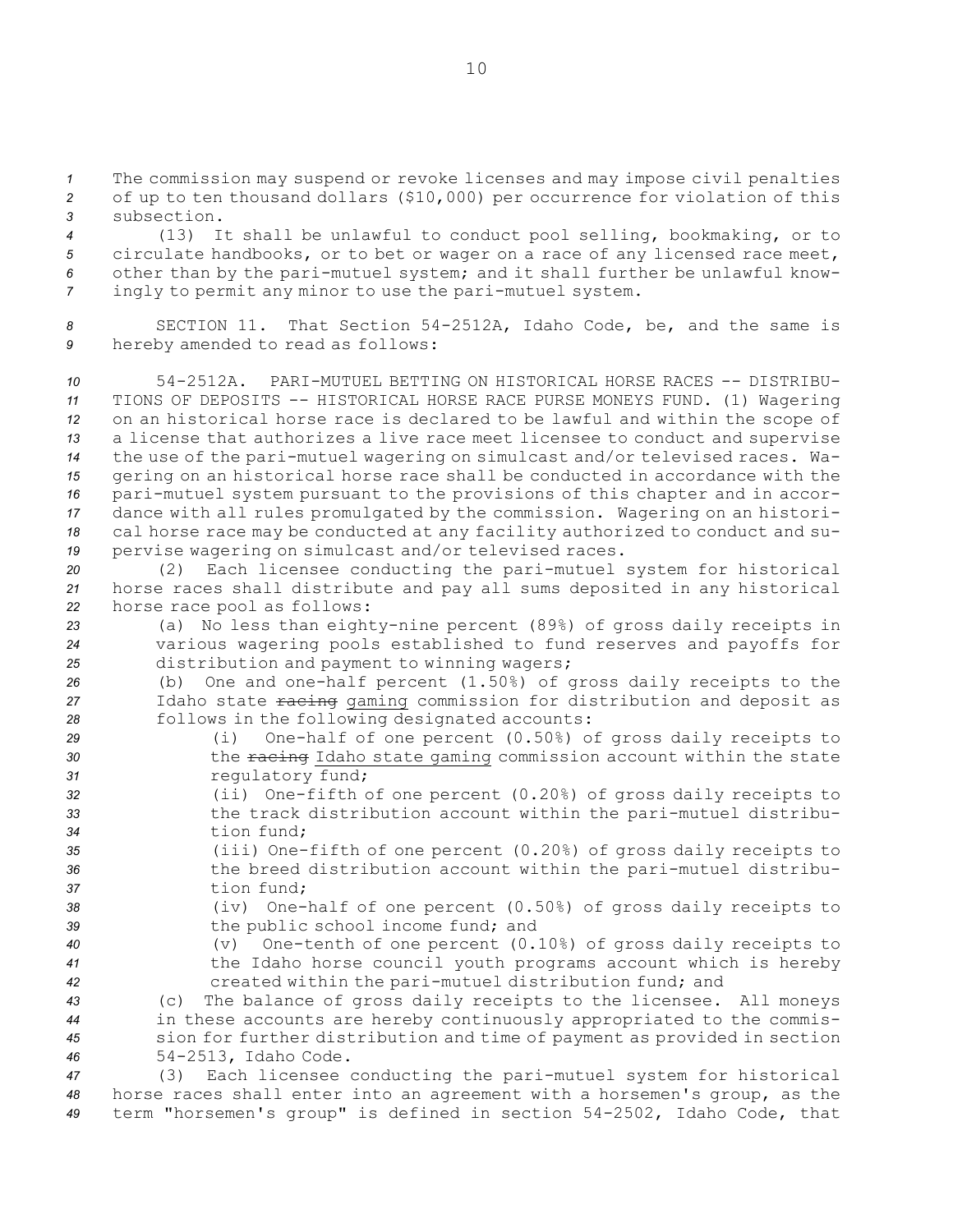shall address, but not be limited to, establishing the percentage of the historical horse race handle that is dedicated to the live horse race purse structure. In addition, the agreement shall provide that all historical race purse moneys that are accrued as required by horsemen's agreements shall be held in the historical horse race moneys fund created pursuant to the provisions of this section.

 (4) The historical horse race purse moneys fund is hereby created in the state treasury. Moneys in the fund shall consist of all historical horse race moneys that are accrued as required by horsemen's agreements. Moneys 10 in the fund are hereby perpetually appropriated to the Idaho state racing gaming commission for distribution pursuant to the provisions of horsemen's agreements and rules of the commission. The commission is authorized to pro- mulgate rules providing for the receipt, deposit, withdrawal and distribu- tion of such moneys. The state treasurer shall invest idle moneys in the fund and any interest received on those investments shall be returned to the fund which is created pursuant to the provisions of this section.

*<sup>17</sup>* (5) The commission may promulgate rules pursuant to chapter 52, title *<sup>18</sup>* 67, Idaho Code, to implement the provisions of this section.

*<sup>19</sup>* SECTION 12. That Section 54-2513, Idaho Code, be, and the same is hereby *20* amended to read as follows:

 54-2513. HORSE RACING -- DISTRIBUTIONS OF DEPOSITS -- BREAKAGE. (A) Each licensee conducting the pari-mutuel system for live and simulcast horse races having an average daily handle in excess of one hundred thousand dol-lars (\$100,000) shall distribute all sums deposited in any pool as follows:

*<sup>25</sup>* (1) Eighty-two percent (82%) of any win, place or show pool to the win-*<sup>26</sup>* ner thereof, and eighteen percent (18%) to the licensee;

 (2) Seventy-seven and one-quarter percent (77.25%) of all two (2) horse exotic wagers including, but not limited to, daily doubles and quinel- las to the winner thereof, three-quarters of one percent (.75%) to the **racing** Idaho state gaming commission for deposit in the racing Idaho state gaming commission account, and twenty-two percent (22%) to the licensee;

 (3) Seventy-five and one-quarter percent (75.25%) of all three (3) or more horse exotic wagers including, but not limited to, trifecta and **twin-trifecta** twin trifecta to the winner thereof, three-quarters of one percent (.75%) to the racing Idaho state gaming commission for de- posit in the racing Idaho state gaming commission account, and twenty-four percent (24%) to the licensee.

 (B) Each licensee conducting the pari-mutuel system for live and simul- cast horse races having an average daily handle in excess of one hundred thousand dollars (\$100,000) shall retain the sums deposited in any pool as required in subsection (A) of this section, for distribution and payment based upon gross daily receipts as follows:

 (1) One and one-quarter percent (1.25%) of gross daily receipts, sep-45 arately stated, shall be paid to the Idaho state  $\frac{1}{2}$  and  $\frac{1}{2}$  commis- sion, for deposit in the racing Idaho state gaming commission account, which is hereby created in the state regulatory fund.

*<sup>48</sup>* (2) One-half of one percent (.50%) of gross daily receipts from horse 49 races, separately stated, shall be paid to the Idaho state racing gaming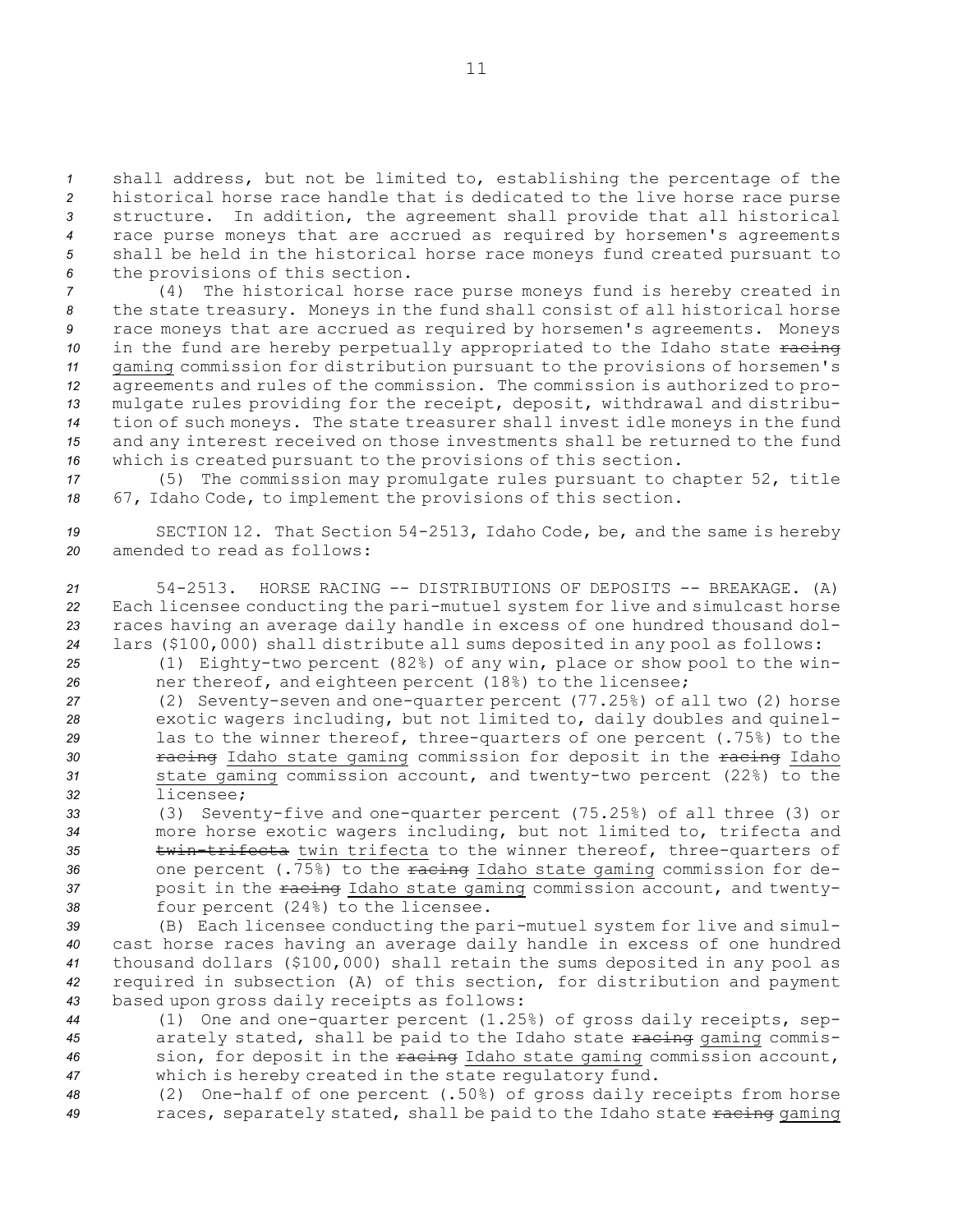*<sup>1</sup>* commission for deposit in the track distribution account, which is *<sup>2</sup>* hereby created in the pari-mutuel distribution fund, for further dis-*<sup>3</sup>* tribution to certain Idaho horse race tracks, defined as follows:

- 
- 

 a. Recipient horse racing tracks shall be those which, during the race meet year of distribution, have <sup>a</sup> total race handle from both live races and simulcast races of less than five million dollars (\$5,000,000);

*<sup>8</sup>* b. Distributions to recipient horse racing tracks shall be *<sup>9</sup>* weighted proportionately on the number of days raced during the *<sup>10</sup>* year of distribution.

 All moneys in the track distribution account are hereby continuously appropriated to the commission for payment as required by this section. Payments to horse racing tracks shall be made annually but not later than December 15.

 (3) One-half of one percent (.50%) of gross daily receipts from horse races, separately stated, shall be paid by the licensee to the commis- sion for deposit in the breed distribution account, which is hereby cre- ated in the pari-mutuel distribution fund, for payment by the commis- sion in proportion to the handle generated by each horse breed, to law- fully constituted representatives of each horse breed, to benefit own- ers and/or breeders of Idaho-bred racing thoroughbreds, racing quarter horses, racing Appaloosas, racing paints and racing Arabians, subject to the approval of the commission. Moneys in the breed distribution ac- count on December 31 of each year which have not been distributed by the commission shall be paid to the public school income fund.

*<sup>26</sup>* All moneys in the breed distribution account are hereby continuously *<sup>27</sup>* appropriated to the commission for payment as required by this section. *<sup>28</sup>* Payments to representatives shall be made quarterly.

 (4) From the balance of gross daily receipts remaining with the li- censee after the distributions required in subsection (B)(1), (2) and (3) of this section from horse races, the following amounts shall be paid or retained:

*<sup>33</sup>* a. From the first \$20,000 of gross daily receipts, the licensee *34* shall retain the entire amount;

 b. From the next \$10,000 of gross daily receipts (gross daily re- ceipts between \$20,000 and \$30,000), the public school income fund and the equine education account shall each receive one-eighth of 38 one percent (.125%), and the licensee shall retain the balance;

 c. From the next \$10,000 of gross daily receipts (gross daily re- ceipts between \$30,000 and \$40,000), the public school income fund and the equine education account shall each receive sixty-two and one-half hundredths percent (.625%), and the licensee shall re-tain the balance;

 d. From all amounts of over \$40,000 of gross daily receipts, the public school income fund and the equine education account shall each receive one and one-eighth percent (1.125%), and the licensee shall retain the balance.

*<sup>48</sup>* The public schools' and the equine education account's share shall *<sup>49</sup>* be paid by the licensee to the racing Idaho state gaming commission for *<sup>50</sup>* deposit in the public school income fund or the equine education account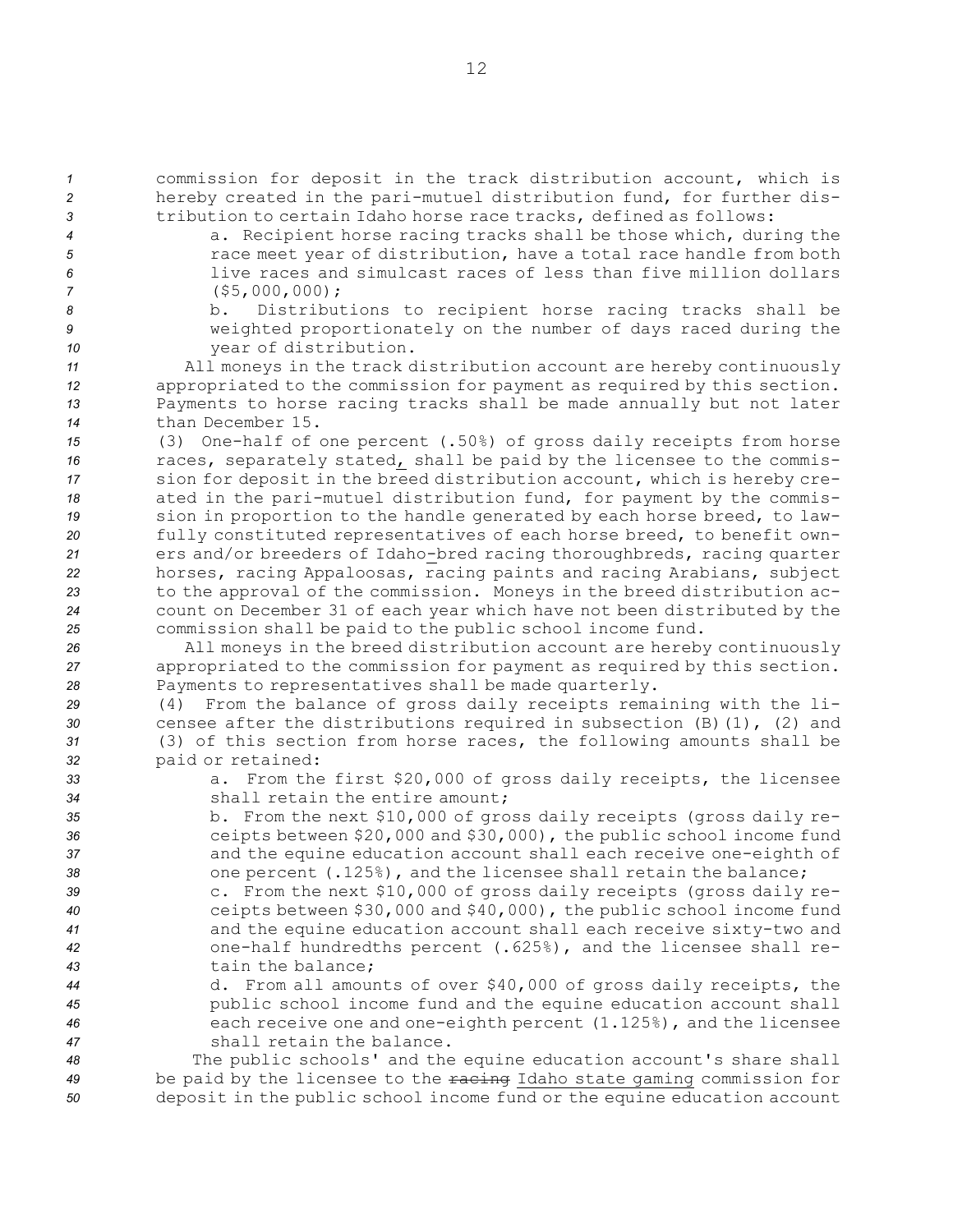as appropriate. The licensee's percentage shall be retained by the li-*2* censee. (C) Each licensee conducting the pari-mutuel system for live and simul- cast horse races having an average daily handle of one hundred thousand dol- lars (\$100,000) or less shall distribute all sums deposited in any pool as *6* follows: (1) Seventy-seven percent (77%) of any win, place or show pool to the winner thereof, and twenty-three percent (23%) to the licensee; (2) Seventy-six and one-quarter percent (76.25%) of all other pools to 10 the winner thereof, three-quarters of one percent (.75%) to the racing Idaho state gaming commission for deposit in the racing account, and twenty-three percent (23%) to the licensee. (D) Each licensee conducting the pari-mutuel system for live and simulcast horse races shall retain twenty-three percent (23%) of all sums deposited in any pool, for distribution and payment based upon gross daily receipts as follows: (1) One and one-quarter percent (1.25%) of gross daily receipts, sep-18 arately stated, shall be paid to the Idaho state racing gaming commis-19 sion, for deposit in the racing Idaho state gaming commission account. (2) One-half of one percent (.50%) of gross daily receipts from horse 21 races, separately stated, shall be paid to the Idaho state racing gaming commission for deposit in the track distribution account, for further distribution to certain Idaho horse race tracks, defined as follows: a. Recipient horse racing tracks shall be those which, during the race meet year of distribution, have <sup>a</sup> total race handle from both live races and simulcast races of less than five million dollars (\$5,000,000); b. Distributions to recipient horse racing tracks shall be weighted proportionately on the number of days raced during the year of distribution. All moneys in the track distribution account are hereby continuously appropriated to the commission for payment as required by this section. Payments to horse racing tracks shall be made annually but not later than December 15. (3) One-half of one percent (.50%) of gross daily receipts from horse races, separately stated, shall be paid by the licensee to the commis- sion for deposit in the breed distribution account, for payment by the commission in proportion to the handle generated by each horse breed, to lawfully constituted representatives of each horse breed, to benefit owners and/or breeders of Idaho bred racing thoroughbreds, racing quar- ter horses, racing Appaloosas, racing paints and racing Arabians, sub- ject to the approval of the commission. Moneys in the breed distribu- tion account on December 31 of each year which have not been distributed by the commission shall be paid to the public school income fund. All moneys in the breed distribution account are hereby continuously appro-priated to the commission for payment as required by this section. Pay-

*<sup>47</sup>* ments to representatives shall be made quarterly. *<sup>48</sup>* (4) Twenty and three-quarters percent (20.75%) of gross daily receipts *<sup>49</sup>* from horse races shall be paid or retained as follows: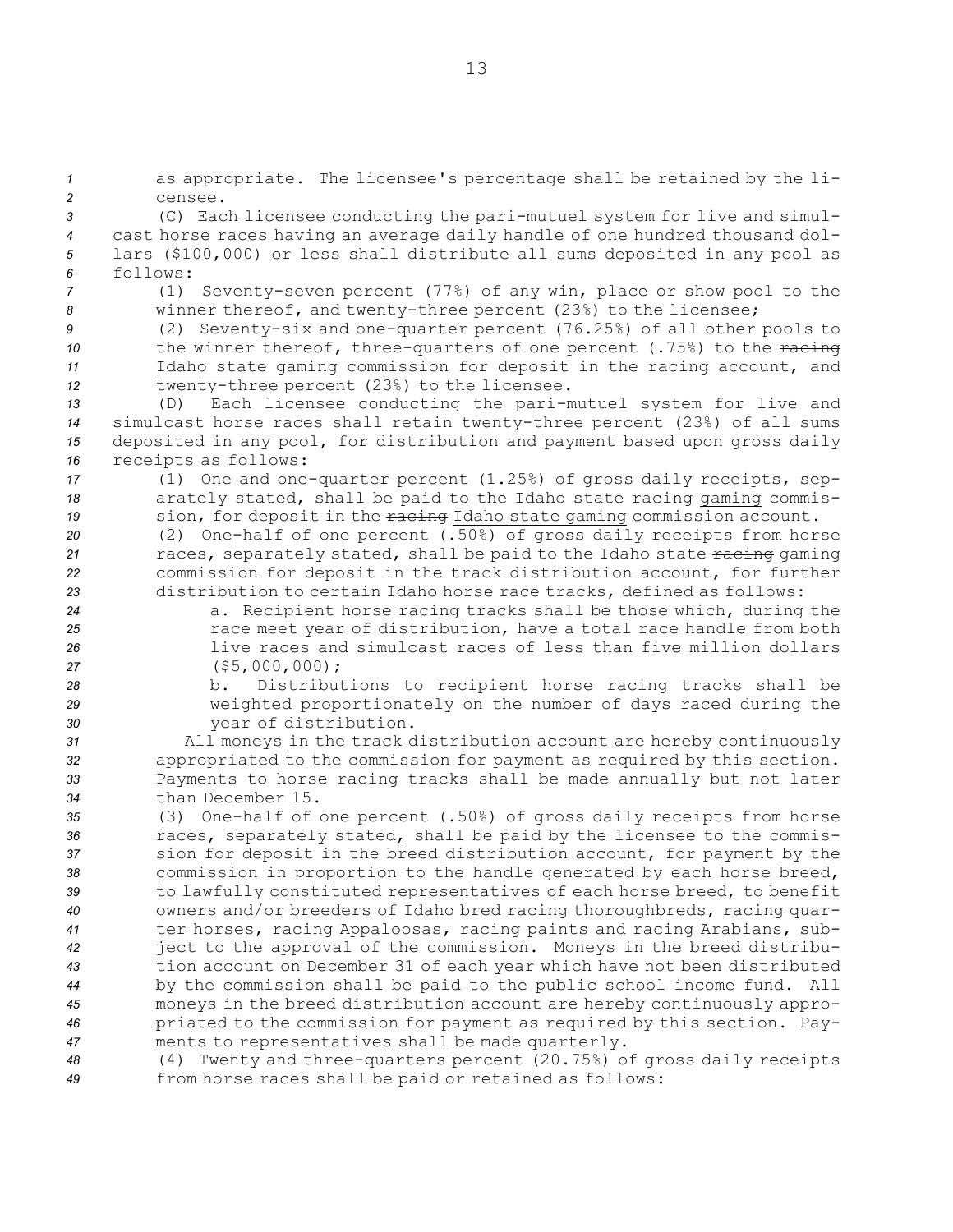a. From the first \$20,000 of gross daily receipts, the licensee **3** shall retain twenty and three-quarters percent (20.75%); b. From the next \$10,000 of gross daily receipts (gross daily re- ceipts between \$20,000 and \$30,000), the public school income fund and the equine education account shall each receive one-eighth of one percent (.125%), and the licensee shall retain twenty and one- half percent (20.50%); c. From the next \$10,000 of gross daily receipts (gross daily re- ceipts between \$30,000 and \$40,000), the public school income fund **and the equine education account shall each receive sixty-two and**  one-half hundredths percent (.625%), and the licensee shall re- tain nineteen and one-half percent (19.50%); d. From all amounts of over \$40,000 of gross daily receipts, the public school income fund and the equine education account shall each receive one and one-eighth percent (1.125%), and the licensee shall retain eighteen and one-half percent (18.50%). The public schools' share and the equine education account's share 18 shall be paid by the licensee to the racing Idaho state gaming com- mission for deposit in the public school income fund or the equine education account as appropriate. The licensee's percentage shall be retained by the licensee. (E) Each licensee may retain the odd cents of all redistribution to be based on each dollar deposited exceeding <sup>a</sup> sum equal to the next lowest mul- tiple of ten (10), known as breakage, and the total amount of unclaimed tick- ets at the termination of the time allowed by rule of the commission. (F) If the fiscal year-end balance in the racing commission account ex- ceeds six hundred thousand dollars (\$600,000), the excess shall be trans- ferred by the office of the state controller to the pari-mutuel distribution fund, which is hereby created, for further distribution as follows: (1) Sixty percent (60%) shall be deposited in the Idaho horse owner/breeder award account, which is hereby created in the pari-mutuel distribution fund, and shall be distributed by the racing commission annually, but not later than December 15 of each year as follows: a. Fifty percent (50%) to the breeders of Idaho bred winners based on the number of live races by each breed for the current calendar year; and b. Fifty percent (50%) in equal amounts to owners of Idaho bred horse race winners. c. All moneys in the Idaho horse owner/breeder award account are hereby continuously appropriated to the commission for payment as required in this section. (2) Forty percent (40%) shall be deposited in the track purse enhance- ment account, which is hereby created, and paid to all Idaho licensed horse racetracks for the purpose of purse enhancement based on the num- ber of live race dates held the preceding calendar year. Track purse en- hancement moneys shall be disbursed no later than thirty (30) days af- ter Idaho state racing commission approval of live race meet license ap- plications for the forthcoming calendar year. All moneys in the track purse enhancement account are hereby continuously appropriated to the commission for payment as required by this section.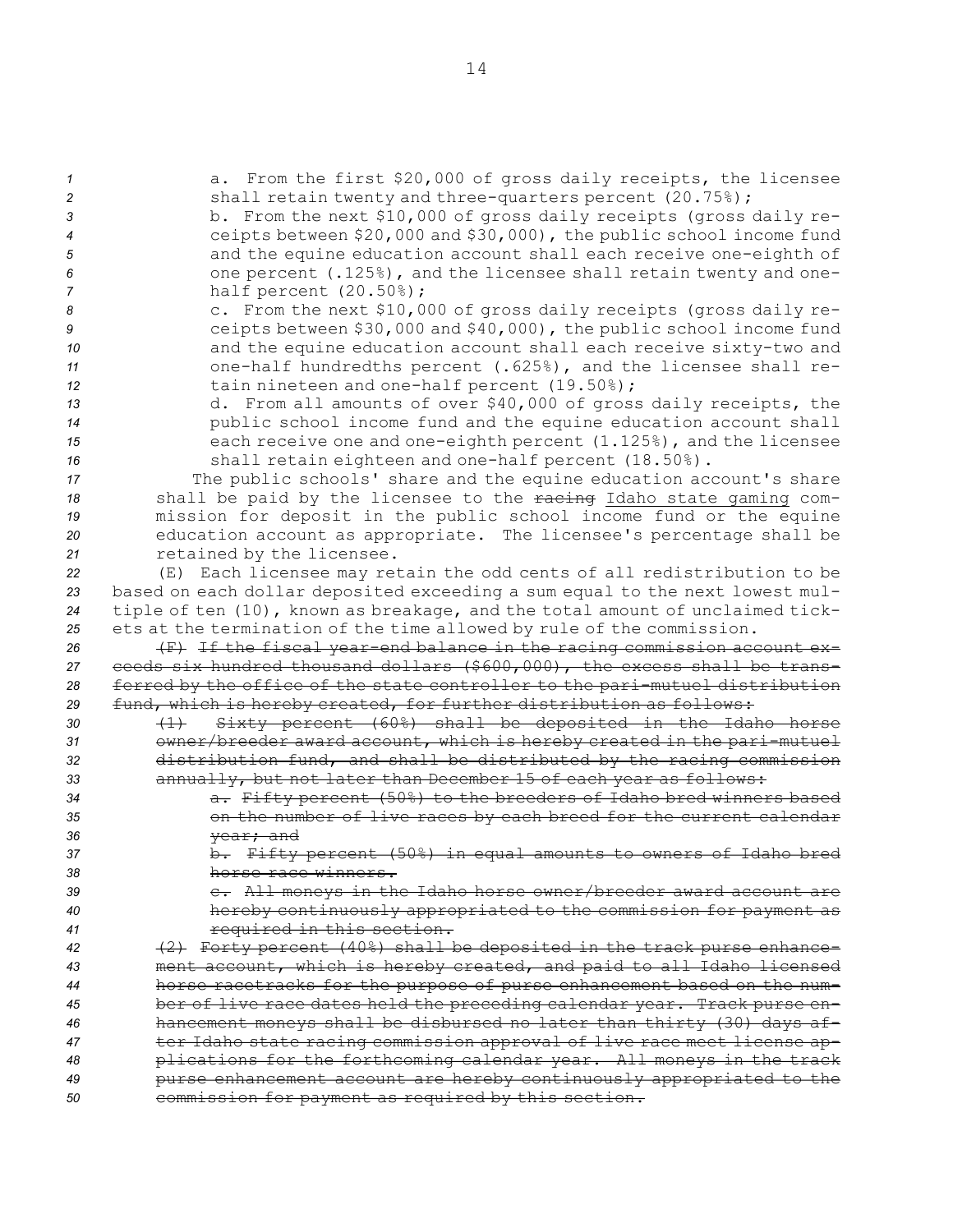*<sup>1</sup>* SECTION 13. That Section 54-2514, Idaho Code, be, and the same is hereby *2* amended to read as follows:

*3* 54-2514. DOG RACING -- DISTRIBUTION OF DEPOSITS -- BREAKAGE. (1) Each *<sup>4</sup>* licensee conducting the pari-mutuel system for simulcast or televised dog *<sup>5</sup>* races shall distribute all sums deposited in any pool as follows:

*<sup>6</sup>* (a) Seventy-nine and one-half percent (79.5%) of any win, place or show *<sup>7</sup>* pool to the winner thereof, and twenty and one-half percent (20.5%) to *8* the licensee;

*<sup>9</sup>* (b) Seventy-seven percent (77%) of all two (2) dog exotic wagers in-*<sup>10</sup>* cluding, but not limited to, daily doubles and quinellas to the winner *<sup>11</sup>* thereof, and twenty-three percent (23%) to the licensee;

 (c) Seventy-five percent (75%) of all three (3) or more dog exotic wagers including, but not limited to, trifecta, twin trifecta, pick three, pick six and superfecta, to the winner thereof, and twenty-five percent (25%) to the licensee.

 (2) Each licensee conducting the pari-mutuel system for simulcast or televised dog races shall retain the sums deposited in any pool as required in subsection (1) of this section, for distribution and payment based upon gross daily receipts as follows:

*<sup>20</sup>* (a) One and one-quarter percent (1.25%) of gross daily receipts, sepa-21 rately stated, shall be paid to the Idaho state racing gaming commission 22 for deposit in the racing Idaho state gaming commission account.

 (b) One percent (1%) of gross daily receipts, separately stated, shall 24 be paid to the Idaho state  $\frac{1}{2}$  racing commission for payment to the county in which the dog racing facility is located. The board of county commissioners shall spend such revenues only for visitor promotion.

 (c) One-half percent (.5%) of gross daily receipts, separately stated, 28 shall be paid to the Idaho state racing gaming commission for deposit in the Idaho horse breeders' and owners' award account in the state trea-sury for further distribution as follows:

 (i) Fifty percent (50%) of all moneys deposited in the Idaho horse breeders' and owners' award account shall be distributed by the *racing* Idaho state gaming commission annually but not later than December 15, to the breeders of Idaho bred winners of each approved horse race in Idaho in proportion to the handle generated by each breed; and

 (ii) Fifty percent (50%) of all moneys deposited in the Idaho horse breeders' and owners' award account shall be distributed by 39 the racing Idaho state gaming commission annually but not later than December 15, in equal amounts to owners of Idaho bred horse race winners.

 (d) From the balance of gross daily receipts remaining with the li- censee after the distributions required in subsections (1)(a), (b) and (c) of this section from simulcast or televised dog races, the following amounts shall be paid or retained:

*<sup>46</sup>* (i) From the first twenty thousand dollars (\$20,000) of gross *<sup>47</sup>* daily receipts, the licensee shall retain the entire amount; *<sup>48</sup>* (ii) From the next ten thousand dollars (\$10,000) of gross daily

*<sup>49</sup>* receipts, (gross daily receipts between twenty thousand dol-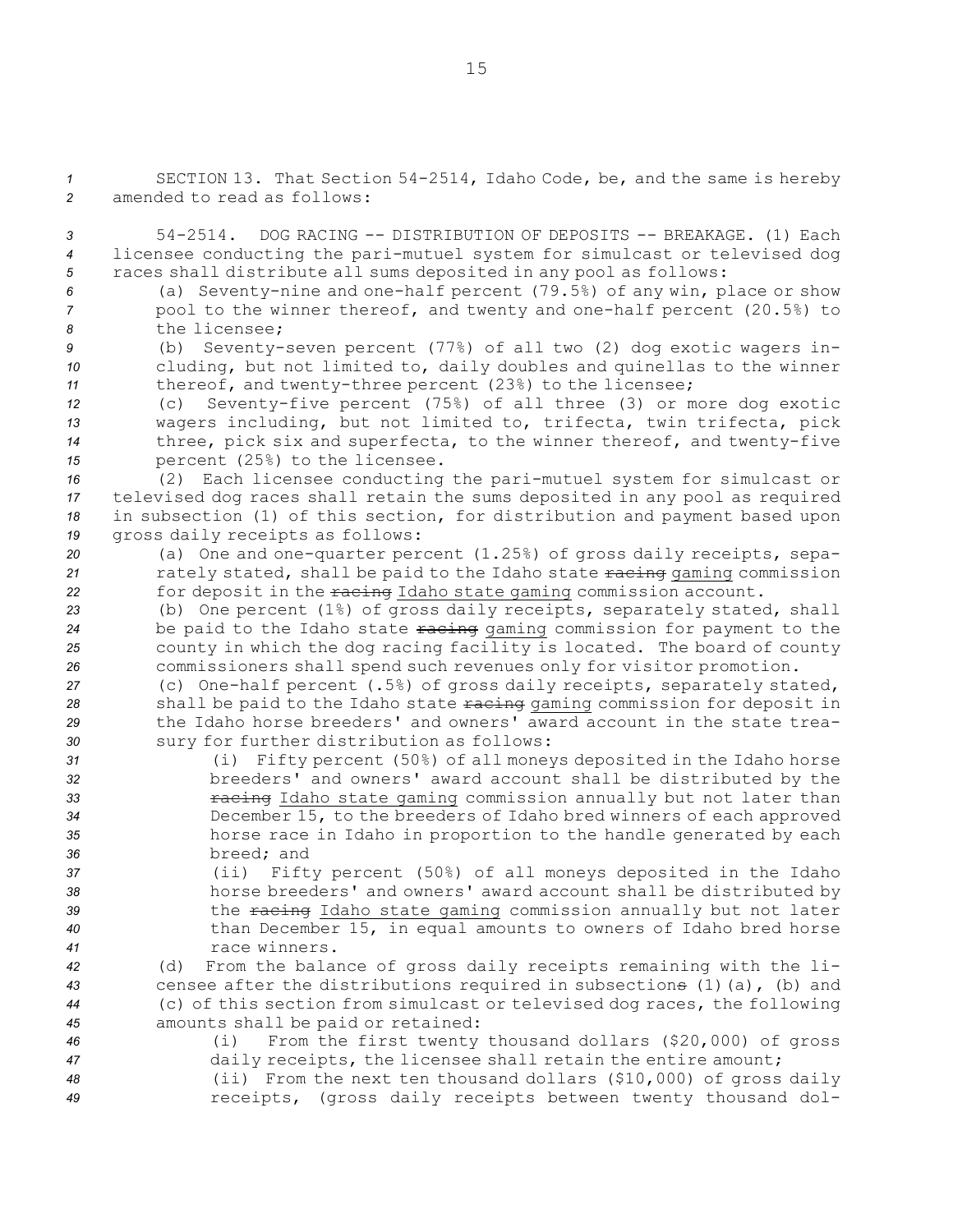*<sup>1</sup>* lars (\$20,000) and thirty thousand dollars (\$30,000)) the public *<sup>2</sup>* school income fund shall receive one-quarter of one percent (.25%) *3* and the licensee shall retain the balance;

- *<sup>4</sup>* (iii) From the next ten thousand dollars (\$10,000) of gross daily *<sup>5</sup>* receipts (gross daily receipts between thirty thousand dollars *<sup>6</sup>* (\$30,000) and forty thousand dollars (\$40,000)) the public school *<sup>7</sup>* income fund shall receive one and one-quarter percent (1.25%) and 8 the licensee shall retain the balance;
- *<sup>9</sup>* (iv) From all amounts of over forty thousand dollars (\$40,000) of 10 **gross daily receipts, the public school income fund shall receive** *<sup>11</sup>* two and one-quarter percent (2.25%) and the licensee shall retain *12* the balance.

 (3) Each licensee may retain the odd cents of all redistribution to be based on each dollar deposited exceeding <sup>a</sup> sum equal to the next lowest mul- tiple of ten (10), known as breakage, and the total amount of unclaimed tick-ets at the termination of the time allowed by rule of the commission.

*<sup>17</sup>* SECTION 14. That the Heading for Chapter 74, Title 67, Idaho Code, be, *<sup>18</sup>* and the same is hereby amended to read as follows:

# *19* CHAPTER 74 *20* IDAHO STATE LOTTERY AND STATE GAMING COMMISSION

*<sup>21</sup>* SECTION 15. That Section 67-7401, Idaho Code, be, and the same is hereby *22* amended to read as follows:

 67-7401. PURPOSE. The purpose of this legislation is to establish <sup>a</sup> state lottery to generate revenue for the state with and to provide for <sup>a</sup> director and <sup>a</sup> state lottery gaming commission to oversee lottery opera- tions, pari-mutuel betting, Indian gaming and bingo games and raffles. This chapter establishes <sup>a</sup> state lottery account for the deposit of receipts, for payment of prizes and expenses, and provides that revenues generated in the lottery account, after allowances for prizes and expenses, shall be distributed for the public benefit. This chapter provides for contracting with lottery retailers and authorizes the promulgation of administrative rules and regulations necessary for carrying out the intent of this chapter. 33 The lottery Idaho state gaming commission and the director of the lottery Idaho state gaming commission shall be responsible for operating the lottery at the least public expense and the smallest staffing possible, commensu- rate with all other policies stated in this chapter, for the operation of racing activities in accordance with chapter 25, title 54, Idaho Code, for monitoring all Indian gaming in accordance with compacts entered into by the state and sections 67-429A through 67-429C and 67-7409, Idaho Code, and for operating bingo games and raffles pursuant to chapter 77, title 67, Idaho Code. Additionally, all advertising by the lottery shall be conducted in <sup>a</sup> manner consonant with the dignity of the state and the sensibilities of its citizens.

*<sup>44</sup>* SECTION 16. That Section 67-7402, Idaho Code, be, and the same is hereby *45* amended to read as follows: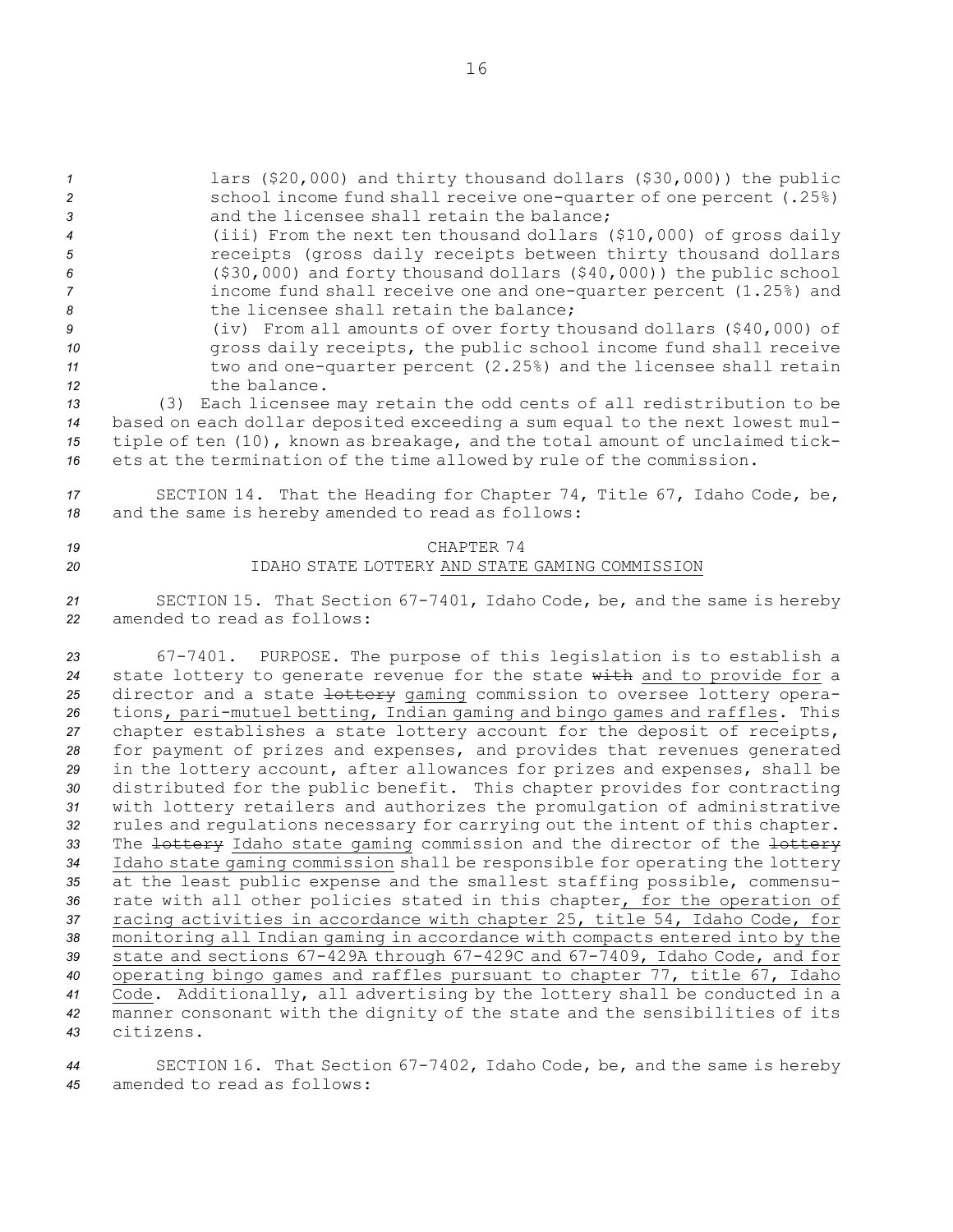67-7402. IDAHO LOTTERY AGENCY CREATED. There is hereby created in the department of self-governing agencies an agency to be known as the Idaho state lottery. The Idaho state lottery gaming commission shall implement and administer the provisions of this chapter.

*<sup>5</sup>* SECTION 17. That Section 67-7404, Idaho Code, be, and the same is hereby *6* amended to read as follows:

*<sup>7</sup>* 67-7404. DEFINITIONS. As used in this chapter:

*<sup>8</sup>* (1) "Administrative costs" means personnel costs, capital outlay, and *<sup>9</sup>* reasonable expenses incurred by other state agencies to effectuate the pur-*<sup>10</sup>* poses of this chapter.

11 (2) "Commission" means the Idaho state lottery gaming commission.

*<sup>12</sup>* (3) "Director" means the director of the lottery Idaho state gaming *13* commission.

 (4) "Expenses" means all costs of doing business including, but not limited to, prizes, commissions and other compensation paid to retailers, advertising and marketing costs, personnel costs, capital outlay, reason- able expenses incurred by other state agencies to effectuate the purposes of this chapter, depreciation of property and equipment, and other operating costs, all of which are to be recorded on the accrual basis of accounting in accordance with generally accepted accounting principles.

*<sup>21</sup>* (5) "Lottery" or "state lottery" means the state lottery established *<sup>22</sup>* and operated pursuant to this chapter.

*<sup>23</sup>* (6) "Lottery contractor" means <sup>a</sup> person with whom the lottery has con-*<sup>24</sup>* tracted for the purposes of providing goods and services for the state lot-*25* tery.

*<sup>26</sup>* (7) "Lottery game retailer" or "retailer" means <sup>a</sup> person with whom the *<sup>27</sup>* lottery has contracted for the purpose of selling tickets or shares in lot-*<sup>28</sup>* tery games to the public.

*<sup>29</sup>* (8) "Lottery revenue" means revenue derived from the sale of lottery *30* tickets and shares. Such revenues shall be recorded on the accrual basis of *<sup>31</sup>* accounting in accordance with generally accepted accounting principles.

*<sup>32</sup>* (9) "Lottery vendor" or "vendor" means any person who submits <sup>a</sup> bid, *<sup>33</sup>* proposal or offer as part of <sup>a</sup> major procurement for goods or services as de-*34* fined in subsection (11) of this section.

*<sup>35</sup>* (10) "Low, medium and high tier claims" means the dollar amount of *<sup>36</sup>* prizes awarded in accordance with rules of the state lottery.

 (11) "Major procurement" means any contract with <sup>a</sup> vendor supplying lottery tickets or shares, data processing systems utilized to track, sell, distribute or validate lottery tickets or shares, any goods or services in- volving the determination or generation of winners in any lottery game or any auditing services.

*<sup>42</sup>* (12) "Net income" means lottery revenue and nonlottery revenue, less *<sup>43</sup>* expenses, as defined in this chapter.

*<sup>44</sup>* (13) "Pari-mutuel" is as defined in section 54-2502, Idaho Code.

 (14) "Person" shall be construed to mean and include an individual, as- sociation, corporation, club, trust, estate, society, company, joint stock company, receiver, trustee, assignee, referee or any other person acting in <sup>a</sup> fiduciary or representative capacity, whether appointed by <sup>a</sup> court or otherwise, and any combination of individuals. "Person" shall also be con-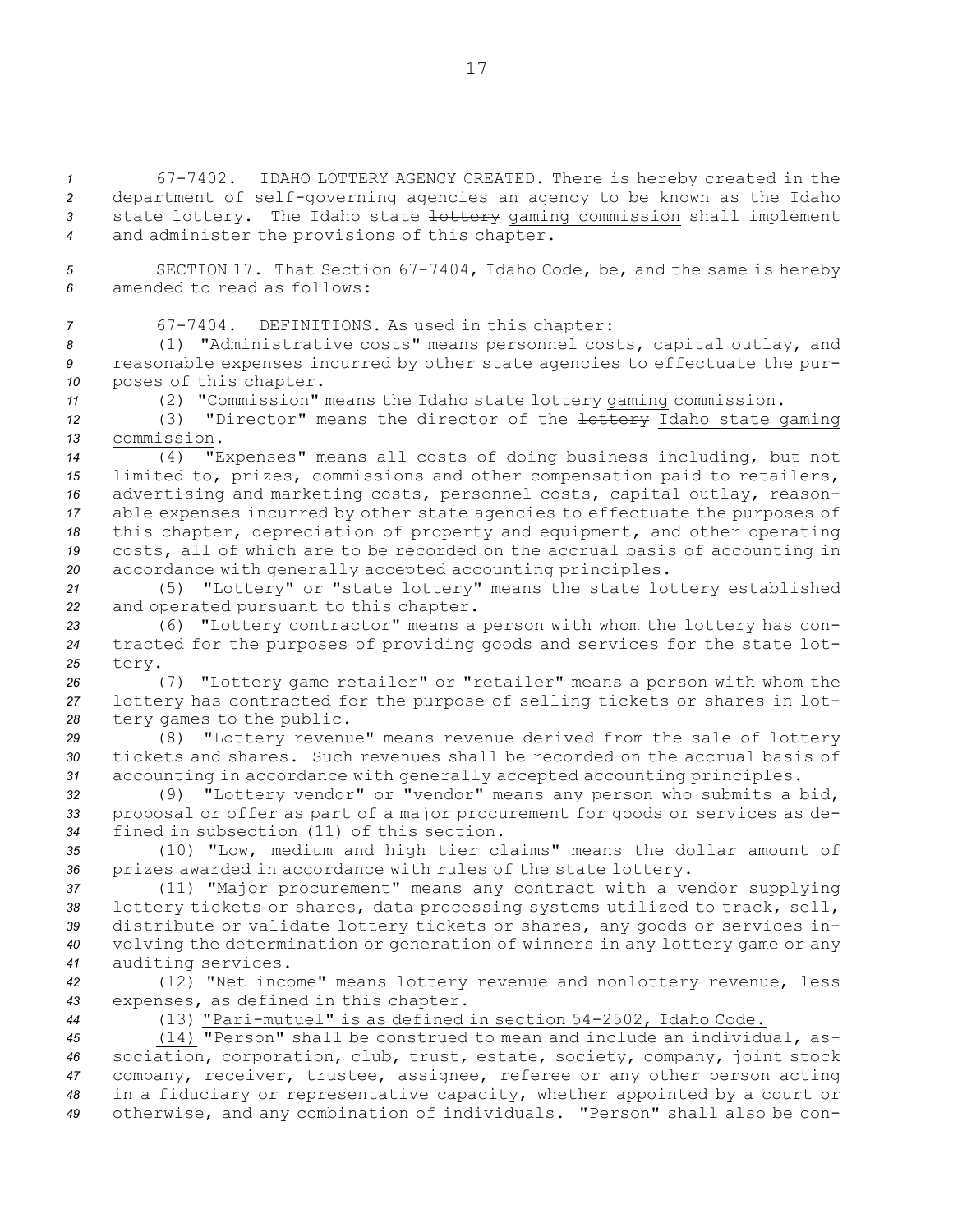*<sup>1</sup>* strued to mean and include departments, commissions, agencies and instru-*<sup>2</sup>* mentalities of the state of Idaho, including counties and municipalities and *<sup>3</sup>* agencies or instrumentalities thereof.

*<sup>4</sup>* (15) "Race meet" is as defined in section 54-2502, Idaho Code.

*<sup>5</sup>* (146) "Redemption value" means the sum total of all winnings upon the *<sup>6</sup>* ticket presented for payment.

*<sup>7</sup>* (157) "Share" means any intangible evidence of participation in <sup>a</sup> game *<sup>8</sup>* conducted by the state lottery.

*<sup>9</sup>* (168) "Ticket" means any tangible evidence issued by the lottery to pro-*<sup>10</sup>* vide participation in <sup>a</sup> game conducted by the state lottery.

*<sup>11</sup>* (179) "Value" means any ticket shall be taken at face value.

*<sup>12</sup>* SECTION 18. That Section 67-7405, Idaho Code, be, and the same is hereby *13* amended to read as follows:

 67-7405. COMMISSION -- APPOINTMENT -- CHAIRMAN. There is hereby cre- ated the Idaho state gaming commission for the purpose of overseeing lot- tery operations pursuant to this chapter, racing pursuant to chapter 25, ti- tle 54, Idaho Code, and bingo games and raffles pursuant to chapter 77, ti- tle 67, Idaho Code, and for monitoring Indian gaming pursuant to compacts entered into by the state and sections 67-429A through 67-429C and 67-7409, Idaho Code. The first members of the commission shall consist of the five (5) members of the state lottery commission as of the effective date of this act, one (1) member representing the racing industry and one (1) member rep- resenting Indian gaming. The members of the first commission from the racing industry and Indian gaming shall be appointed by the governor with the ad-25 vice and consent of the senate. Thereafter, t<sub>The commission shall consist</sub> 26 of five seven (57) members appointed by the governor with the advice and con- sent of the senate with at least one (1) member representing the state lot- tery, one (1) member representing the racing industry and one (1) member rep- resenting Indian gaming. The term of <sup>a</sup> member is five (5) years. The terms of members appointed shall expire as designated by the governor at the time of appointment: One (1) at the end of one (1) year; one (1) at the end of two (2) years; one (1) at the end of three (3) years; one two ( $\pm$ 2) at the end of 33 four (4) years; and one two ( $\pm 2$ ) at the end of five (5) years. At the end of <sup>a</sup> term, <sup>a</sup> member continues to serve until <sup>a</sup> successor is appointed and qual- ifies. <sup>A</sup> member who is appointed after <sup>a</sup> term has begun serves only for the rest of the term and until <sup>a</sup> successor is appointed and qualifies. <sup>A</sup> vacancy of the commission shall be filled in the same manner as regular appointments are made, and the term shall be for the unexpired portion of the regular term. No member of the commission shall have <sup>a</sup> direct or indirect pecuniary inter- est in any contract or agreement entered into by the commission. The chair- man of the commission shall be appointed by the governor from among the mem- bers of the commission. No more than three four (34) members of the commis- sion shall belong to the same political party. The members of the commission shall serve at the pleasure of the governor.

*<sup>45</sup>* SECTION 19. That Section 67-7406, Idaho Code, be, and the same is hereby *46* amended to read as follows: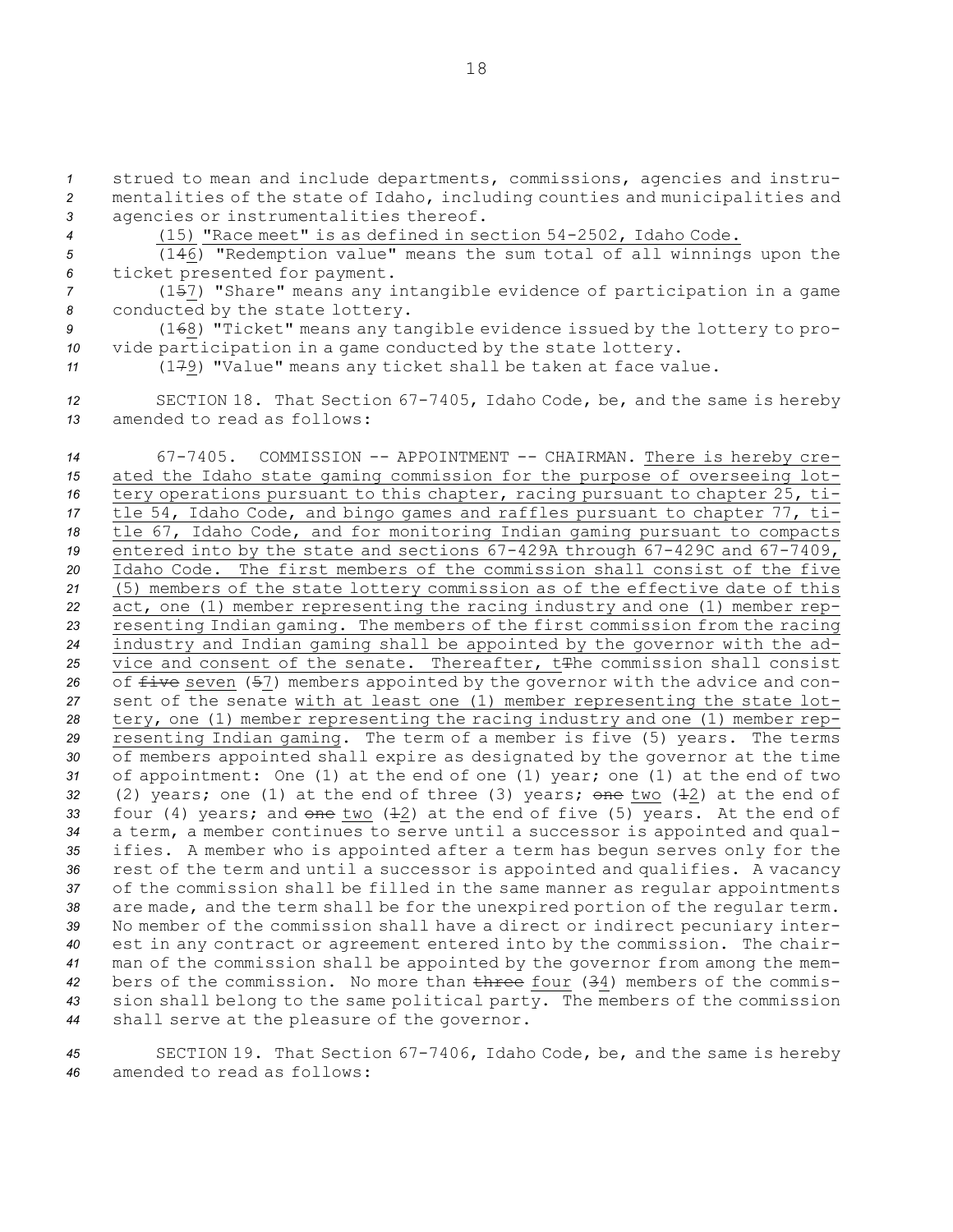67-7406. QUORUM -- MEETINGS -- MINUTES -- COMPENSATION. <sup>A</sup> majority of the qualified membership of the commission is <sup>a</sup> quorum. The commission may not act unless at least three four (34) members concur. The commission shall not meet less than four (4) times per year. Written notice of the time and place of each commission meeting shall be given to each member of the com- mission. The secretary of the commission shall promptly send the governor <sup>a</sup> certified copy of the minutes of each meeting of the commission. The minutes shall include <sup>a</sup> copy of each rule of the lottery that is adopted. Members of the commission shall receive compensation as provided in section 59-509(h), Idaho Code. Members are entitled to reimbursement for reasonable travel ex- penses incurred in the performance of their duties as <sup>a</sup> member, as provided *<sup>12</sup>* by law.

*<sup>13</sup>* SECTION 20. That Section 67-7407, Idaho Code, be, and the same is hereby *14* amended to read as follows:

 67-7407. DIRECTOR. With the advice and consent of the senate the gov-16 ernor shall appoint a director of the lottery commission, who is the chief 17 executive officer of the lottery commission, and secretary of the commis- sion. The compensation of the director, including bonuses, if any, shall be established by the commission. The director shall serve at the pleasure of the governor.

*<sup>21</sup>* SECTION 21. That Section 67-7408, Idaho Code, be, and the same is hereby *22* amended to read as follows:

 67-7408. POWERS AND DUTIES OF THE COMMISSION. The commission shall be responsible for establishing the goals and objectives of the lottery pursuant to this chapter, racing pursuant to chapter 25, title 54, Idaho Code, and bingo games and raffles pursuant to chapter 77, title 67, Idaho Code, and for monitoring Indian gaming pursuant to compacts entered into by the state and sections 67-429A through 67-429C and 67-7409, Idaho Code, and shall have the following duties, powers and responsibilities in addition to others herein granted:

 (1) The commission shall adopt, upon recommendation of the director, such rules and regulations governing the establishment and operation of the lottery as it considers necessary under this chapter to ensure the integrity of the lottery and its games and to maximize the net income of the lottery for the benefit of the state. Such rules and regulations shall generally ad-dress, but not be limited to:

*<sup>37</sup>* (a) The different types of lottery games to be conducted; *<sup>38</sup>* (b) The range of prize structures of each lottery game;

*<sup>39</sup>* (c) The method, odds and frequency of selecting winning tickets and *<sup>40</sup>* shares and the manner of paying prizes to the owners of the winning tick-*41* ets and shares;

 (d) The terms and conditions of lottery game retailer contracts which may include retailer compensation, bonuses, incentives, fees for re- deeming claims, payment and credit terms, retailer application and re- newal fees, telecommunication costs, if any, to be paid or allocated to retailers and bonding requirements;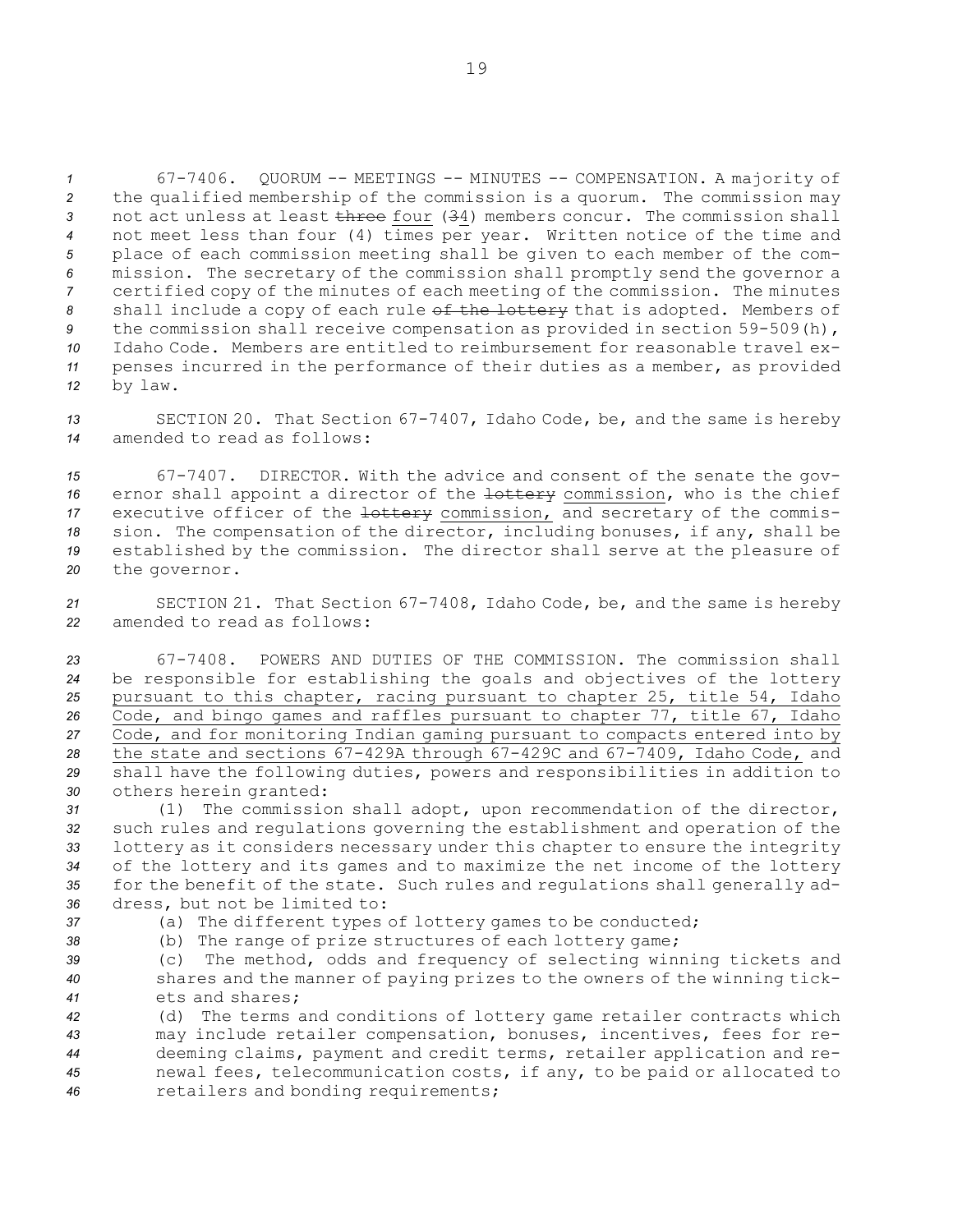(e) The methods to be utilized in selling and distributing lottery tickets or shares, including the use of machines, terminals, telecom- munications systems and data processing systems. Customer operated machines, terminals or other devices for selling lottery tickets or shares shall only be operated by the use of currency or coin; and

 (f) Other matters necessary or appropriate for the efficient operation and administration of the lottery, for the convenience of the public, and to carry out the provisions of this chapter. Every rule promulgated within the authority conferred by this chapter shall be of temporary effect and must be ratified by the legislature at the regular session first following their adoption. Rules not approved in the above manner shall be rejected, null, void and of no force and effect on July 1, fol-lowing their submission to the legislature.

*<sup>14</sup>* (2) The commission shall approve major procurements.

*<sup>15</sup>* (3) The commission shall approve the transfer of net income in accor-*<sup>16</sup>* dance with the provisions of this chapter.

 (4) The commission shall have the authority to enter into written agreements or contracts, negotiated and prepared by the director, with any other state or states, the government of Canada, the provinces of Canada or an agency or contractor of any of those entities for the operation and promo-tion of <sup>a</sup> joint lottery or joint lottery games.

*<sup>22</sup>* (5) The commission shall promulgate <sup>a</sup> complete set of rules and regula-*<sup>23</sup>* tions to govern race meets and the pari-mutuel system.

 (6) It shall be unlawful for any person, except race meet licensees com- ing within the provisions of section 54-2508, Idaho Code, to participate, directly or indirectly, in any race meet without first securing and having in full force and effect, <sup>a</sup> license therefor from the commission. The li- cense fee for such license shall be set by the commission and shall be paid to the commission. It shall be the duty of each person holding <sup>a</sup> license to com- ply with the provisions of chapter 25, title 54, Idaho Code, and with all the rules and regulations promulgated and all orders issued by the commission. The commission shall, by rule and regulation, determine which persons par-ticipating, directly or indirectly, in race meets shall require licenses.

 (7) The commission shall license, regulate and supervise all race meets held in this state pursuant to chapter 25, title 54, Idaho Code, and to cause the various places where race meets are held to be visited and inspected at least once <sup>a</sup> year.

 (8) The commission may authorize any licensee to participate in an in- terstate common wagering pool with one (1) or more other racing jurisdic- tions. Anytime that <sup>a</sup> licensee participates in an interstate pool, the li- censee may adopt, with the authorization of the commission, the take-out of the host jurisdiction or facility.

 (9) The commission may permit <sup>a</sup> licensee to use one (1) or more of its races for an interstate common wagering pool at locations outside its juris- diction and may allow pari-mutuel pools in other states to be combined with pari-mutuel pools in its jurisdiction for the purpose of establishing an in-terstate common wagering pool.

*<sup>48</sup>* (10) The commission shall keep detailed records of all licenses applied *<sup>49</sup>* for and issued, reports of which shall be embodied in an annual report that *<sup>50</sup>* the commission shall prepare and submit to the governor on or before March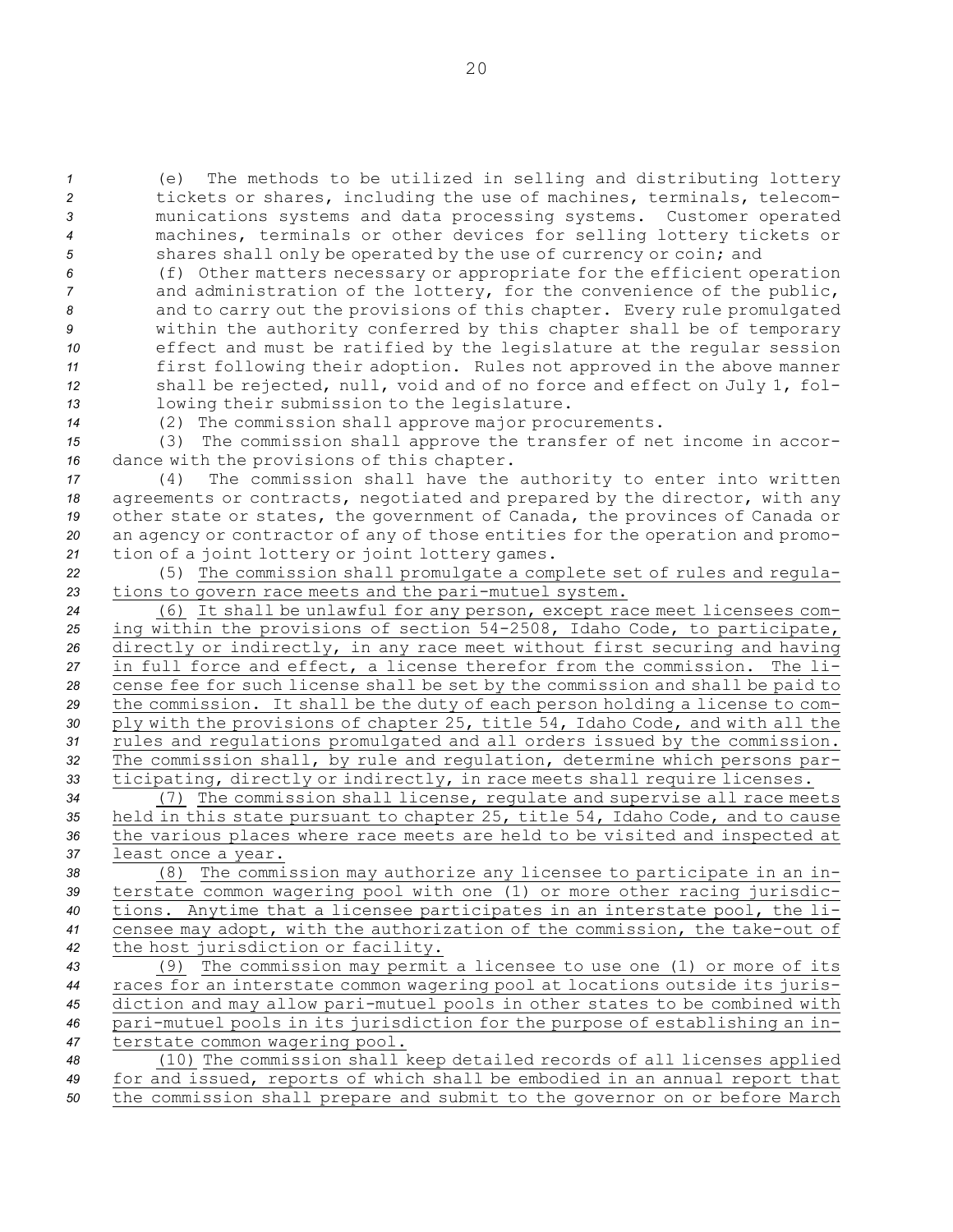| $\mathcal I$                          | 31 of each year. Said annual report shall cover the activities of the com-                                                                                                                                                                                                                                                                                                                                                             |
|---------------------------------------|----------------------------------------------------------------------------------------------------------------------------------------------------------------------------------------------------------------------------------------------------------------------------------------------------------------------------------------------------------------------------------------------------------------------------------------|
| 2                                     | mission and organizations of licensees defined in section 54-2502(4), Idaho                                                                                                                                                                                                                                                                                                                                                            |
| 3                                     | Code, for the preceding year in addition to the aforementioned.                                                                                                                                                                                                                                                                                                                                                                        |
| $\overline{4}$                        | (11) The commission shall perform all other acts necessary to carry out                                                                                                                                                                                                                                                                                                                                                                |
| 5                                     | the purposes and provisions of this chapter, chapter 25, title 54, Idaho                                                                                                                                                                                                                                                                                                                                                               |
| 6                                     | Code, and chapter 77, title 67, Idaho Code.                                                                                                                                                                                                                                                                                                                                                                                            |
| 7                                     | SECTION 22. That Section 67-7409, Idaho Code, be, and the same is hereby                                                                                                                                                                                                                                                                                                                                                               |
| 8                                     | amended to read as follows:                                                                                                                                                                                                                                                                                                                                                                                                            |
| 9<br>10<br>11<br>12<br>13<br>14<br>15 | POWERS AND DUTIES OF THE DIRECTOR. The director shall be re-<br>67-7409.<br>sponsible for the daily operations of the lottery pursuant to this chapter,<br>racing pursuant to chapter 25, title 54, Idaho Code, and bingo games and<br>raffles pursuant to chapter 77, title 67, Idaho Code, and shall have the<br>following duties, powers and responsibilities in addition to others herein<br>granted:<br>$(1)$ The director shall: |
| 16<br>17<br>18<br>19                  | (a) Operate and administer the lottery in accordance with the provi-<br>sions of this chapter, racing pursuant to chapter 25, title 54, Idaho<br>Code, and bingo games and raffles pursuant to chapter 77, title 67,<br>Idaho Code, and the policies and rules of the lottery, racing, and bingo<br>games and raffles;                                                                                                                 |
| 20<br>21<br>22<br>23<br>24            | (b) Appoint deputy directors, sales personnel and security staff, who<br>shall be exempt from the provisions of chapter 53, title 67, Idaho Code,<br>as may be required to carry out the functions and duties of his office;<br>and                                                                                                                                                                                                    |
| 25                                    | (c) Hire professional, technical and other employees as may be neces-                                                                                                                                                                                                                                                                                                                                                                  |
| 26                                    | sary to perform the duties of his office subject to the provisions of                                                                                                                                                                                                                                                                                                                                                                  |
| 27                                    | chapter 53, title 67, Idaho Code.                                                                                                                                                                                                                                                                                                                                                                                                      |
| 28                                    | $(2)$ The director shall:                                                                                                                                                                                                                                                                                                                                                                                                              |
| 29                                    | (a) Confer regularly with the commission on the operation and adminis-                                                                                                                                                                                                                                                                                                                                                                 |
| 30                                    | tration of the lottery, racing, and bingo games and raffles;                                                                                                                                                                                                                                                                                                                                                                           |
| 31                                    | (b) Make available for inspection by the commission, on request, all                                                                                                                                                                                                                                                                                                                                                                   |
| 32                                    | books, records, files, and other information and documents of the lot-                                                                                                                                                                                                                                                                                                                                                                 |
| 33                                    | tery, racing, bingo games and raffles, and Indian gaming in accordance                                                                                                                                                                                                                                                                                                                                                                 |
| 34                                    | with compacts entered into by the state; and                                                                                                                                                                                                                                                                                                                                                                                           |
| 35                                    | (c) Advise the commission and make such recommendations as the director                                                                                                                                                                                                                                                                                                                                                                |
| 36                                    | considers necessary and advisable to improve the operation and adminis-                                                                                                                                                                                                                                                                                                                                                                |
| 37                                    | tration of the lottery, racing, and bingo games and raffles.                                                                                                                                                                                                                                                                                                                                                                           |
| 38                                    | (3) The director may enter into contracts for marketing, advertising,                                                                                                                                                                                                                                                                                                                                                                  |
| 39                                    | promotion, research and studies for the lottery and for products and ser-                                                                                                                                                                                                                                                                                                                                                              |
| 40                                    | vices for effectuating the purposes of this chapter, however, contracts for                                                                                                                                                                                                                                                                                                                                                            |
| 41                                    | major procurements must be approved by the commission. The director may not                                                                                                                                                                                                                                                                                                                                                            |
| 42<br>43<br>44<br>45                  | enter into contracts for the administration of the lottery.<br>(4) The director shall:<br>Submit quarterly financial statements to the commission, the gov-<br>(a)<br>ernor, the state treasurer, and the legislature. Such financial state-                                                                                                                                                                                           |
| 46                                    | ments shall be prepared in accordance with generally accepted account-                                                                                                                                                                                                                                                                                                                                                                 |
| 47                                    | ing principles and shall include a balance sheet, a statement of opera-                                                                                                                                                                                                                                                                                                                                                                |
| 48                                    | tions, a statement of changes in financial position, and related foot-                                                                                                                                                                                                                                                                                                                                                                 |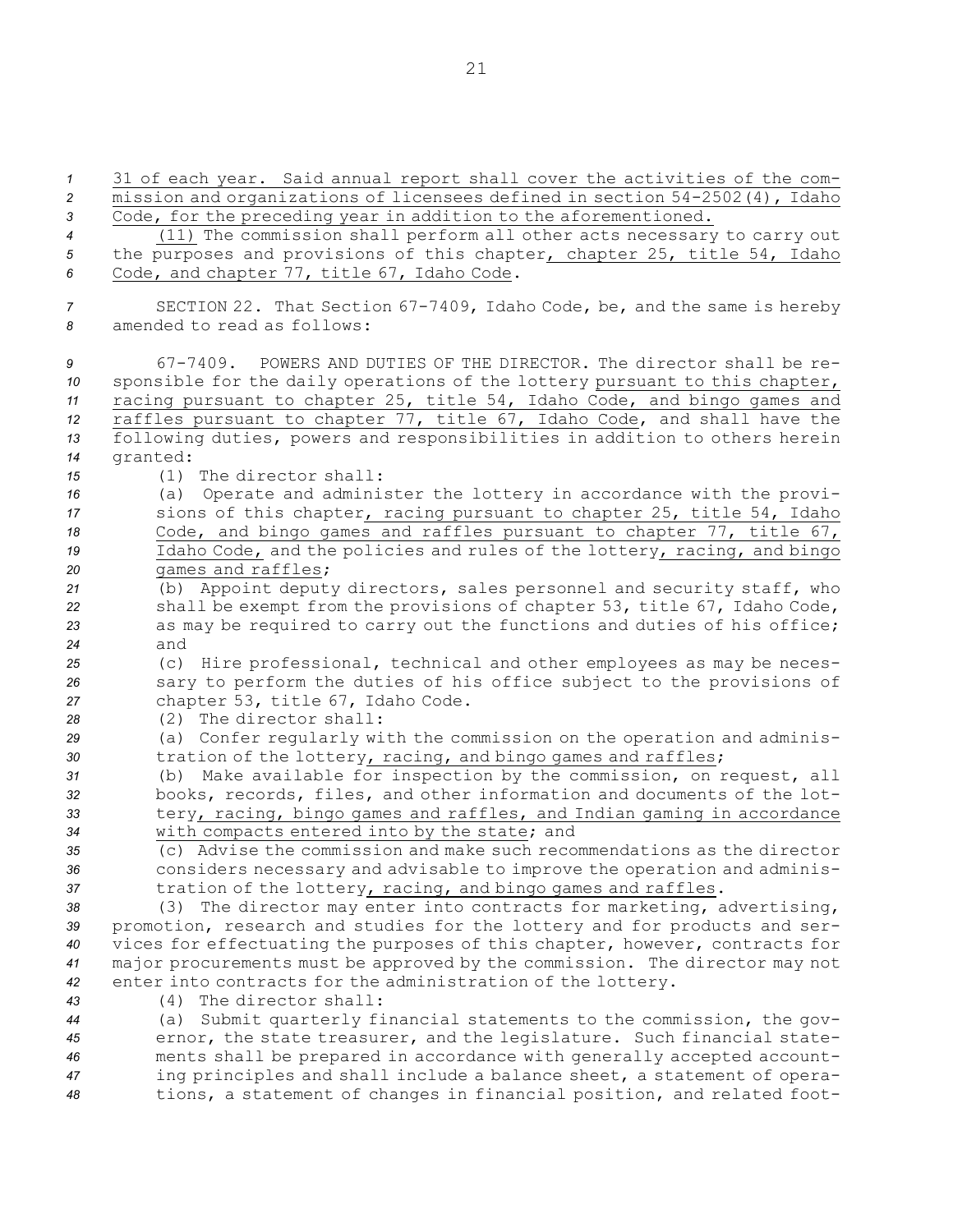notes. Such financial statements are to be provided within forty-five (45) days of the last day of each quarter; (b) Submit annual financial statements to the commission, the gov- ernor, the state treasurer, and each member of the legislature. Such financial statements shall be prepared in accordance with generally accepted accounting principles and shall include <sup>a</sup> balance sheet, <sup>a</sup> statement of operations, <sup>a</sup> statement of changes in financial position, and related footnotes. Such financial statements shall have been ex- amined by the legislative services office or <sup>a</sup> firm of independent certified public accountants in accordance with generally accepted auditing standards and shall be provided within ninety (90) days of the last day of the lottery's fiscal year; (c) Report to the governor and the legislature any matters which require immediate changes in the laws of this state in order to pre- vent abuses and evasions of this chapter, chapter 25, title 54, Idaho 16 Code, or chapter 77, title 67, Idaho Code, or the rules of the lottery promulgated by the commission or to rectify undesirable conditions in connection with administration or operation of the lottery, racing, and bingo games and raffles; (d) Carry on <sup>a</sup> continuous study and investigation of the lottery to: (i) Identify any defects in the provisions of this chapter or in the rules and regulations of the commission leading to an abuse in the administration or operation of the lottery or an evasion of this act or the rules of the lottery; (ii) Make recommendations for changes in this chapter or the rules of the lottery to prevent abuses or evasions or to improve the ef- ficiency of the lottery; (iii) Ensure that the provisions of this chapter and the rules of the lottery are administered and formulated to serve the purposes of this chapter; (iv) Prevent the use of the lottery, the provisions of this chap-32 ter, or the rules of the lottery from fostering professional gam- bling or crime; (e) Make <sup>a</sup> continuous study and investigation of: (i) The operation and administration of similar laws and lotter-**ies in other states and countries;**  (ii) The available information on the subject of lotteries and re- lated subjects; (iii) Any federal laws which may affect the operation of the lot- tery; and (iv) The reaction of citizens of this state to existing and poten- tial features of the lottery with <sup>a</sup> view to recommending or effect- ing changes that will tend to serve the purposes of this chapter. (5) The director shall provide for secure lottery facilities and lot- tery systems, including data processing facilities and systems. (6) The director shall be responsible for monitoring class III gaming on Indian reservations as may be required by compacts entered into by the state in accordance with state statutory law and pursuant to the Indian Gam- ing Regulatory Act, 25 U.S.C. section 2701 et seq. and 18 U.S.C. sections 1166-1168.

22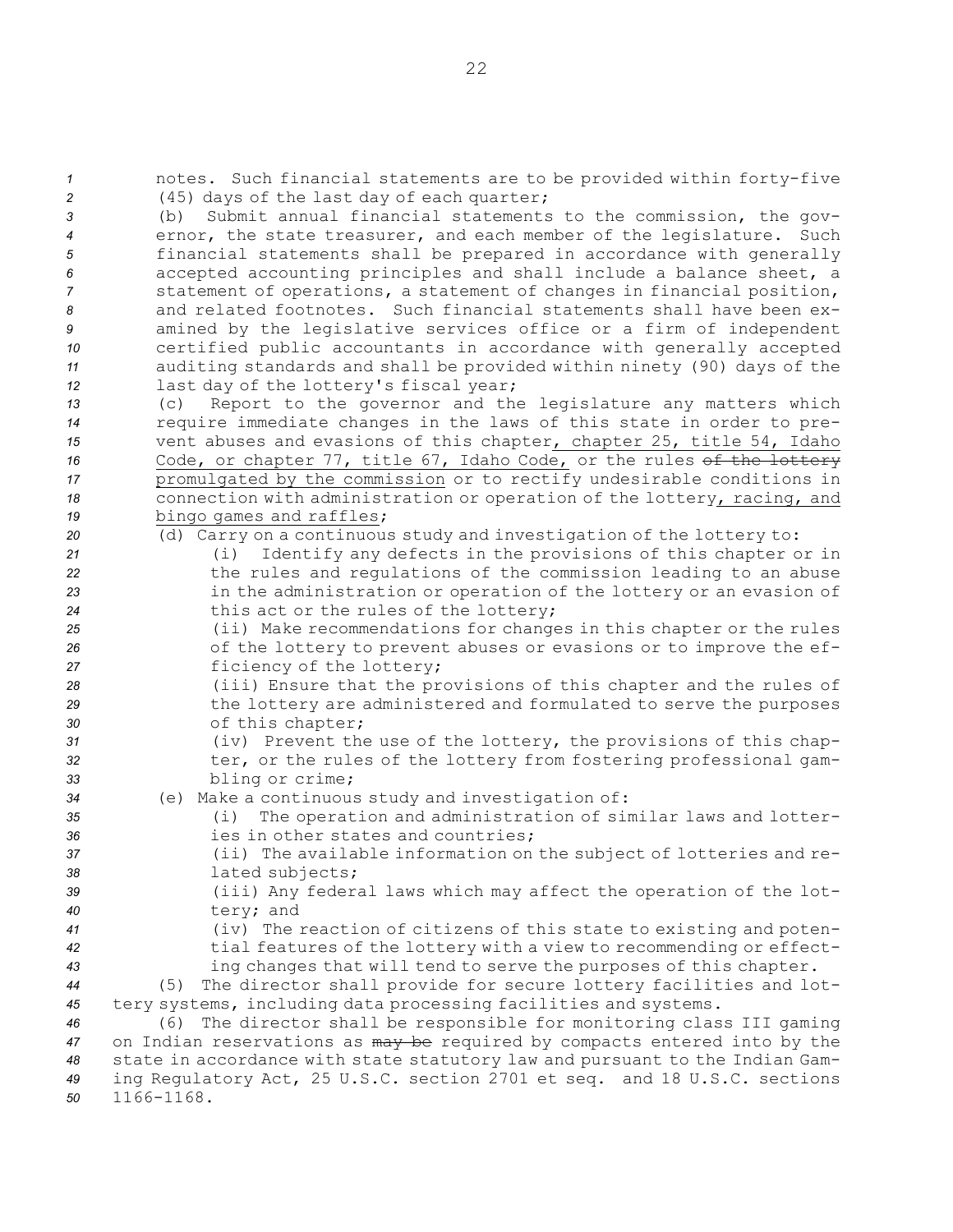(7) The director shall perform all other acts necessary to carry out the purposes and provisions of this chapter, chapter 25, title 54, Idaho Code, chapter 77, title 67, Idaho Code, and sections 67-429A through 67-429C, Idaho Code.

*<sup>5</sup>* SECTION 23. That Section 67-7702, Idaho Code, be, and the same is hereby *6* amended to read as follows:

*<sup>7</sup>* 67-7702. DEFINITIONS. As used in this chapter:

*<sup>8</sup>* (1) "Bingo" means the traditional game of chance played for <sup>a</sup> prize de-*<sup>9</sup>* termined prior to the start of the game.

 (a) Upon approval by the bingo-raffle advisory board <sup>a</sup> licensee may of- fer bingo games in which players are allowed to select their own numbers if the cards used to conduct the games have controls that provide an au-dit trail adequate to determine all winning number combinations.

*<sup>14</sup>* (b) Card-minding devices are prohibited. Autodaubing features are *<sup>15</sup>* prohibited.

 (c) Bingo shall not include "instant bingo" which is <sup>a</sup> game of chance played by the selection of one (1) or more prepackaged bingo cards, with the winner determined by the appearance of <sup>a</sup> preprinted winning desig-nation on the bingo card.

*<sup>20</sup>* (2) "Bingo-raffle advisory board" means <sup>a</sup> board of six (6) persons *<sup>21</sup>* chosen by the governor to make advisory recommendations regarding bingo and *<sup>22</sup>* raffle operations and regulation in Idaho.

 (3) "Charitable organization" means an organization that has been in continuous existence in the county of operation of the charitable bingo game or raffle for at least one (1) year, that conducts charitable activities, and that is exempt from taxation under section 501(c)(3), 501(c)(4), 501(c)(6), 501(c)(8), 501(c)(10), 501(c)(19) or 501(d) of the Internal Revenue Code and is exempt from income taxation under title 63, Idaho Code, as <sup>a</sup> bona fide nonprofit charitable, civic, religious, fraternal, patriotic or veterans organization or as <sup>a</sup> nonprofit volunteer fire department, or as <sup>a</sup> nonprofit volunteer rescue squad, or as <sup>a</sup> nonprofit volunteer educational booster group, parent-teacher organization or association. If the organization has local branches or chapters, the term "charitable organization" means the local branch or chapter operating the bingo or raffle game.

35 (4) "Commission" means the Idaho state <del>lottery</del> qaming commission as de-*<sup>36</sup>* fined in section 67-7404, Idaho Code.

 (5) "Duck race" means <sup>a</sup> charitable raffle played by releasing numbered, inanimate toys (ducks) into <sup>a</sup> body of moving water. <sup>A</sup> person who has been as- signed the same number as the first duck to cross <sup>a</sup> predetermined point in the water (the finish line) is the winner. Other prizes may be awarded on the ba- sis of the order in which the ducks cross the finish line. With the exception of determining "net proceeds," all restrictions and requirements applicable to the conduct of charitable raffles in this chapter shall also apply to the conduct of duck races.

 (6) "Electronic bingo card" or "face" means an electronic facsimile of <sup>a</sup> bingo card or face, from <sup>a</sup> permutation of bingo cards formulated by <sup>a</sup> manu- facturer licensed in Idaho, which is stored and/or displayed in <sup>a</sup> bingo card- monitoring device. An electronic bingo card or face is deemed to be <sup>a</sup> form of disposable paper bingo card.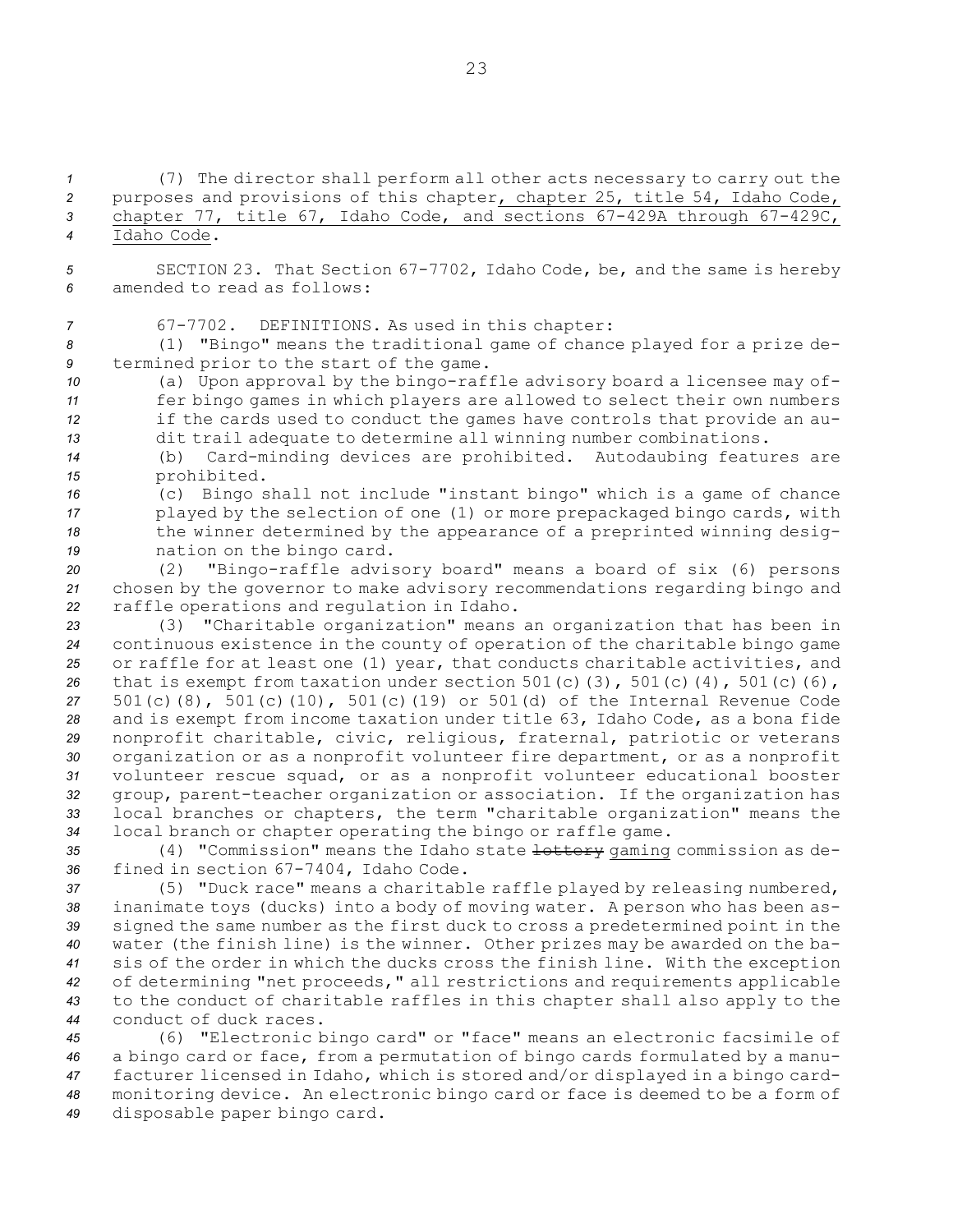*<sup>1</sup>* (7) (a) "Electronic bingo device" means an electronic device used by <sup>a</sup> *<sup>2</sup>* bingo player to monitor bingo cards purchased at the time and place of <sup>a</sup> *<sup>3</sup>* licensed organization's bingo session, and which:

- 
- *<sup>4</sup>* (i) Provides <sup>a</sup> means for bingo players to input numbers announced 5 by a bingo caller;
- 
- *<sup>6</sup>* (ii) Requires the player to manually enter the numbers as they are 7 **announced by a bingo caller;**
- *<sup>8</sup>* (iii) Compares the numbers entered by the bingo player to the num-*<sup>9</sup>* bers contained on bingo cards previously stored in the electronic 10 database of the device;
- 
- *<sup>11</sup>* (iv) Identifies winning bingo patterns; and
- *<sup>12</sup>* (v) Signals only the bingo player when <sup>a</sup> winning bingo pattern is *13* achieved.
- *<sup>14</sup>* (b) "Electronic bingo device" does not mean or include any device into *<sup>15</sup>* which coins, currency, or tokens are inserted to activate play, or any *<sup>16</sup>* device which is interfaced with or connected to any host system which *<sup>17</sup>* can transmit or receive any ball call information, site system or any *<sup>18</sup>* other type of bingo equipment once the device has been activated for use *<sup>19</sup>* by the bingo player.
- *<sup>20</sup>* (8) "Gross revenues" means all moneys paid by players during <sup>a</sup> bingo *<sup>21</sup>* game or session for the playing of bingo or raffle events and does not include *<sup>22</sup>* money paid for concessions; provided that the expenses of renting electronic *<sup>23</sup>* bingo devices from <sup>a</sup> licensed vendor and the fees collected from players for *<sup>24</sup>* the use of electronic bingo devices must be reported separately on the organ-*<sup>25</sup>* ization's annual bingo report and must be netted for purposes of determining *<sup>26</sup>* gross revenues as follows: only fees collected from players in excess of the *<sup>27</sup>* rental charges paid to licensed vendors will be considered to be <sup>a</sup> part of *<sup>28</sup>* gross revenues, and if the costs of renting electronic bingo devices from <sup>a</sup> *<sup>29</sup>* licensed vendor exceed the fees collected from players for use of electronic *<sup>30</sup>* bingo devices, the difference will be considered an administrative expense *<sup>31</sup>* for purposes of section 67-7709(1)(d), Idaho Code.
- *<sup>32</sup>* (9) "Host system" means the computer hardware, software and peripheral *<sup>33</sup>* equipment of <sup>a</sup> licensed manufacturer which is used to generate and download *<sup>34</sup>* electronic bingo cards to <sup>a</sup> licensed organization's site system, and which *<sup>35</sup>* monitors sales and other activities of <sup>a</sup> site system.
- *<sup>36</sup>* (10) "Nonprofit organization" means an organization incorporated under *<sup>37</sup>* chapter 3, title 30, Idaho Code.
- *<sup>38</sup>* (11) "Organization" means <sup>a</sup> charitable organization or <sup>a</sup> nonprofit or-*<sup>39</sup>* ganization.
- *<sup>40</sup>* (12) "Person" shall be construed to mean and include an individual, as-*<sup>41</sup>* sociation, corporation, club, trust, estate, society, company, joint stock *<sup>42</sup>* company, receiver, trustee, assignee, referee or any other person acting *<sup>43</sup>* in <sup>a</sup> fiduciary or representative capacity, whether appointed by <sup>a</sup> court or *<sup>44</sup>* otherwise, and any combination of individuals. "Person" shall also be con-*<sup>45</sup>* strued to mean and include departments, commissions, agencies and instru-*<sup>46</sup>* mentalities of the state of Idaho, including counties and municipalities and *<sup>47</sup>* agencies or instrumentalities thereof.
- *<sup>48</sup>* (13) "Raffle" means <sup>a</sup> game in which the prize is won by random drawing of *<sup>49</sup>* the name or number of one (1) or more persons purchasing chances.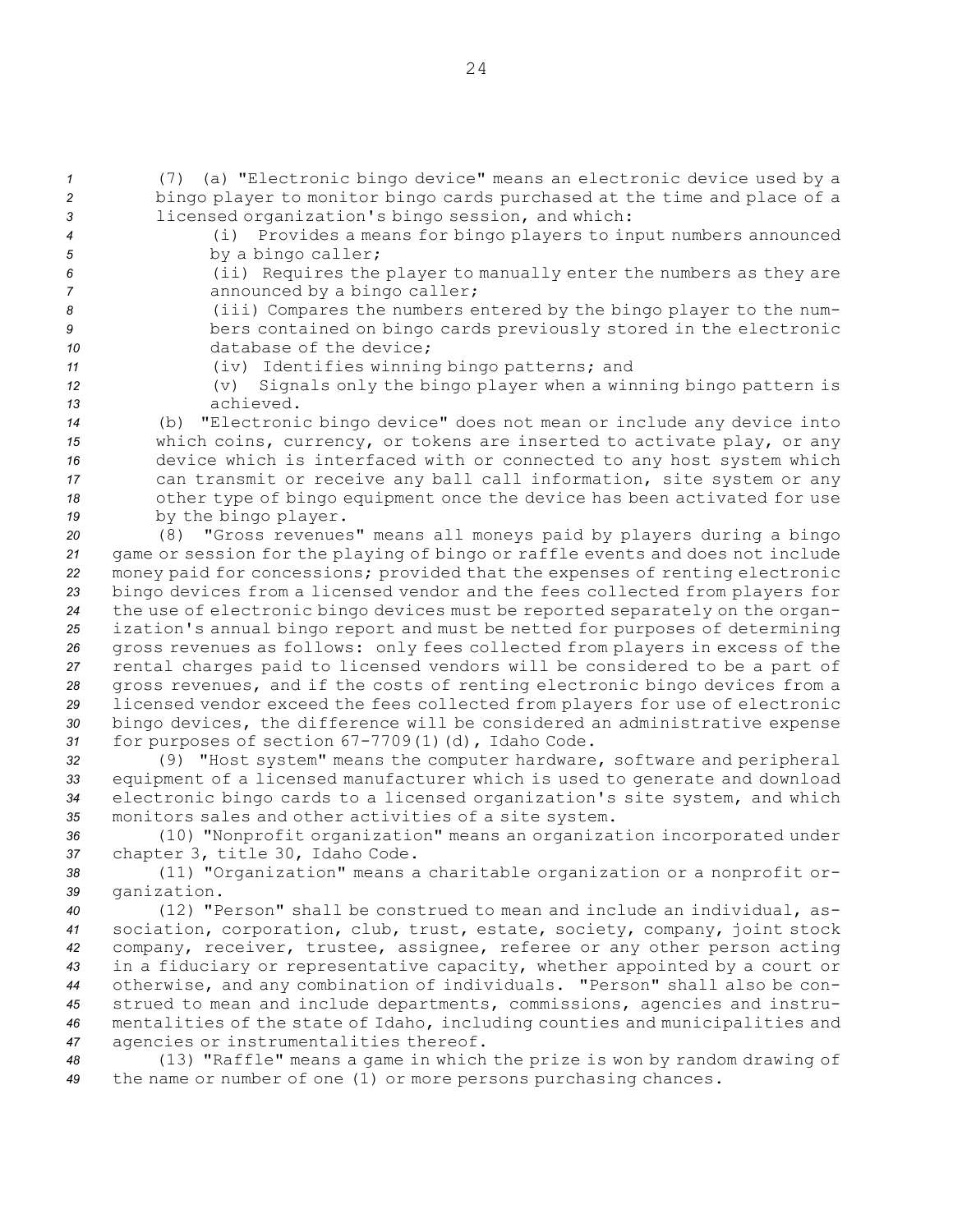*<sup>1</sup>* (14) "Session" means <sup>a</sup> period of time not to exceed eight (8) hours in *<sup>2</sup>* any one (1) day in which players are allowed to participate in bingo games *<sup>3</sup>* operated by <sup>a</sup> charitable or nonprofit organization.

 (15) "Site system" means the computer hardware, software and peripheral equipment used by <sup>a</sup> licensed organization at the site of its bingo session which provides electronic bingo cards or bingo card monitoring devices to players, and which receipts the sale or rental of such cards and devices and generates reports relative to such sales or rentals.

 (16) "Vendor" means an applicant, licensee or manufacturer, distribu- tor or supplier licensed or unlicensed that furnishes or supplies bingo or raffle equipment, disposable or nondisposable cards and any and all related gaming equipment.

*<sup>13</sup>* SECTION 24. That Section 67-7703, Idaho Code, be, and the same is hereby *14* amended to read as follows:

 67-7703. BINGO-RAFFLE ADVISORY BOARD ESTABLISHED. There is estab- lished the bingo-raffle advisory board, which is responsible for making recommendations for the improvement of bingo and raffle operations and reg-18 ulation to the Idaho state lottery gaming commission, the governor and the legislature, including recommendations for administrative rules.

*<sup>20</sup>* SECTION 25. That Section 67-7705, Idaho Code, be, and the same is hereby *21* amended to read as follows:

 67-7705. QUORUM -- MEETINGS -- MINUTES -- COMPENSATION. <sup>A</sup> majority of the qualified membership of the bingo-raffle advisory board is <sup>a</sup> quorum. The advisory board may not act unless at least four (4) members agree. The ad- visory board shall meet at least three (3) times per year, and may meet more often as it deems necessary. Written notice of the time and place of each meeting shall be given to each board member. The advisory board shall se- lect or elect one (1) of its members to be chairman, one (1) of its members to be vice-chairman and one (1) of its members to be secretary. The secre-30 tary of the advisory board shall promptly send the lottery Idaho state gam- ing commission <sup>a</sup> certified copy of the minutes of each meeting of the advi- sory board. The minutes shall include <sup>a</sup> copy of the current recommendations of the board, including recommended administrative rules. Members of the bingo-raffle advisory board shall receive compensation as provided in sec- tion 59-509(b), Idaho Code. Members are entitled to reimbursement for rea- sonable travel expenses incurred in the performance of their duties as <sup>a</sup> mem-ber, as provided by law.

*<sup>38</sup>* SECTION 26. That Section 67-7706, Idaho Code, be, and the same is hereby *39* amended to read as follows:

 67-7706. BINGO-RAFFLE ADVISORY BOARD -- POWERS -- DUTIES. The bingo-raffle advisory board shall review the operation and regulation of bingo games and raffle events in Idaho, and shall make recommendations to the Idaho state lottery gaming commission regarding, but not limited to, the following issues: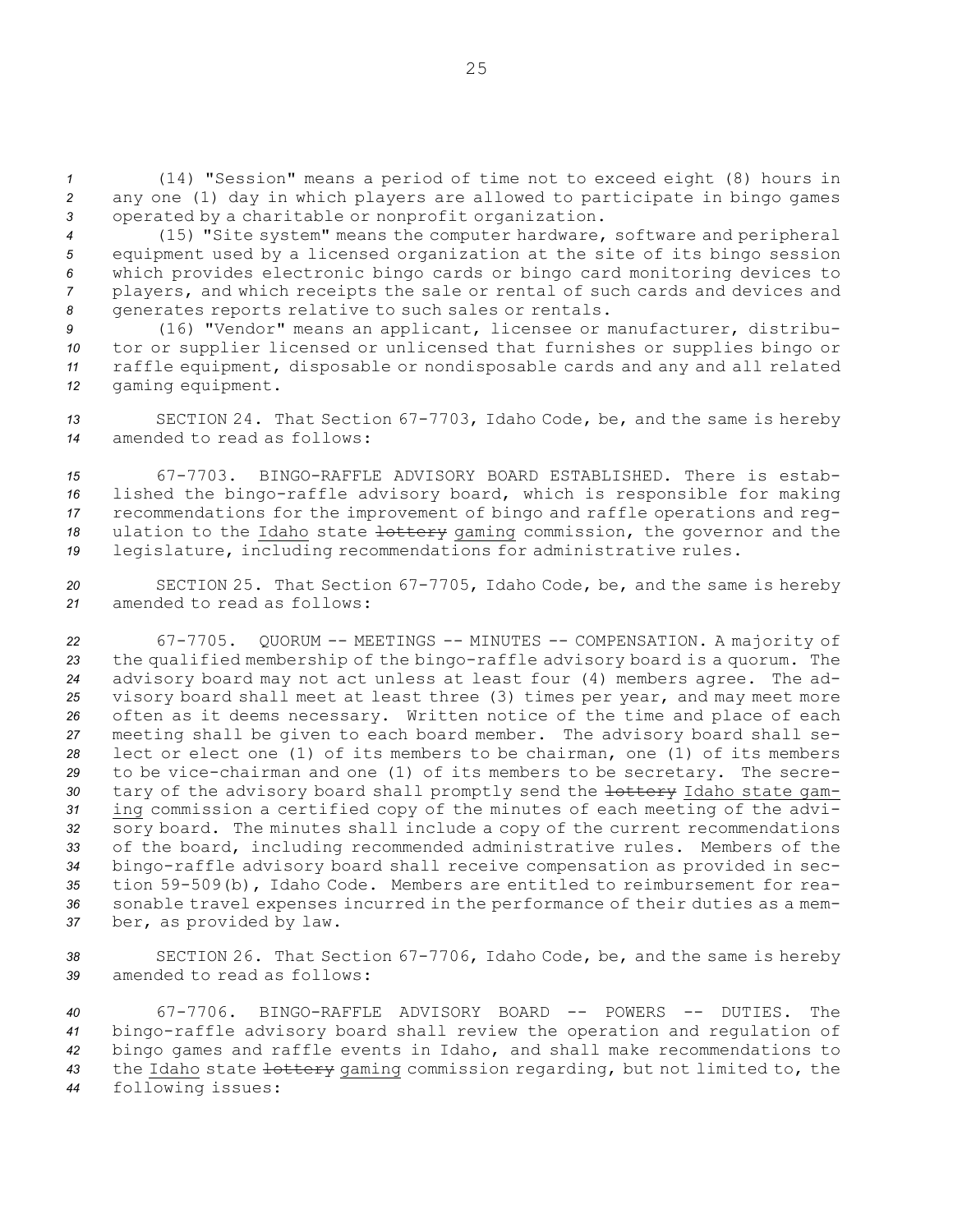*<sup>1</sup>* (1) The issuances of licenses for the operation of bingo games and raf-*<sup>2</sup>* fle events, including the denial, suspension or revocation of licenses;

*<sup>3</sup>* (2) The collection of fees, penalties, fines and other moneys from *<sup>4</sup>* organizations conducting or applying to conduct bingo games and/or raffle *5* events;

*<sup>6</sup>* (3) The maintenance by bingo operators of records and the efficacy of *<sup>7</sup>* the statutes and rules requiring maintenance of records;

*<sup>8</sup>* (4) The recordation and reporting of income from bingo games and raffle 9 events to the Idaho state lottery gaming commission, and the efficacy of the *<sup>10</sup>* statutes and rules governing recordation and reporting;

*<sup>11</sup>* (5) The efficacy and profitability of income and expenditure limits *<sup>12</sup>* placed on organizations, by statute or rule, operating bingo games and/or *13* raffle events in the state;

*<sup>14</sup>* (6) The type, scope, manner, and frequency of bingo games and/or raffle *<sup>15</sup>* events conducted in Idaho, and the efficacy of the statutes or rules govern-*<sup>16</sup>* ing those considerations;

*<sup>17</sup>* (7) Possible cooperative agreements with county, city, and other local *<sup>18</sup>* and state agencies that would enhance the safety and profitability of bingo 19 games and/or raffle events;

 (8) Possible written agreements or contracts with other states or any agency or contractor of another state for the operation and promotion of joint bingo games and/or raffle events that would enhance the safety and profitability of bingo and raffle operations in Idaho;

24 (9) What rules should be promulgated by the Idaho state lottery gaming *<sup>25</sup>* commission to ensure the safe, orderly and trustworthy operation of bingo *<sup>26</sup>* games and/or raffle events in Idaho.

 The bingo-raffle advisory board shall, at least twice <sup>a</sup> year, report to 28 the Idaho state lottery gaming commission addressing the operations and ac- tivities of the advisory board and the major issues facing bingo operators in the state. The lottery security division shall provide <sup>a</sup> final annual report to the governor, the lottery Idaho state gaming commission, the president pro tempore of the senate and the speaker of the house of representatives of the Idaho legislature.

*<sup>34</sup>* SECTION 27. That Section 67-7707, Idaho Code, be, and the same is hereby *35* amended to read as follows:

 67-7707. BINGO BY CHARITABLE OR NONPROFIT ORGANIZATIONS. (1) It is lawful for <sup>a</sup> charitable or nonprofit organization to conduct bingo sessions or games in accordance with the provisions of this chapter and the rules 39 of the Idaho state lottery gaming commission. Any charitable or nonprofit organization, any member of <sup>a</sup> charitable or nonprofit organization, or any person that conducts <sup>a</sup> bingo session or game in violation of any provision of this chapter or the rules of the Idaho state lottery gaming commission may be assessed <sup>a</sup> civil penalty not in excess of ten thousand dollars (\$10,000) per violation. Additionally, any person knowingly conducting <sup>a</sup> bingo session or game in violation of the provisions of this chapter or the rules of the Idaho state lottery gaming commission may be charged under the gambling laws contained in chapter 38, title 18, Idaho Code. Violations will be prosecuted by the county prosecuting attorney.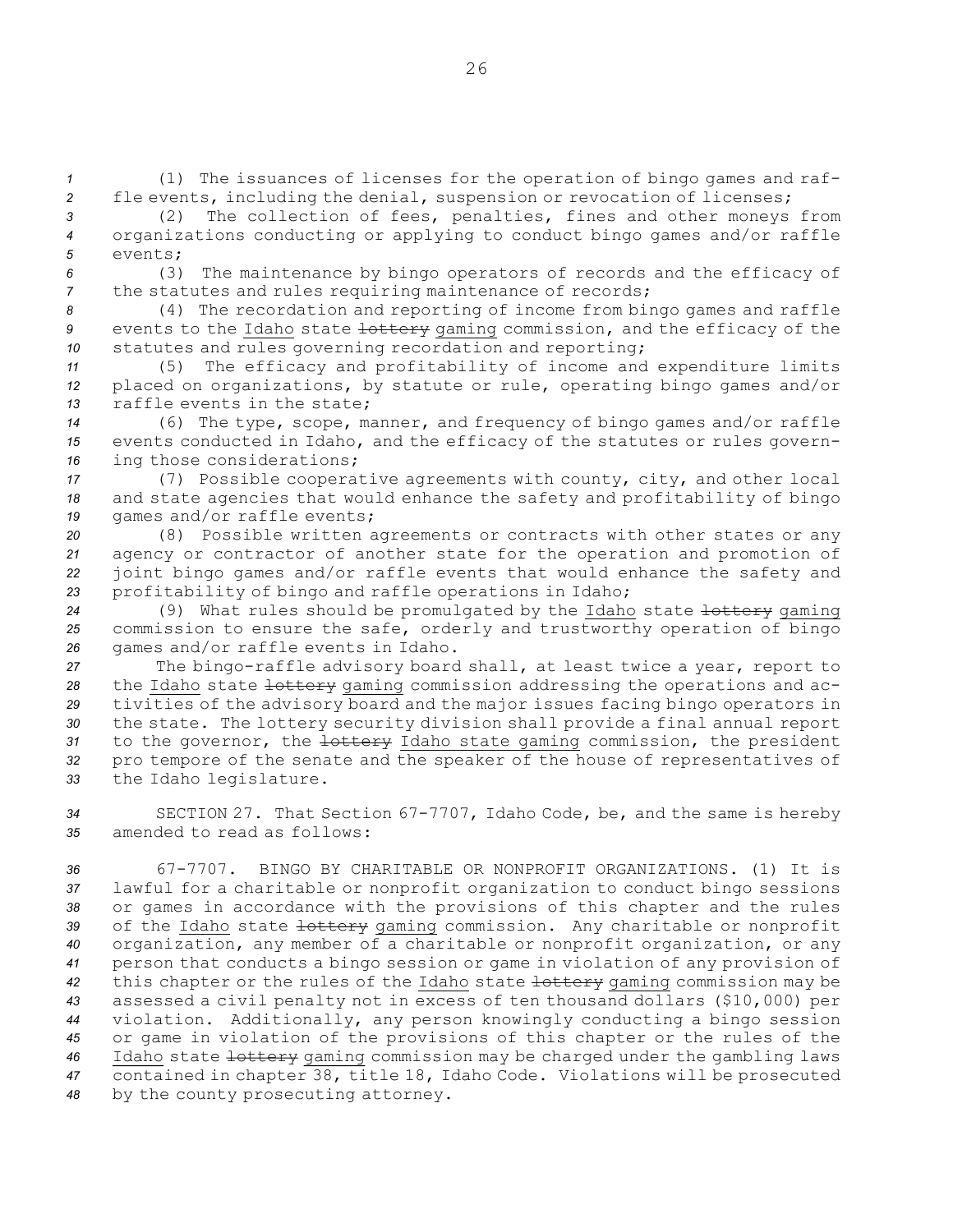*<sup>1</sup>* (2) No person under the age of eighteen (18) years may play bingo in *<sup>2</sup>* games where <sup>a</sup> cash prize is offered or where the prize exceeds twenty-five *<sup>3</sup>* dollars (\$25.00) in value for merchandise.

*<sup>4</sup>* SECTION 28. That Section 67-7708, Idaho Code, be, and the same is hereby *5* amended to read as follows:

 67-7708. LIMIT ON SESSIONS AND BINGO PRIZES. The number of sessions or games of bingo conducted or sponsored by <sup>a</sup> charitable or nonprofit organiza- tion shall be limited to three (3) sessions per week and such sessions shall not exceed <sup>a</sup> period of eight (8) hours per day. The maximum prize that may be offered or paid for any one (1) game of bingo, and the maximum aggregate amount of prizes that may be offered or paid for any one (1) session of bingo, 12 shall be set by rule of the Idaho state lottery gaming commission.

*<sup>13</sup>* SECTION 29. That Section 67-7709, Idaho Code, be, and the same is hereby *14* amended to read as follows:

*15* 67-7709. ACCOUNTING AND USE OF BINGO PROCEEDS.

 (1) (a) All funds received in connection with <sup>a</sup> bingo game required to be licensed pursuant to this chapter and the rules of the Idaho state **lottery** gaming commission shall be placed in a separate bank account that is in the name of and controlled by the charitable or nonprofit organization. No funds may be disbursed from this account except the charitable or nonprofit organization may expend proceeds for prizes, advertising, rent including, but not limited to, renting space, chairs, tables, equipment and electronic bingo devices, utilities, the pur- chase of supplies and equipment in playing bingo, taxes and license fees related to bingo, the payment of compensation, and for the purposes set forth below for the remaining proceeds.

- *<sup>27</sup>* (b) Funds from bingo accounts must be withdrawn by preprinted, con-*<sup>28</sup>* secutively numbered checks or withdrawal slips, signed by an autho-*<sup>29</sup>* rized representative of the licensed authorized organization and made *<sup>30</sup>* payable to <sup>a</sup> person. <sup>A</sup> check or withdrawal slip shall not be made *<sup>31</sup>* payable to "cash," "bearer" or <sup>a</sup> fictitious payee. The nature of the *<sup>32</sup>* payment made shall be noted on the face of the check or withdrawal slip. *<sup>33</sup>* Checks for the bingo account shall be imprinted with the words "bingo *<sup>34</sup>* account" and shall contain the organization's bingo license name on the *<sup>35</sup>* face of each check. <sup>A</sup> licensed authorized organization shall keep and *<sup>36</sup>* account for all checks and withdrawal slips, including voided checks *<sup>37</sup>* and withdrawal slips. Electronic transfers from the bingo account may *<sup>38</sup>* be used for payments made to another governmental agency.
- *<sup>39</sup>* (c) Any proceeds available in <sup>a</sup> bingo account after payment of the *<sup>40</sup>* expenses set forth in paragraph (1)(a) of this subsection shall inure *<sup>41</sup>* to the charitable or nonprofit organization to be used for religious, *<sup>42</sup>* charitable, civic, scientific testing, public safety, literary or *<sup>43</sup>* educational purposes or for purchasing, constructing, maintaining, *<sup>44</sup>* operating or using equipment or land, or <sup>a</sup> building or improvements *<sup>45</sup>* thereto, owned, leased or rented by and for the charitable or nonprofit *<sup>46</sup>* organization and used for civic purposes or made available by the chari-*<sup>47</sup>* table or nonprofit organization for use by the general public from time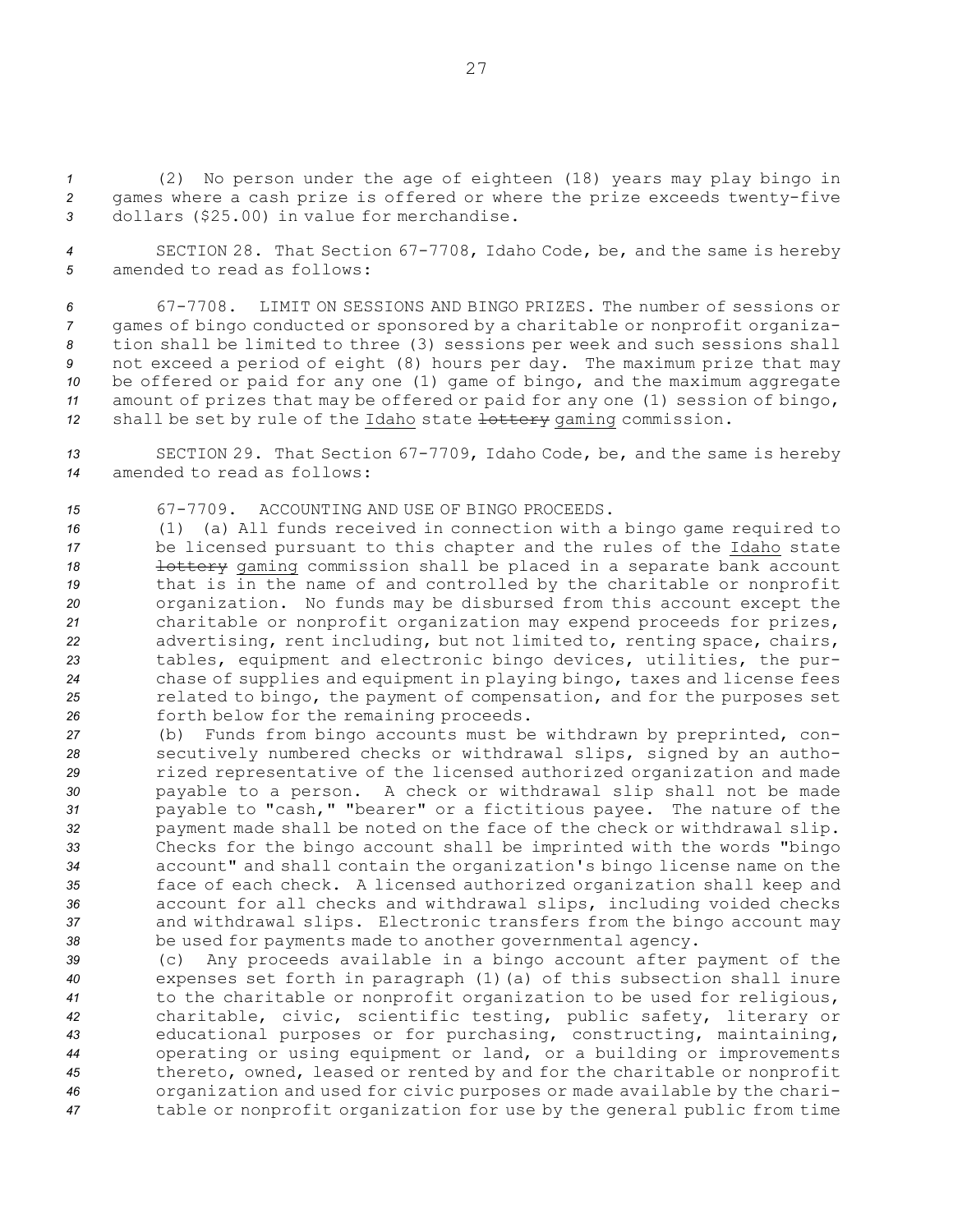to time, or to foster amateur sports competition, or for the prevention of cruelty to children or animals, provided that no proceeds shall be used or expended directly or indirectly to compensate officers or di- rectors. The licensed bingo operation must maintain records for five (5) years on forms prescribed by the commission or pursuant to rules prescribed by the commission showing the charitable activities to which the proceeds described in this paragraph are applied. No employees of the charitable or nonprofit organization may be compensated from bingo proceeds except as provided in this subsection.

- *<sup>10</sup>* (d) (i) All gross revenues received from bingo games by <sup>a</sup> charitable *<sup>11</sup>* or nonprofit organization must be disbursed in the following man-*<sup>12</sup>* ner, unless otherwise provided in section 67-7708, Idaho Code: *<sup>13</sup>* not less than twenty percent (20%) of gross revenues shall be used *<sup>14</sup>* for charitable purposes enumerated in this subsection, and <sup>a</sup> max-*<sup>15</sup>* imum of eighteen percent (18%) of the gross revenues may be used *<sup>16</sup>* for administrative expenses associated with the charitable bingo 17 **17** game. An organization requesting an exemption from the disburse-*<sup>18</sup>* ment percentages provided in this paragraph for administrative 19 **19** costs shall request such an exemption from the Idaho state lottery *<sup>20</sup>* gaming commission.
- *<sup>21</sup>* (ii) Two hundred fifty dollars (\$250) or one-tenth of one per-*<sup>22</sup>* cent (.1%) of annual gross revenues, as per the previous year's *<sup>23</sup>* annual bingo report whichever is greater may be paid as wages for *<sup>24</sup>* the conduct of any one (1) bingo session. Such wages shall be paid *<sup>25</sup>* on an hourly basis, shall be directly related to the preparation, *<sup>26</sup>* conduct of and cleaning following <sup>a</sup> bingo session, and shall be *<sup>27</sup>* paid out of the organization's separate bank account unless the *<sup>28</sup>* director of lottery security has given prior written permission to *<sup>29</sup>* pay wages out of another account. Such wages shall be part of the *<sup>30</sup>* eighteen percent (18%) gross revenues used for administrative ex-*31* penses.

 (2) Any charitable or nonprofit organization conducting bingo games pursuant to this chapter shall prepare <sup>a</sup> statement at the close of its li-34 cense year and shall file such statement with the Idaho state lottery gaming commission. The statement shall be prepared on <sup>a</sup> form prescribed by the lottery Idaho state gaming commission and shall include, at <sup>a</sup> minimum, the following information:

*<sup>38</sup>* (a) The number of bingo sessions conducted or sponsored by the licensed *<sup>39</sup>* organization;

- *<sup>40</sup>* (b) The location and date at which each bingo session was conducted;
- *<sup>41</sup>* (c) The gross revenues of each bingo session;
- *<sup>42</sup>* (d) The fair market value of any prize given at each bingo session;
- *<sup>43</sup>* (e) The number of individual players participating in each session;
- *<sup>44</sup>* (f) The number of cards played in each session;
- *<sup>45</sup>* (g) The amount paid in prizes at each session;
- *<sup>46</sup>* (h) The amount paid to the charitable or nonprofit organization;
- *<sup>47</sup>* (i) All disbursements from bingo revenue and the purpose of those dis-*<sup>48</sup>* bursements must be documented on <sup>a</sup> general ledger and submitted with the *<sup>49</sup>* annual bingo report to the Idaho lottery state gaming commission; and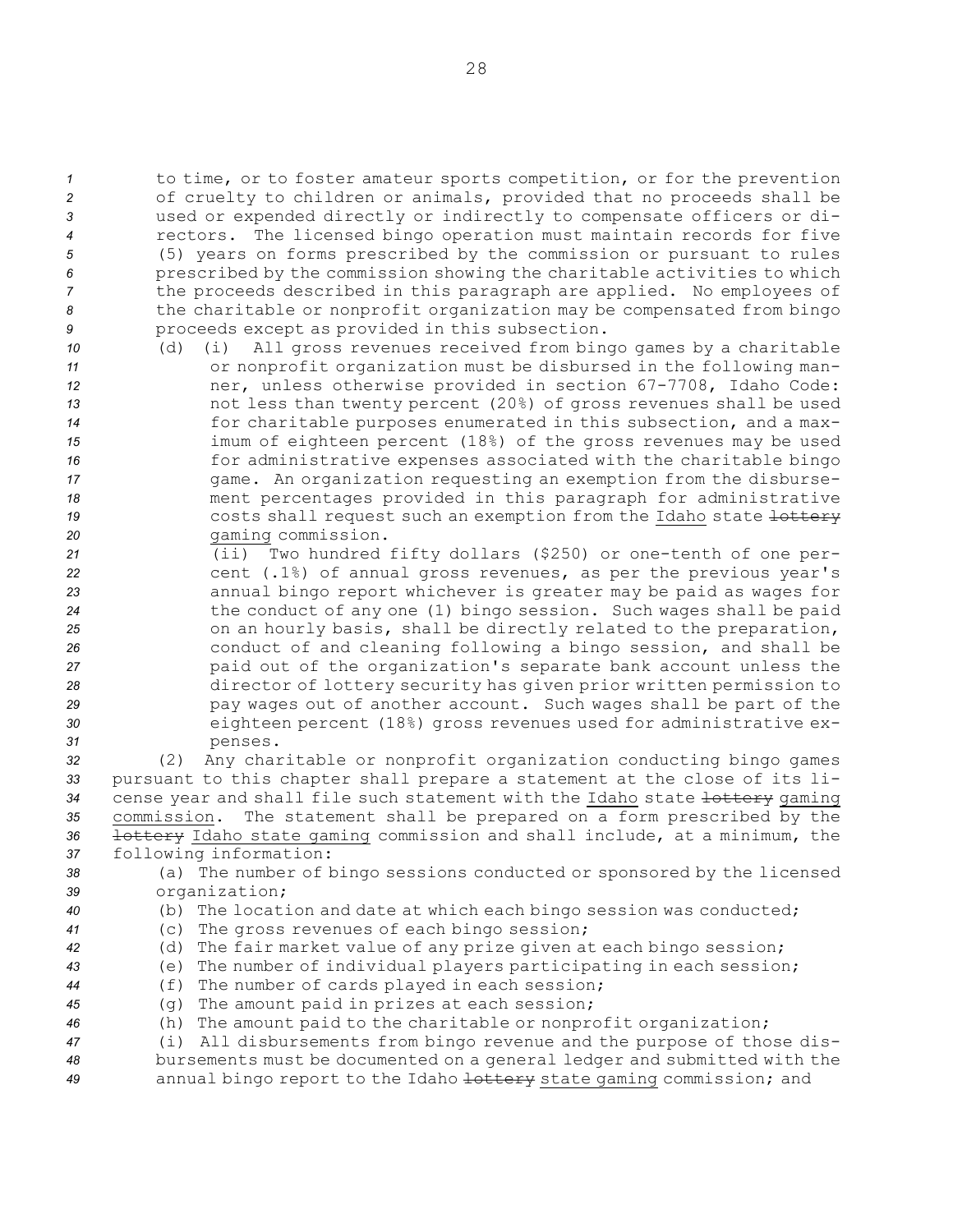(j) An accounting of all gross revenues and the disbursements required 2 by statute and rule of the Idaho state lottery gaming commission must be retained in records with the organization, including the date of each transaction and the name and address of each payee for all prize payments in excess of one hundred dollars (\$100) and the disbursements of funds to charitable activities, including the identity of the char- ity and/or purpose and use of the disbursements by the charity. Such records shall be retained for <sup>a</sup> period of five (5) years.

 (3) Any organization required to be licensed to conduct bingo oper- ations under the provisions of this chapter shall use only nonreusable colored bingo paper or electronic bingo paper so that all sales may be tracked. The nonreusable colored paper must have <sup>a</sup> series and serial number on each card. At the conclusion of each session, all organizations using nonreusable bingo paper must track their bingo sales per session by record- ing the series and serial numbers of all paper sold, damaged, donated or used for promotion in that session. Each such organization shall keep <sup>a</sup> ledger of the numbers of all such papers used during each session. All paper must be tracked as either sold, damaged, donated, used for promotion, or omitted from the original distributor or manufacturer. Paper tracking ledgers and invoices from the distributor or manufacturer for nonrefundable colored bingo paper must be kept with the permanent records for that bingo operation.

*<sup>22</sup>* (4) Any person who shall willfully or knowingly furnish, supply or oth-*<sup>23</sup>* erwise give false information in any statement filed pursuant to this sec-*<sup>24</sup>* tion shall be guilty of <sup>a</sup> misdemeanor.

*<sup>25</sup>* (5) All financial books, papers, records and documents of an organiza-26 tion shall be kept as determined by rule of the Idaho state lottery gaming *<sup>27</sup>* commission and shall be open to inspection by the county sheriff of the *<sup>28</sup>* county, or the chief of police of the city, or the prosecuting attorney of the *<sup>29</sup>* county where the bingo game was held, or the attorney general or the Idaho 30 state lottery gaming commission at reasonable times and during reasonable *31* hours.

 (6) Every charitable or nonprofit organization whose annual gross revenues exceed two hundred thousand dollars (\$200,000) from the operation of bingo games shall provide the Idaho state lottery gaming commission with <sup>a</sup> copy of an annual audit of the bingo operation. The audit shall be per- formed by an independent certified public accountant who is licensed in the state of Idaho and who meets peer review requirements set forth by the Idaho state board of accountancy. The audit shall be submitted to the Idaho state **lottery** gaming commission within ninety (90) days after the end of the li-cense year.

*<sup>41</sup>* SECTION 30. That Section 67-7710, Idaho Code, be, and the same is hereby *42* amended to read as follows:

 67-7710. RAFFLES -- DUCK RACES. (1) It is lawful for any charitable or nonprofit organization to conduct raffles in accordance with the pro- visions of this chapter. Any charitable or nonprofit organization or any person that conducts <sup>a</sup> raffle in violation of any provision of this chap- ter may be assessed <sup>a</sup> civil penalty not in excess of ten thousand dollars (\$10,000) per violation. Additionally, any person knowingly conducting <sup>a</sup> raffle in violation of any provision of this chapter or rule of the Idaho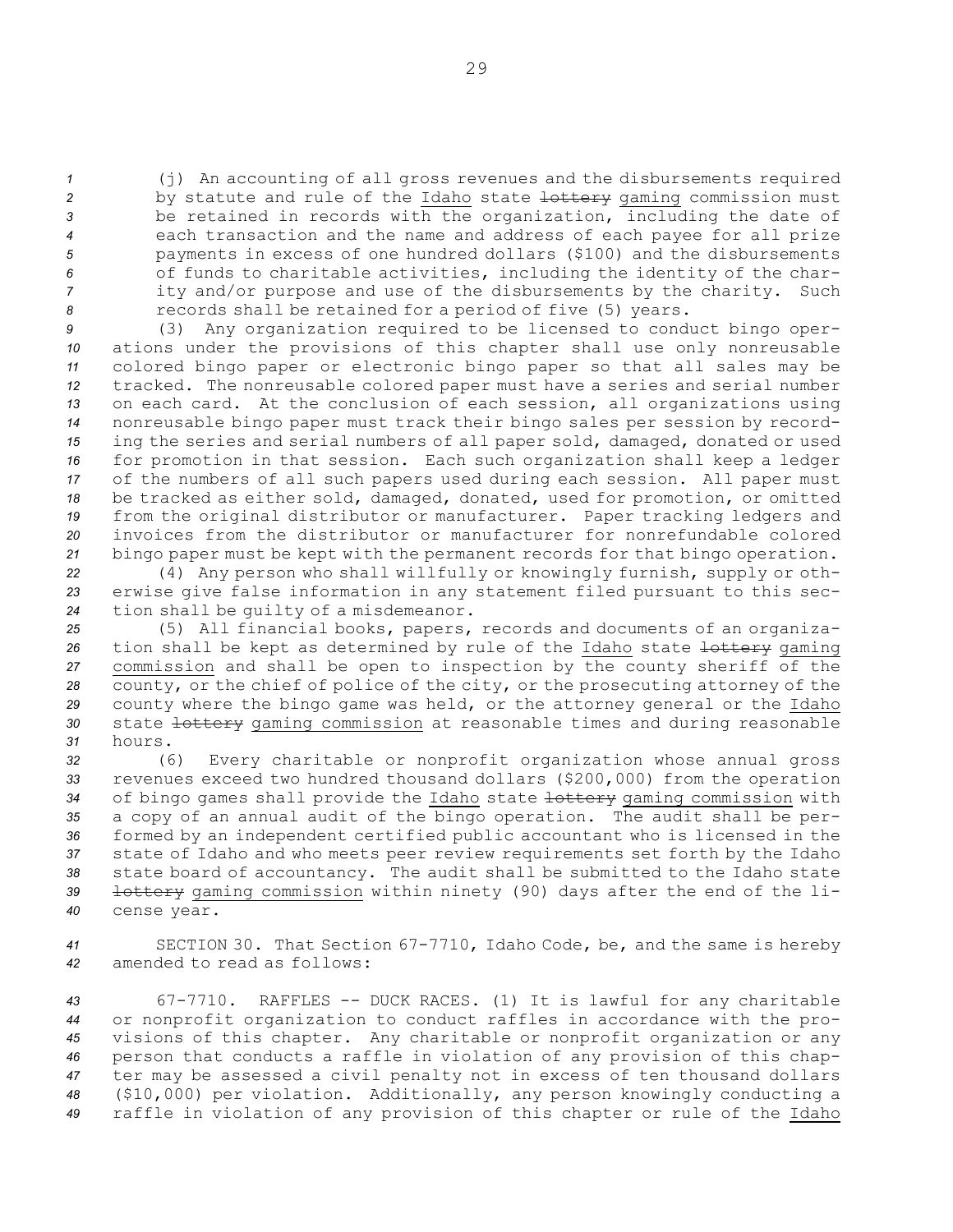state lottery gaming commission may be charged under the gambling laws of the state contained in chapter 38, title 18, Idaho Code, and may be assessed <sup>a</sup> civil penalty by the lottery Idaho state gaming commission not in excess of ten thousand dollars (\$10,000) per violation. It shall not constitute <sup>a</sup> vi- olation of state law to advertise <sup>a</sup> charitable raffle conducted pursuant to this section. It is lawful to participate in <sup>a</sup> charitable raffle conducted pursuant to this chapter. <sup>A</sup> charitable raffle conducted lawfully pursuant to this chapter is not gambling for purposes of chapter 38, title 18, Idaho *9* Code.

 (2) Raffle drawings must be held in Idaho and shall be limited to twelve (12) per charitable or nonprofit organization per year, provided that this limitation shall not apply to public or private elementary schools, sec- ondary schools or higher education institutions located in this state. The maximum aggregate value of cash prize(s) that may be offered or paid for any one (1) raffle, which is not <sup>a</sup> duck race is one thousand dollars (\$1,000) and if merchandise is used as <sup>a</sup> prize and it is not redeemable for cash, there shall be no limit on the maximum amount of value for the merchandise. For duck races, there shall be no limit on the maximum amount of the value of <sup>a</sup> cash prize if the cash prize is underwritten by insurance. If <sup>a</sup> duck race offers <sup>a</sup> cash prize that is not underwritten by insurance, the maximum ag- gregate value of the cash prize(s) is one thousand dollars (\$1,000). There shall be no limit on the maximum of value for merchandise used as <sup>a</sup> prize in <sup>a</sup> duck race if the merchandise is not redeemable for cash.

 (3) As used in this subsection, "net proceeds of <sup>a</sup> charitable raffle" means the gross receipts less the cost of prizes awarded. "Net proceeds of <sup>a</sup> duck race" shall mean gross receipts, less the cost of prizes awarded and the rental cost of the ducks used in the race. No less than eighty percent (80%) of the net proceeds of <sup>a</sup> raffle shall be used by the charitable or nonprofit organization for charitable, religious, educational, civic or other chari-table purposes.

 (4) Any licensed charitable or nonprofit organization conducting raf- fles pursuant to this chapter shall prepare <sup>a</sup> statement at the close of its 33 license year and shall file such statement with the Idaho state +ottery gaming commission. The statement shall be prepared on <sup>a</sup> form prescribed by 35 the <del>lottery</del> Idaho state gaming commission and shall include, at a minimum, the following information:

*<sup>37</sup>* (a) The number of raffles conducted or sponsored by the charitable or *<sup>38</sup>* nonprofit organization;

*39* (b) The location and date at which each raffle was conducted;

*<sup>40</sup>* (c) The gross revenues of each raffle;

*<sup>41</sup>* (d) The fair market value of any prize given at each raffle;

*<sup>42</sup>* (e) The amount paid in prizes at each raffle; *<sup>43</sup>* (f) The amount paid to the charitable or nonprofit organization;

 (g) An accounting of all gross revenues and the disbursements required by statute and rule of the Idaho state lottery gaming commission that shall be retained in the organization's records for <sup>a</sup> period of five (5) *47* years.

*<sup>48</sup>* (5) Every charitable or nonprofit organization whose annual gross rev-*<sup>49</sup>* enues exceed two hundred thousand dollars (\$200,000) from the operation of *<sup>50</sup>* raffle events shall provide the Idaho state lottery gaming commission with <sup>a</sup>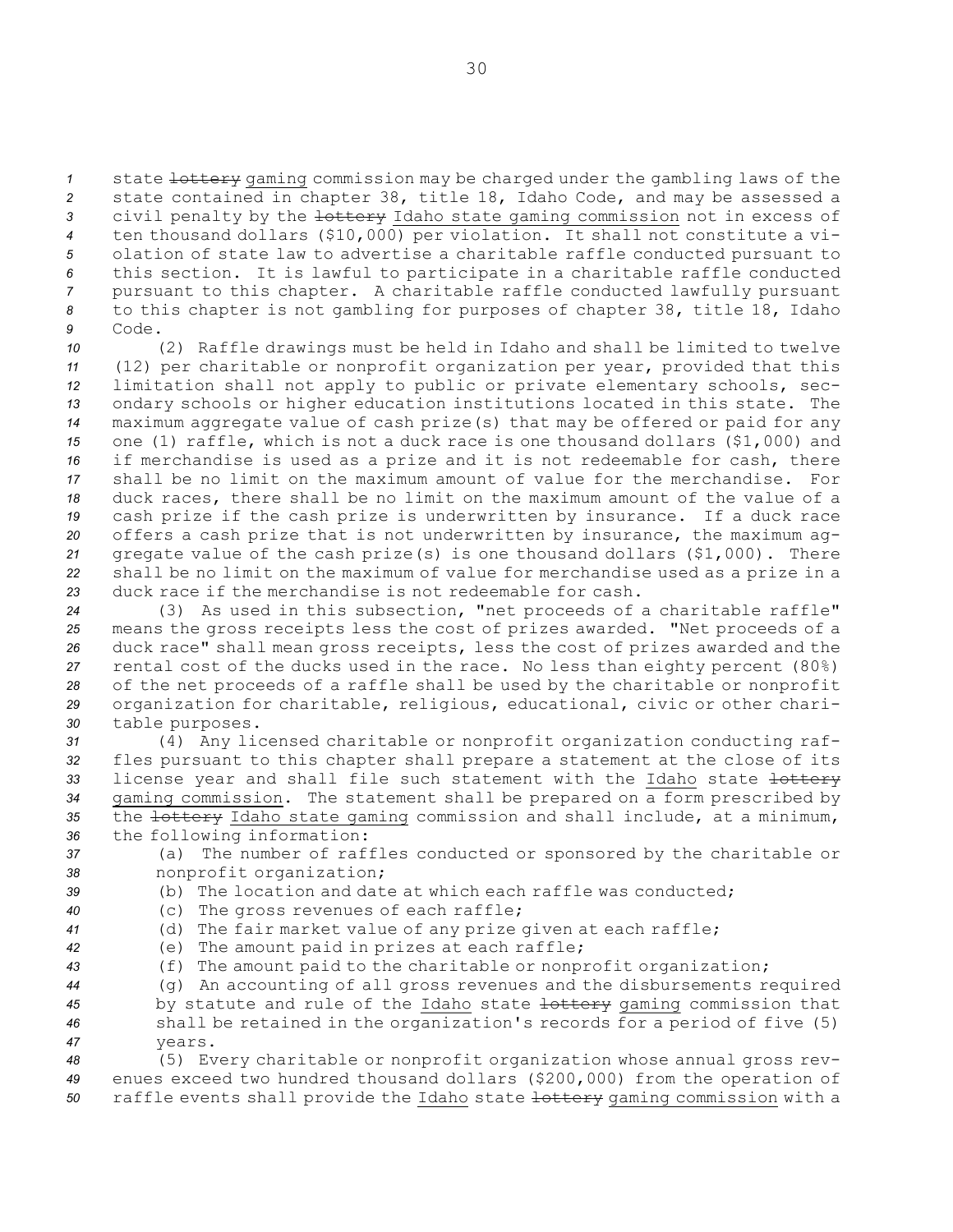copy of an annual audit of the raffle events. The audit shall be performed by <sup>a</sup> certified public accountant who is licensed in the state of Idaho and who meets the peer review requirements set forth by the Idaho state board of ac-4 countancy. The audit shall be submitted to the Idaho state lottery gaming commission within ninety (90) days after the end of the license year.

*<sup>6</sup>* SECTION 31. That Section 67-7711, Idaho Code, be, and the same is hereby *7* amended to read as follows:

 67-7711. LICENSING PROCEDURE. (1) Any charitable or nonprofit organ- ization not exempt pursuant to section 67-7713, Idaho Code, desiring to op- erate bingo sessions or games or charitable raffles shall make application 11 for a license to the Idaho state lottery gaming commission. The Idaho state lottery gaming commission shall review the license application and shall ap- prove or deny the issuing of <sup>a</sup> license within fifteen (15) calendar days of 14 receipt of the license application. The Idaho state lottery gaming commis- sion may deny the application if it determines that the applicant has not met requirements for an application imposed in this chapter and rules promul- gated pursuant to this chapter or upon any ground for which an application for renewal of <sup>a</sup> license could be denied or for which an existing licensee's license could be revoked or suspended. Whenever an application is denied, it shall be returned to the applicant by the Idaho state lottery gaming com- mission with specific reasons for the denial. When <sup>a</sup> license application 22 is approved by the Idaho state lottery gaming commission, the Idaho state lottery gaming commission shall issue <sup>a</sup> license to the applicant. No per- son or charitable or nonprofit organization, except those exempt pursuant to section 67-7713, Idaho Code, shall operate or conduct <sup>a</sup> bingo session or game or charitable raffle until it has received <sup>a</sup> license from the Idaho state lottery gaming commission. The license shall expire one (1) year after the date it was issued.

*<sup>29</sup>* (2) Each application and renewal application shall contain the follow-*<sup>30</sup>* ing information:

 (a) The name, address, date of birth, driver's license number and so- cial security number of the applicant and if the applicant is <sup>a</sup> corpo- ration, association or other similar legal entity, the name, home ad- dress, date of birth, driver's license number and social security num- ber of each of the officers of the organization as well as the name and address of the directors, or other persons similarly situated, of the organization;

*<sup>38</sup>* (b) The name, home address, date of birth, driver's license number and *<sup>39</sup>* social security number of each of the person or persons responsible for *<sup>40</sup>* managing the bingo session or game or raffle;

 (c) (i) In the case of charitable organizations, <sup>a</sup> copy of the appli- cation for recognition of exemptions and <sup>a</sup> determination letter from the internal revenue service that indicates that the organi- zation is <sup>a</sup> charitable organization and stating the section under which that exemption is granted, except that if the organization is <sup>a</sup> state or local branch, lodge, post or chapter of <sup>a</sup> national or- ganization, <sup>a</sup> copy of the determination letter of the national or-ganization shall satisfy this requirement; and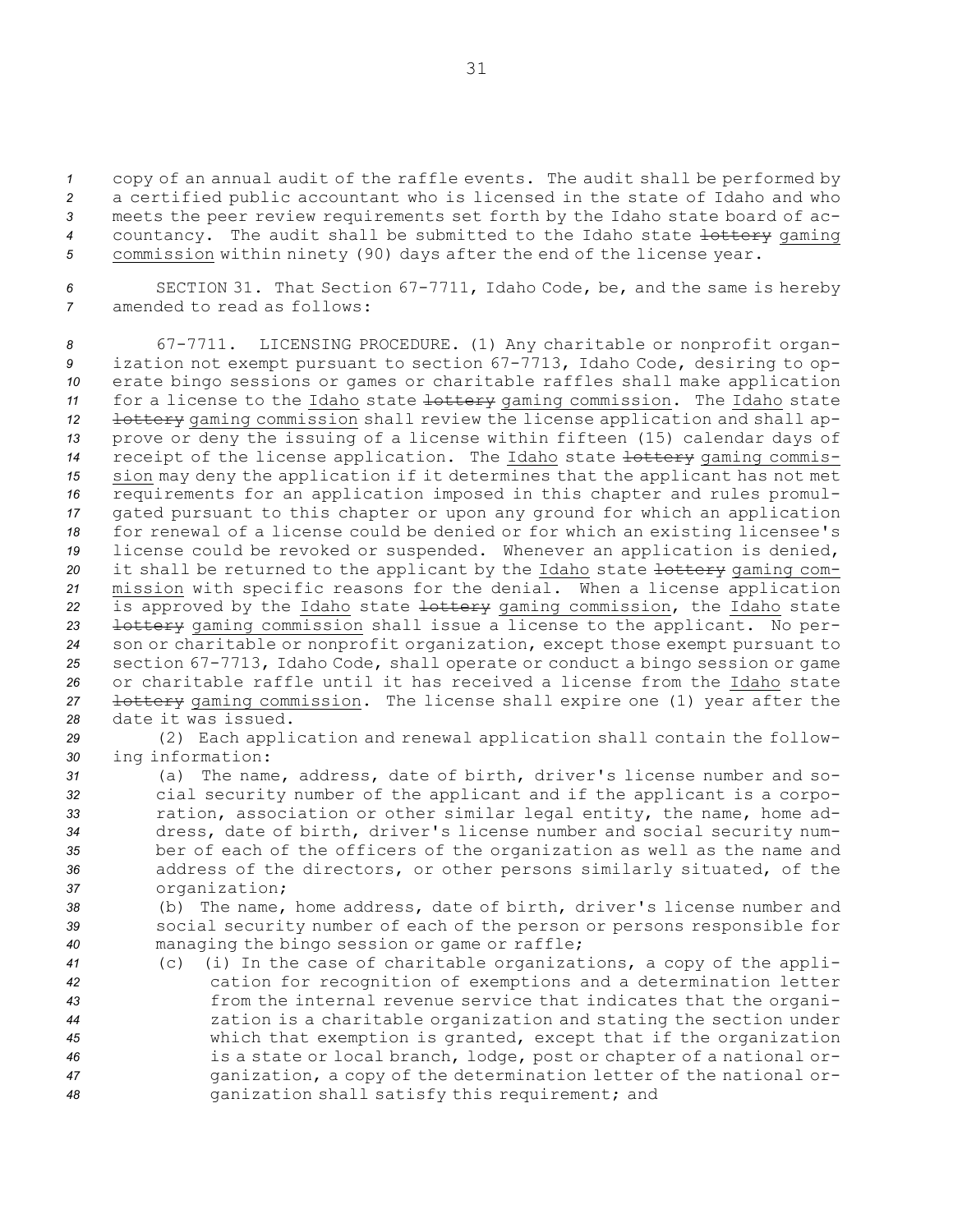(ii) In the case of incorporated nonprofit organizations, <sup>a</sup> copy of <sup>a</sup> certificate of existence issued by the secretary of state pur- suant to chapter 3, title 30, Idaho Code, establishing the organi-zation's good standing in the state.

*<sup>5</sup>* (d) The location at which the applicant will conduct the bingo session *<sup>6</sup>* or games or drawings for the raffles.

 (3) The operation of bingo sessions or games or charitable raffles shall be the direct responsibility of, and controlled by, the governing body of the organization and the members of the governing body shall be held responsible for the conduct of the bingo sessions or games or raffles. No directors or officers of an organization or persons related to them either by marriage or blood within the second degree shall receive any compensation derived from the proceeds of <sup>a</sup> bingo session or raffle regulated under the provisions of this chapter. An organization shall not contract with any per- son for the purpose of conducting <sup>a</sup> bingo session or providing bingo services or conducting <sup>a</sup> raffle on the organization's behalf, provided that this prohibition does not prevent <sup>a</sup> bingo organization from hiring employees and paying wages as provided in section 67-7709(1)(d)(ii), Idaho Code. However, 19 if the Idaho state <del>lottery</del> gaming commission has entered into an agreement or contract with another state for the operation or promotion of joint bingo sessions, the charitable or nonprofit organization may participate in that contract or agreement.

 (4) Different chapters of an organization may apply for and share one (1) license to conduct raffles so long as the information required in subsec- tion (2) of this section is provided to the lottery Idaho state gaming com-mission prior to the issuance of the license.

*<sup>27</sup>* (5) The organization may apply for the license to coincide with the or-*<sup>28</sup>* ganization's fiscal year.

*<sup>29</sup>* SECTION 32. That Section 67-7712, Idaho Code, be, and the same is hereby *30* amended to read as follows:

 67-7712. LICENSE FEES -- SUSPENSION OR REVOCATION. (1) Each organi-32 zation that applies to the Idaho state lottery gaming commission for a li-33 cense pursuant to this chapter shall pay annually to the Idaho state +ottery gaming commission <sup>a</sup> nonrefundable license fee which shall be due upon sub- mission of the application. License fees shall be based on the organiza- tion's gross revenues from bingo or raffle operations as required to be re- ported by statute or rule of the commission. Organizations with gross rev- enues of twenty-five thousand dollars (\$25,000) or less shall pay <sup>a</sup> fee of one hundred dollars (\$100). Organizations with gross revenues of twenty- five thousand dollars (\$25,000) to seventy-five thousand dollars (\$75,000) shall pay <sup>a</sup> fee of two hundred dollars (\$200). Organizations with gross rev- enues exceeding seventy-five thousand dollars (\$75,000) shall pay <sup>a</sup> fee of three hundred dollars (\$300). New organizations with no history of gross revenues shall pay <sup>a</sup> fee of one hundred dollars (\$100), and the gross rev- enues indicated in the organization's first annual report shall determine the license renewal fee.

*<sup>47</sup>* (2) Any license issued pursuant to this chapter may be suspended or re-*<sup>48</sup>* voked by the Idaho state lottery gaming commission if it is found that the li-*<sup>49</sup>* censee or any person connected with the licensee has violated any provision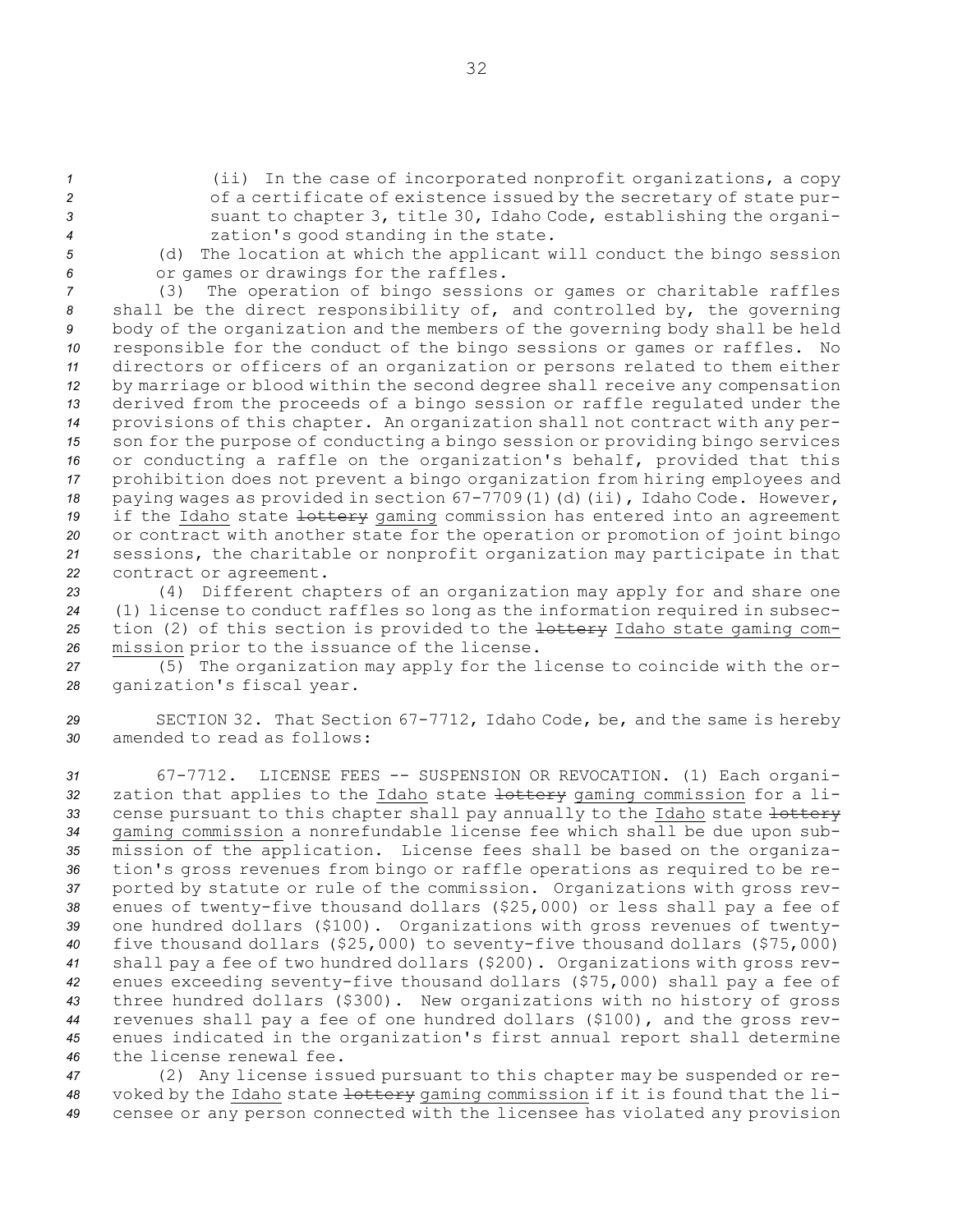*1* of this chapter or any rule of the lottery Idaho state gaming commission or *<sup>2</sup>* ordinance of <sup>a</sup> county adopted pursuant to this chapter or:

 (a) Has continued to operate bingo sessions or games after losing its tax exempt or nonprofit status or ceases to exercise independent con- trol over its activities or budget as required under the provisions of this chapter;

 (b) Has violated or has failed or refused to comply with the provisions of this chapter, or has violated the provisions of <sup>a</sup> rule of the lottery Idaho state gaming commission or has allowed such <sup>a</sup> violation to occur upon premises over which the licensee has substantial control;

 (c) Has knowingly caused, aided or abetted, or conspired with another to cause, any person to fail or refuse to comply with the provisions, re- quirements, conditions, limitation or duties imposed in this chapter, or to fail or refuse to comply with <sup>a</sup> rule adopted by the Idaho state **lottery** gaming commission;

*<sup>16</sup>* (d) Has obtained <sup>a</sup> license or permit by fraud, misrepresentation or *<sup>17</sup>* concealment, or through inadvertence or mistake;

 (e) Has been convicted, forfeited bond, or has been granted <sup>a</sup> withheld judgment, upon <sup>a</sup> charge involving forgery, theft, willful failure to make required payments or reports to <sup>a</sup> governmental agency at any level, or filing false reports to <sup>a</sup> governmental agency, or any similar offense or offenses, or of bribing or otherwise unlawfully influencing <sup>a</sup> public official or employee of any state or the United States, or of any crime, whether <sup>a</sup> felony or misdemeanor, involving gambling activity, physical injury to individuals or moral turpitude;

26 (f) Denies the Idaho state <del>lottery</del> gaming commission access to any place where <sup>a</sup> licensed game is conducted, denies access to any law en- forcement officer, or fails promptly to produce for inspection or audit any records or items as required by law;

*<sup>30</sup>* (g) Fails to have the license available for verification where the li-*<sup>31</sup>* censed game is conducted;

- *<sup>32</sup>* (h) Misrepresents or fails to disclose to the Idaho state lottery *<sup>33</sup>* gaming commission or any investigating law enforcement officer any ma-*34* terial fact;
- *<sup>35</sup>* (i) Fails to demonstrate to the Idaho state lottery gaming commission *<sup>36</sup>* by clear and convincing evidence, qualifications for the license ac-37 cording to state law and the rules of the Idaho state lottery gaming com-*<sup>38</sup>* mission establishing such qualifications;
- *<sup>39</sup>* (j) Is subject to current prosecution or pending charges, or to <sup>a</sup> con-*<sup>40</sup>* viction regardless of whether it has been appealed, for any offense de-*<sup>41</sup>* scribed in paragraph (e) of this subsection. At the request of an appli-*<sup>42</sup>* cant for an original license, the Idaho state lottery gaming commission *<sup>43</sup>* may defer decision upon the application during the pendency of the pros-*<sup>44</sup>* ecution or appeal;
- *<sup>45</sup>* (k) Has pursued or is pursuing economic gain in <sup>a</sup> manner or context *<sup>46</sup>* which violates criminal or civil public policy of this state and creates *<sup>47</sup>* <sup>a</sup> reasonable belief that the participation of the person in gaming oper-*<sup>48</sup>* ations by charitable or nonprofit organizations would be harmful to the *<sup>49</sup>* proper operation of <sup>a</sup> lawful bingo or raffle.